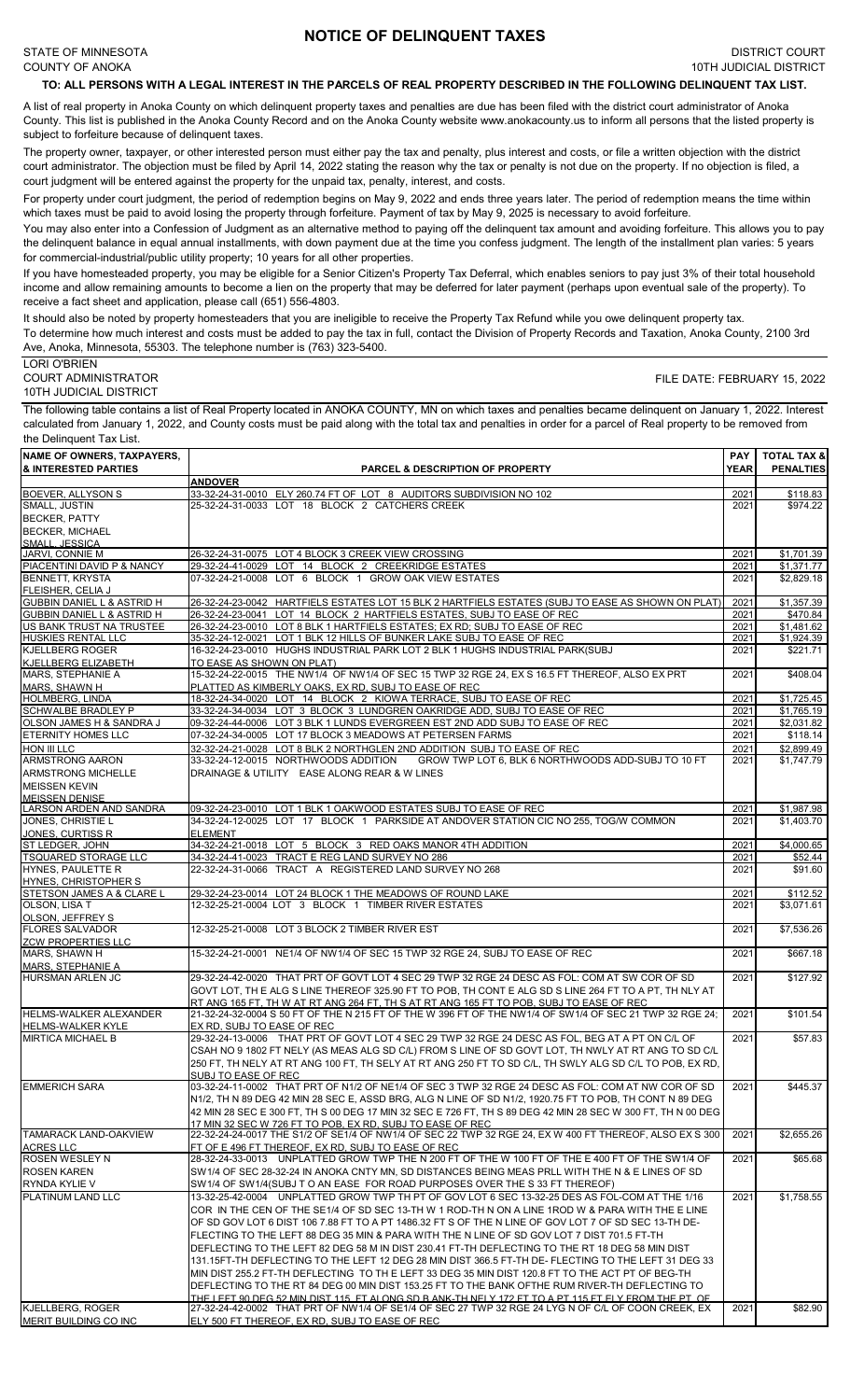| NAME OF OWNERS, TAXPAYERS,<br><b>&amp; INTERESTED PARTIES</b>          | <b>PARCEL &amp; DESCRIPTION OF PROPERTY</b>                                                                                                                                                                                                                                                                                                                                                                                                                                                                                                                                                                                                                                                                                                                                                                                                                                                                                                 | <b>PAY</b><br><b>YEAR</b> | <b>TOTAL TAX &amp;</b><br><b>PENALTIES</b> |
|------------------------------------------------------------------------|---------------------------------------------------------------------------------------------------------------------------------------------------------------------------------------------------------------------------------------------------------------------------------------------------------------------------------------------------------------------------------------------------------------------------------------------------------------------------------------------------------------------------------------------------------------------------------------------------------------------------------------------------------------------------------------------------------------------------------------------------------------------------------------------------------------------------------------------------------------------------------------------------------------------------------------------|---------------------------|--------------------------------------------|
| BECKELMAN, THOMAS                                                      | 23-32-24-24-0002 THAT PRT OF SE1/4 OF NW1/4 SEC 23 TWP 32 RGE 24 DESC AS FOL: BEG AT SW COR OF SD                                                                                                                                                                                                                                                                                                                                                                                                                                                                                                                                                                                                                                                                                                                                                                                                                                           | 2021                      | \$826.31                                   |
| BECKELMAN, MICHAEL T                                                   | 1/41/4. TH E ALG S LINE TO C/L OF CROSSTOWN BLVD, TH NELY ALG C/L OF CROSSTOWN BLVD 273 FT, TH                                                                                                                                                                                                                                                                                                                                                                                                                                                                                                                                                                                                                                                                                                                                                                                                                                              |                           |                                            |
| KISCH, SHARON A<br>BECKELMAN, JOANNE L                                 | NWLY AT RT ANG TO SD C/L 404 FT, TH SWLY 410 FT +OR- TO W LINE OF SD 1/41/4, TH S ON W LINE OF SD<br>1/41/4 TO POB, EX RD SUBJ TO EASE OF REC                                                                                                                                                                                                                                                                                                                                                                                                                                                                                                                                                                                                                                                                                                                                                                                               |                           |                                            |
| MARTIN PAMELA J                                                        |                                                                                                                                                                                                                                                                                                                                                                                                                                                                                                                                                                                                                                                                                                                                                                                                                                                                                                                                             |                           |                                            |
| <b>VOJTA MICHAEL</b><br><b>SPRINGER SAMANTHA</b>                       | 29-32-24-34-0048 LOT 3 BLOCK 2 WANDERSEE ADDITION                                                                                                                                                                                                                                                                                                                                                                                                                                                                                                                                                                                                                                                                                                                                                                                                                                                                                           | 2021                      | \$1,263.31                                 |
| REYNOLDS SCOTT F & JUDITH J                                            | 32-32-24-14-0071 LOT 26 BLOCK 8 WOODLAND CREEK                                                                                                                                                                                                                                                                                                                                                                                                                                                                                                                                                                                                                                                                                                                                                                                                                                                                                              | 2021                      | \$3,819.31                                 |
| SIBET RENOVATIONS LLC<br><b>DECHEINE KATRINA</b>                       | 21-32-24-14-0015 LOT 14 BLOCK 1 WOODLAND ESTATES 6TH ADD<br>03-32-24-33-0005 LOT 5 BLOCK 5 WOODLAND MEADOWS LYG IN S1/2 OF SEC 3 TWP 32 RGE 24                                                                                                                                                                                                                                                                                                                                                                                                                                                                                                                                                                                                                                                                                                                                                                                              | 2021<br>2021              | \$4,957.25<br>\$31.88                      |
| <b>DECHEINE JUSTIN</b>                                                 |                                                                                                                                                                                                                                                                                                                                                                                                                                                                                                                                                                                                                                                                                                                                                                                                                                                                                                                                             |                           |                                            |
| <b>FLANNIGAN CASEY</b><br><b>MACINTYRE ROBERT</b>                      | 29-32-24-43-0084 LOT 17 BLOCK 1 WOODLAND POND 2ND ADD<br>34-32-24-34-0015 LOT 1 BLOCK 4 HIDDEN CREEK EAST 2ND ADD                                                                                                                                                                                                                                                                                                                                                                                                                                                                                                                                                                                                                                                                                                                                                                                                                           | 2021<br>2021              | \$63.66<br>\$4,618.46                      |
| <b>LOR SENG</b>                                                        | 02-32-24-14-0005 THAT PRT OF S 300 FT OF N 808.68 FT OF SE1/4 OF NE1/4 OF SEC 2 TWP 32 RGE 24 LYG E OF                                                                                                                                                                                                                                                                                                                                                                                                                                                                                                                                                                                                                                                                                                                                                                                                                                      | 2020                      | \$3,283.94                                 |
| LOR KAY<br><b>STEELE JOYCE MARIE</b>                                   | E R/W LINE OF B N R/R. EX RD. SUBJ TO EASE OF REC                                                                                                                                                                                                                                                                                                                                                                                                                                                                                                                                                                                                                                                                                                                                                                                                                                                                                           | 2020                      | \$606.21                                   |
|                                                                        | 26-32-24-42-0065 LOT 21 BLOCK 2 WEYBRIDGE 3RD ADD<br><b>ANOKA</b>                                                                                                                                                                                                                                                                                                                                                                                                                                                                                                                                                                                                                                                                                                                                                                                                                                                                           |                           |                                            |
| <b>GEORGE NICOLE</b>                                                   | 06-31-24-12-0006 S 80 FT OF N 442 FT OF W 200 FT OF LOT 3 2ND REV AUDITORS SUBD NO 9                                                                                                                                                                                                                                                                                                                                                                                                                                                                                                                                                                                                                                                                                                                                                                                                                                                        | 2021                      | \$1,309.04                                 |
| MNF III W1 LLC<br><b>FREEPORT INVESTMENTS INC</b>                      | 06-31-24-14-0015 S 100 FT OF N 498.50 FT OF W 150 FT OF LOT 52 2ND REV AUDITORS SUBD NO 9<br>01-31-25-41-0011 ALLARDS RESURVEY PT OF LOT 1 & 3, BLK 3, ALLARDS RESURVEY-LOT 3-EX THE SWLY PT<br>OFSD LOT NOW USED AS A PUBLIC ALLEY-EX PT TAKEN FOR HWY PER F C 10/28/64-SUBJ TO RT OF ACCESS<br>FROM TH PT NOT ACQUIRED- A ND ALLTH PT OF LOT 1. BLK 3. ALLARDS RESURVEY LYING N OF THE ROAD                                                                                                                                                                                                                                                                                                                                                                                                                                                                                                                                               | 2021<br>2021              | \$1,064.24<br>\$228.26                     |
| <b>WALKER METHODIST PLAZA</b><br><b>GARDENS LLC</b>                    | COMMONLY CALLED MAPLE LANE<br>12-31-25-11-0063 CITY OF ANOKA LOT 13 BLK 30 CITY OF ANOKA                                                                                                                                                                                                                                                                                                                                                                                                                                                                                                                                                                                                                                                                                                                                                                                                                                                    | 2021                      | \$1,035.00                                 |
| ONE LOVE HOUSING LLC                                                   | 07-31-24-23-0006 LOT 2 AUDITORS SUBDIVISION NO 11 REV EX S 116 FT THEREOF                                                                                                                                                                                                                                                                                                                                                                                                                                                                                                                                                                                                                                                                                                                                                                                                                                                                   | 2021                      | $\overline{3,}147.26$                      |
| JELMELAND CURTIS & BARBARA<br>FORD M A & K L MARTIN JR & VL            | 06-31-24-32-0117 LOT 17 BLOCK 9 AUDITORS SUBDIVISION NO 114<br>01-31-25-41-0055 AUDITORS SUBDIVISION NO 115 LOT 11 AUD SUB 115                                                                                                                                                                                                                                                                                                                                                                                                                                                                                                                                                                                                                                                                                                                                                                                                              | 2021<br>2021              | \$1,056.64<br>\$3,121.39                   |
| ERICKSON, RIKKI                                                        | 07-31-24-11-0056 AUDITORS SUBDIVISION NO 116 LOT 14 BLK 3 AUD SUB 116                                                                                                                                                                                                                                                                                                                                                                                                                                                                                                                                                                                                                                                                                                                                                                                                                                                                       | 2021                      | \$58.33                                    |
| RIOS, ERIC                                                             |                                                                                                                                                                                                                                                                                                                                                                                                                                                                                                                                                                                                                                                                                                                                                                                                                                                                                                                                             |                           |                                            |
| OPENDOOR PROPERTY TRUST I<br><b>LEHMAN RICHARD &amp; SANDRA</b>        | 07-31-24-31-0003 N 70 FT OF LOT 2 AUDITORS SUBDIVISION NO 12 REV<br>07-31-24-31-0056 LOT 4 AUDITORS SUBDIVISION NO 12 REV EX SWLY 30 FT THEREOF                                                                                                                                                                                                                                                                                                                                                                                                                                                                                                                                                                                                                                                                                                                                                                                             | 2021<br>2021              | \$765.30<br>\$9,849.70                     |
| LOVEJOY LOREN C & DIANE M                                              | 07-31-24-42-0092 LOT 6 AUDITORS SUBDIVISION NO 14 REV EX N 30 FT THEREOF                                                                                                                                                                                                                                                                                                                                                                                                                                                                                                                                                                                                                                                                                                                                                                                                                                                                    | 2021                      | \$1,475.36                                 |
| STEFFENHAGEN, CHRISTOPHER                                              | 07-31-24-43-0040 AUDITORS SUBDIVISION NO 158 LOT 5 BLK 7 AUD SUB 158, -SUBJ TO EASE OVER 2 1/2 FT<br>STRIP ALONGE PROPERTY LINE FOR WATER CONDUIT LINES-                                                                                                                                                                                                                                                                                                                                                                                                                                                                                                                                                                                                                                                                                                                                                                                    | 2021                      | \$2,215.99                                 |
| <b>LYLE ESTATES LLC</b>                                                | 01-31-25-42-0014 THAT PRT OF LOT 4 AUD SUB NO 65 DESC AS FOL: BEG AT SE COROF SD LOT, TH NLY ALG E<br>LINE THEREOF 140 FT +OR- TO SE COR OF LOT 5 SD PLAT, TH NWLY ALG SLY LINE OF SD LOT 5 99 FT TO SW<br>COR OF SD LOT 5, TH SWLY PRLL/W SELY LINE OF SD LOT 4, 110 FT +OR- TO SWLY LINE OF SD LOT 4, TH SELY<br>115 FT +OR- TO POB                                                                                                                                                                                                                                                                                                                                                                                                                                                                                                                                                                                                       | 2021                      | \$57.37                                    |
| <b>BROCK ROBERT R</b>                                                  | 07-31-24-14-0054 LOTS 8 & 9 BLOCK 1, BROCK ADDITION                                                                                                                                                                                                                                                                                                                                                                                                                                                                                                                                                                                                                                                                                                                                                                                                                                                                                         | 2021                      | \$3,105.36                                 |
| <b>BROCK ROBERT R</b><br><b>BROCK ROBERT R</b>                         | 07-31-24-14-0055 LOT 10 BLK 1 BROCK ADD, TOG/W W 20 FT OF LOT 11 SD BLK 1<br>07-31-24-14-0053 LOT 7 BLOCK 1 BROCK ADDITION, EX E 18 FT THEREOF                                                                                                                                                                                                                                                                                                                                                                                                                                                                                                                                                                                                                                                                                                                                                                                              | 2021<br>2021              | \$1,545.38<br>\$1,154.73                   |
| <b>WENDT, JESSIE L</b>                                                 | 06-31-24-42-0037 LOT 17 & WLY 4 FT 4 INCHES OF LOT 18 CHURCHS ADD TO ANOKA                                                                                                                                                                                                                                                                                                                                                                                                                                                                                                                                                                                                                                                                                                                                                                                                                                                                  | 2021                      | \$1,205.58                                 |
| PROGRAMMED LAND INC                                                    | 07-31-24-42-0131 UNIT 5 CIC NO 198 BALSAM GROVE 1ST AMENDED, TOG/WCOMMON ELEMENT, SUBJ TO                                                                                                                                                                                                                                                                                                                                                                                                                                                                                                                                                                                                                                                                                                                                                                                                                                                   | 2021                      | \$1,034.92                                 |
| GULDEN, MELISSA A<br>PALMEN, TAYLOR E                                  | <b>EASE OF REC</b>                                                                                                                                                                                                                                                                                                                                                                                                                                                                                                                                                                                                                                                                                                                                                                                                                                                                                                                          |                           |                                            |
| BERTOLI, ALEXIA J                                                      | 07-31-24-12-0048 LOT 3 BLOCK 4 CROSS ADD TO ANOKA, EX RD SUBJ TO EASE OF REC                                                                                                                                                                                                                                                                                                                                                                                                                                                                                                                                                                                                                                                                                                                                                                                                                                                                | 2021                      | \$4,940.90                                 |
| NGUYEN TRUSTEE, JOSEPH VAN<br>PISA, ANGELA                             | 06-31-24-12-0055 DE LONGS 2ND ADDITION LOT 6 BLK 2 DE LONGS 2ND ADD /SUBJ TO DRAINAGE & UTIL EASE<br>07-31-24-32-0045 THE S 30 FT OF LOT 2 & N 30 FT OF LOT 3 DUFFYS RIVERVIEW SUB NO 2, SUBJ TO EASE OF                                                                                                                                                                                                                                                                                                                                                                                                                                                                                                                                                                                                                                                                                                                                    | 2021<br>2021              | \$3,445.99<br>\$944.47                     |
| ICHRISTENSON, NATHANIEL                                                | <b>IREC</b>                                                                                                                                                                                                                                                                                                                                                                                                                                                                                                                                                                                                                                                                                                                                                                                                                                                                                                                                 |                           |                                            |
|                                                                        | SHADE TREE CONSTRUCTION INC 05-31-24-23-0014 LOT 2 BLOCK 1 EASTVIEW MEADOWS 2ND ADDITION                                                                                                                                                                                                                                                                                                                                                                                                                                                                                                                                                                                                                                                                                                                                                                                                                                                    | 2021                      | \$389.28                                   |
|                                                                        | RICHARD FRANK INVESTMENTS CO 05-31-24-23-0013 LOT 1 BLOCK 1 EASTVIEW MEADOWS 2ND ADDITION<br>SHADE TREE CONSTRUCTION INC 05-31-24-22-0016 LOT 17 BLOCK 1 EASTVIEW MEADOWS 2ND ADDITION                                                                                                                                                                                                                                                                                                                                                                                                                                                                                                                                                                                                                                                                                                                                                      | 2021<br>2021              | \$389.28<br>\$353.45                       |
| MICHLIN, MARGARET J                                                    | 01-31-25-43-0075 GEO. W. BRANCHES ADDITION N1/2 OF LOT 8 BLK 3 BRANCHES ADD                                                                                                                                                                                                                                                                                                                                                                                                                                                                                                                                                                                                                                                                                                                                                                                                                                                                 | 2021                      | \$66.38                                    |
| <b>MADSEN MELISSA</b>                                                  | 32-32-24-31-0090 LOT 2 BLOCK 2 MEADOW CREEK WEST 3RD ADD CIC NO 246, SUBJ TO EASE OF REC                                                                                                                                                                                                                                                                                                                                                                                                                                                                                                                                                                                                                                                                                                                                                                                                                                                    | 2021                      | \$86.55                                    |
| SJODIN WYATT MATTHEW<br><b>PEARSON DENISE L</b>                        | 32-32-24-31-0048 LOT 8 BLOCK 1 MEADOW CREEK WEST 3RD ADD CIC NO 246, SUBJ TO EASE OF REC                                                                                                                                                                                                                                                                                                                                                                                                                                                                                                                                                                                                                                                                                                                                                                                                                                                    | 2021                      | \$1.021.31                                 |
| ONE LOVE HOUSING LLC                                                   | 31-32-24-13-0084 LOT 18 BLOCK 3 MORNINGSIDE 4TH ADD                                                                                                                                                                                                                                                                                                                                                                                                                                                                                                                                                                                                                                                                                                                                                                                                                                                                                         | 2021                      | \$3,433.30                                 |
| NEAL, JONATHAN J<br>PROGRAMMED LAND INC                                | 06-31-24-11-0039 MORNINGSIDE ESTATES LOT 4 BLK 3 MORNINGSIDE EST(SUBJ TO EASE AS SHOWN ON PLAT)<br>06-31-24-14-0052 NOON MANOR LOT 5 BLK 2 NOON MANOR(SUBJ TO EASE AS SHOWN ON PLAT)(SUBJ TO UTIL                                                                                                                                                                                                                                                                                                                                                                                                                                                                                                                                                                                                                                                                                                                                           | 2021<br>2021              | \$2,747.29<br>\$1,881.49                   |
| <b>COSTELLO TIMOTHY T</b>                                              | EASE TO CITY OF ANOKA 11-5-73)<br>07-31-24-34-0036 LOT 8 BLOCK 2 OAKWOOD ADDITION AKA LOT 8 BLOCK 2 AUDITORS SUBDIVISION NO<br>158                                                                                                                                                                                                                                                                                                                                                                                                                                                                                                                                                                                                                                                                                                                                                                                                          | 2021                      | \$2,828.25                                 |
| <b>VIVI INVESTMENTS LLC</b>                                            | 06-31-24-34-0136 TRACT A REG LAND SURVEY NO 275                                                                                                                                                                                                                                                                                                                                                                                                                                                                                                                                                                                                                                                                                                                                                                                                                                                                                             | 2021                      | \$655.86                                   |
| RAIHLE, LOREEN A<br><b>VIVI INVESTMENTS LLC</b>                        | 06-31-24-34-0138 TRACT C REG LAND SURVEY NO 275                                                                                                                                                                                                                                                                                                                                                                                                                                                                                                                                                                                                                                                                                                                                                                                                                                                                                             | 2021                      | \$211.22                                   |
| RAIHLE, LOREEN A                                                       |                                                                                                                                                                                                                                                                                                                                                                                                                                                                                                                                                                                                                                                                                                                                                                                                                                                                                                                                             |                           |                                            |
| <b>CRISHAM, MICHELLE L</b><br>JOHNSON, DAVID R<br>JOHNSON, BARBRO E    | 32-32-24-34-0032 LOT 9 BLOCK 6 ROUND LAKE ESTATES, EX RD SUBJ TO EASE OF REC                                                                                                                                                                                                                                                                                                                                                                                                                                                                                                                                                                                                                                                                                                                                                                                                                                                                | 2021                      | \$2,788.01                                 |
| <b>CRISHAM, JAMES J</b>                                                |                                                                                                                                                                                                                                                                                                                                                                                                                                                                                                                                                                                                                                                                                                                                                                                                                                                                                                                                             |                           |                                            |
| <b>UTSCH RYAN</b><br><b>UTSCH REBECCA</b>                              | 30-32-24-33-0024 LOT 12 BLOCK 2 RUM RIVER SHORES                                                                                                                                                                                                                                                                                                                                                                                                                                                                                                                                                                                                                                                                                                                                                                                                                                                                                            | 2021                      | \$4,882.78                                 |
|                                                                        | DUB SHAWN L & HOFFMAN CONNIE 36-32-25-24-0044 LOT 14 BLOCK 1 TOWER POND 2ND ADD                                                                                                                                                                                                                                                                                                                                                                                                                                                                                                                                                                                                                                                                                                                                                                                                                                                             | 2021                      | \$167.20                                   |
| STRATE, KRIS A<br><b>MOUA PA</b>                                       | 36-32-25-24-0070 LOT 10 BLOCK 1 TOWER POND 3RD ADD<br>31-32-24-13-0007 UNPLATTED CITY OF ANOKA THE E 100 FT OF W 533 FT OF N 150 FT OF SLY 53 1/3 ACRES OF                                                                                                                                                                                                                                                                                                                                                                                                                                                                                                                                                                                                                                                                                                                                                                                  | 2021<br>2021              | \$3,549.12<br>\$1,303.39                   |
| <b>HER TOU</b>                                                         | NE1/4 SEC 31-32N-24W ANOKA CO MINN-TOGETHER WITH THE RT OF I-GRESS & EGRESS OVER THE SLY 66 FT                                                                                                                                                                                                                                                                                                                                                                                                                                                                                                                                                                                                                                                                                                                                                                                                                                              |                           |                                            |
|                                                                        | OF N 216 FT OF THE W 433 FT OFSLY 531/3 ACRES OF THE NE1/4 OF SEC 31-32-24(SUBJ TO RT OF<br>UNDERGROUND EASE 1/24/72)                                                                                                                                                                                                                                                                                                                                                                                                                                                                                                                                                                                                                                                                                                                                                                                                                       |                           |                                            |
| SPENCE MICHAEL G & MELISSA A                                           | 31-32-24-12-0005 UNPLATTED CITY OF ANOKA TH PT OF NE1/4 OF SEC 31-32-24 DES AS FOL-COM AT A PT ON                                                                                                                                                                                                                                                                                                                                                                                                                                                                                                                                                                                                                                                                                                                                                                                                                                           | 2021                      | \$2,431.73                                 |
|                                                                        | THE W LINE OF SD NE1/4 WHICH PT IS 260 FT S OF THE NW COR OF SD NE1/4 TH E ON A LINE PARA WITH THE<br>N LINE OF SD NE1/4 A DIST OF 233 FTTO A PT WHICH PT SHALL BE THE PT OF COM OF THE TRACT HEREIN CON-<br>VEYED-TH S PARA WITH THE W LINE OF SD NE1/4 A DIST OF 200 FT-TH E PARA WITH THE N LINE OF SD NE1/4 A<br>DIST OF 100 FT-TH N PARA THE W LINE OF SD NE1/4 A DIST OF 200 FT-TH W ON A LINE PARA WITH THE N LINE<br>OF SD NE1/4 A DIST OF 100 FT TO THE PT OF COM ALSO ANEASEMENT FOR ROAD PURP OVER THE FOL DES<br>PORTION OF SD NE1/4 OF S EC 31 TO-WIT-COM AT A PT ON THE W LINE OF SD NE1/4 WHICH PT IS 200 FT S OF<br>THE NW COR OF SD NE1/4 WHICH PT IS THE PT OF COM-TH S ALONG THE W LINE OF SD NE1/4 A DIST OF 60 FT-<br>TH E ON A LINE PARA WITH THE N LINE OF SD NE1/4 A DIST OF 433 FT-TH N PARA WITHTHE W LINE OF SD<br>NE1/4 A DIST OF 60 FT-TH W PARA WITH THE N LINEOF SD NE1/4 A DIST OF 433 FT TO PT OF COM-SAID |                           |                                            |
| MCGRATH, JOHN                                                          | FASEMENT SHALL CONTINUE UNTIL SA ID TRACT IS DEDICAT ED AS A PUBLIC ROAD & THE FASEMENT SHALL<br>06-31-24-24-0050 WOODBURYS ADDITION TO ANOKA W1/2 OF W1/2 OF LOT 13 BLK 3 WOODBURYS ADD                                                                                                                                                                                                                                                                                                                                                                                                                                                                                                                                                                                                                                                                                                                                                    | 2021                      | \$119.18                                   |
|                                                                        | <b>BETHEL</b>                                                                                                                                                                                                                                                                                                                                                                                                                                                                                                                                                                                                                                                                                                                                                                                                                                                                                                                               |                           |                                            |
| VANDUSEN, STEWART A                                                    | SANTANA, DANNY JESUS GONZALE25-34-24-44-0011 LOTS 29 & 30 AUDITORS SUBDIVISION NO 60<br>25-34-24-41-0084 LOTS 6 - 9 BLK 4 BETHEL                                                                                                                                                                                                                                                                                                                                                                                                                                                                                                                                                                                                                                                                                                                                                                                                            | 2021<br>2021              | \$1,568.96<br>\$1.107.46                   |
| <b>MARIE TRUSTEE, SHERRY</b>                                           | 30-34-23-23-0020 THAT PRT OF W 117 FT OF E 819 FT OF SW1/4 OF NW1/4 OF SEC 30 T34 R23 LYG S OF N 890 FT                                                                                                                                                                                                                                                                                                                                                                                                                                                                                                                                                                                                                                                                                                                                                                                                                                     | 2021                      | \$2,755.42                                 |
| <b>CAS PROPERTIES</b>                                                  | THEREOF & LYG N OF S 33 FT THEREOF; SUBJ TO EASE OF REC<br>07-31-24-42-0021 CARLSON & KINGS SOUTHVIEW TERRACE LOT 4 BLK 1 CARLSON & KINGS SOUTHVIEW                                                                                                                                                                                                                                                                                                                                                                                                                                                                                                                                                                                                                                                                                                                                                                                         | 2020                      | \$1,327.16                                 |
|                                                                        | TERRACE-SUBJ TO UTIL EASE OVER E 10 FT-                                                                                                                                                                                                                                                                                                                                                                                                                                                                                                                                                                                                                                                                                                                                                                                                                                                                                                     |                           |                                            |
| <b>CAS PROPERTIES</b>                                                  | 07-31-24-42-0091 LOT 3 BLK 1 CARLSON & KINGS SOUTHVIEW TERRACE EX THAT PRT OF THE N 37 FT OF SD<br>LOT 3 LYG W OF THE E 96 FT THEREOF SUBJ TO EASE OF REC                                                                                                                                                                                                                                                                                                                                                                                                                                                                                                                                                                                                                                                                                                                                                                                   | 2020                      | \$18,766.16                                |
| OLSON-WINDMEIER JOSEY                                                  | 12-31-25-11-0057 LOT 2 BLOCK 30 ANOKA CITY OF (TOWN)<br><b>BLAINE</b>                                                                                                                                                                                                                                                                                                                                                                                                                                                                                                                                                                                                                                                                                                                                                                                                                                                                       | 2021                      | \$2,265.05                                 |
| <b>SCHRUNK GRACE E</b>                                                 | 18-31-23-41-0036 LOT 12 BLOCK 5 ALEXANDER WOODS                                                                                                                                                                                                                                                                                                                                                                                                                                                                                                                                                                                                                                                                                                                                                                                                                                                                                             | 2021                      | \$998.04                                   |
| BAYE TINITI NEGASSA TRUSTEE<br>NEMERA WEYESSA FEKADU<br><b>TRUSTEE</b> | CAPITAL TRUST DEVELOPMENT LL 17-31-23-32-0082 OUTLOT A ALEXANDER WOODS<br>09-31-23-23-0071 LOT 10 BLOCK 2 ASPEN COVE                                                                                                                                                                                                                                                                                                                                                                                                                                                                                                                                                                                                                                                                                                                                                                                                                        | 2021<br>2021              | \$68.49<br>\$2,351.89                      |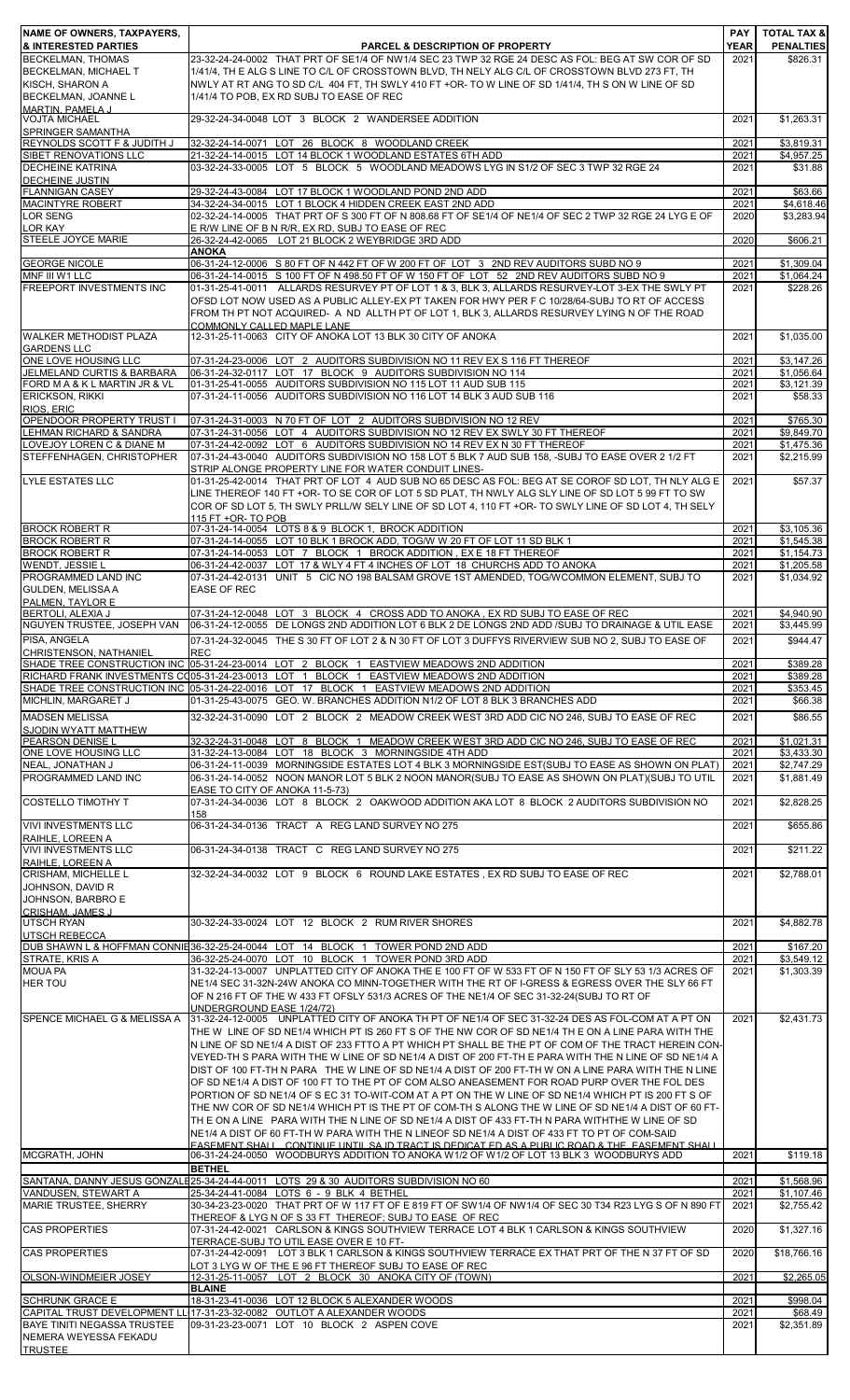| NAME OF OWNERS, TAXPAYERS,                                |                                                                                                                                                                                                                                                   | <b>PAY</b>   | <b>TOTAL TAX &amp;</b>   |
|-----------------------------------------------------------|---------------------------------------------------------------------------------------------------------------------------------------------------------------------------------------------------------------------------------------------------|--------------|--------------------------|
| <b>&amp; INTERESTED PARTIES</b>                           | <b>PARCEL &amp; DESCRIPTION OF PROPERTY</b>                                                                                                                                                                                                       | <b>YEAR</b>  | <b>PENALTIES</b>         |
| RASHEED, SADIA<br>HAFIZ, KASHIF                           | 36-31-23-22-0043 LOT 12 BLOCK 1 ASPEN VILLAGE TOWNHOMES                                                                                                                                                                                           | 2021         | \$2,081.03               |
| JOHNSON, HENRY R                                          | 32-31-23-23-0041 AUD SUB NO 126 REV THE W 125 FT OF LOT 26 AUD SUB NO 126 REV ANOKA CNTY, MN                                                                                                                                                      | 2021         | \$4,091.83               |
| JOHNSON, BONITA A<br>EAST, GREGORY                        | 32-31-23-23-0034 AUD SUB NO 126 REV LOT 21 AUD SUB NO 126 REV                                                                                                                                                                                     | 2021         | \$2,111.25               |
| PHILIPSON BUSINESS                                        | 20-31-23-13-0022 OUTLOT B BALTIMORE ADDITION                                                                                                                                                                                                      | 2021         | \$453.48                 |
| <b>PROPERTIES LTD</b><br>HARSTAD, REID M                  | 24-31-23-33-0112 LOT 3 BLOCK 1 BELMONT ACRES 2ND ADDITION                                                                                                                                                                                         | 2021         | \$4,089.28               |
| <b>U S POSTAL SERVICE</b>                                 | 29-31-23-43-0014 LOT 7 BLOCK 2 BURR OAK INDUSTRIAL PARK                                                                                                                                                                                           | 2021         | \$230.08                 |
| <b>COPLAN. DANIEL S</b><br>FARMER, ELIZABETH M            | 05-31-23-33-0027 LOT 4 BLOCK 4 CARRARA<br>05-31-23-13-0003 CARRARA EAST LOT 3 BLK 1 CARRARA EAST(SUBJ TO EASE AS SHOWN ON PLAT)                                                                                                                   | 2021<br>2021 | \$2,813.51<br>\$1,534.02 |
|                                                           | THE PATRICIA M USELMAN TRUST 26-31-23-11-0066 LOT 20 BLOCK 3 CENTENNIAL GREEN 3RD ADDITION SUBJ TO EASEMENT OF RECORD                                                                                                                             | 2021         | \$1,082.92               |
| CLAYPOOL, LARRY<br>CLAYPOOL, JEFF                         | 26-31-23-11-0084 LOT 2 BLOCK 4 CENTENNIAL GREEN 3RD ADD                                                                                                                                                                                           | 2021         | \$991.65                 |
| A & A PROPERTIES LLP                                      | 17-31-23-32-0006 THE E1/2 OF LOT 19 CENTRAL AVE ACRES, SUBJ TO EASE OF REC                                                                                                                                                                        | 2021         | \$3,753.95               |
| A & A PROPERTIES LLP                                      | 17-31-23-32-0003 CENTRAL AVENUE ACRES W 1/2 OF LOT 18 CENTRAL AVE ACRES -SUBJ TO RD EASE OVER N<br>25FT-                                                                                                                                          | 2021         | \$2,016.36               |
|                                                           | LAKES AT DEACONS WALK QUAD H09-31-23-43-0226 LOT 37 BLK 8 CIC NO 100 TPC 12TH ADD, TOG/W COMMON ELEMENT SUBJ TO EASE OF REC                                                                                                                       | 2021         | \$32.20                  |
|                                                           | LAKES AT DEACONS WALK QUAD H09-31-23-43-0236 LOT 25 BLK 9 CIC NO 100 TPC 12TH ADD, TOG/W COMMON ELEMENT SUBJ TO EASE OF REC                                                                                                                       | 2021         | \$32.20                  |
|                                                           | LAKES AT DEACONS WALK QUAD H09-31-23-43-0231 LOT 6 BLK 7 CIC NO 100 TPC 12TH ADD, TOG/W COMMON ELEMENT SUBJ TO EASE OF REC<br>LKS AT DEACONS WALK QUAD HOI 09-31-23-44-0029 LOT 16 BLK 7 CIC NO 100 TPC 12TH, COMMON ELEMENT, SUBJ TO EASE OF REC | 2021<br>2021 | \$32.20<br>\$32.20       |
| ZALAKI, ARVIND                                            | 17-31-23-42-0200 UNIT 2303 CIC NO 141 WATERFORD PLACE, TOG/W COMMON ELEMENT                                                                                                                                                                       | 2021         | \$1,601.78               |
| PUROHIT, SAPNA<br><b>GUPTA, VIVEK</b>                     | 17-31-23-43-0094 UNIT 702 CIC NO 141 WATERFORD PLACE, TOG/W COMMON ELEMENT, SUBJ TO EASE OF                                                                                                                                                       | 2021         | \$70.20                  |
| <b>AGARWAL, ROSHNI</b>                                    | <b>REC</b>                                                                                                                                                                                                                                        |              |                          |
| <b>WOOD, PAULINE R</b>                                    | 09-31-23-41-0161 UNIT NO. 1102 CIC NO 159 GARDENS AT WATERSTONE BAY, TOG/W COMMON ELEMENT.<br>SUBJ TO EASE OF REC                                                                                                                                 | 2021         | \$1,627.04               |
| PODOLYANCHUK, YURIY                                       | 09-31-23-14-0142 LOT 11B BLOCK 1 CIC NO 168 THE LAKES OF RADISSON 5TH ADD. TOG/W COMMON                                                                                                                                                           | 2021         | \$87.32                  |
| KHAN, RAJA RIZWAN MUZAFFAR                                | ELEMENT, SUBJ TO EASE OF REC<br>09-31-23-13-0128 UNIT 1104 CIC NO 180 GABLES AT WATERSTONE BAY, TOG/W COMMON ELEMENT, SUBJ TO                                                                                                                     | 2021         | \$2,887.20               |
| RIZWAN, ZAHRA                                             | <b>EASE OF REC</b>                                                                                                                                                                                                                                |              |                          |
| <b>CROFT JANICE H</b><br><b>STRUTHERS SHELDON L</b>       | 08-31-23-23-0071 LOT 11 BLOCK 3 CIC NO 190 PARKWAY ESTATES TOG/W COMMON ELEMENTS<br>08-31-23-21-0086 LOT 17 BLK 1 CIC NO 53 HEATHERWOOD 4TH ADD, TOG/W COMMON ELEMENT, SUBJ TO EASE                                                               | 2021<br>2021 | \$2,010.75<br>\$52.67    |
|                                                           | OF REC                                                                                                                                                                                                                                            |              |                          |
| <b>MANN DARREN</b>                                        | 16-31-23-31-0066 LOT 9 BLK 1 CIC NO 54 TPC 2ND ADD, TOG/W COMMON ELEMENT, SUBJ TO EASE OF REC                                                                                                                                                     | 2021         | \$2,551.08               |
| <b>MANN CORRINE</b><br>KIM, HYUN HEE                      | 16-31-23-23-0170 LOT 5 BLK 8 CIC NO 59 TPC 8TH ADD, TOG/W COMMON ELEMENT, SUBJ TO EASE OF REC                                                                                                                                                     | 2021         | \$4,587.87               |
| PARK, SUNG MIN                                            |                                                                                                                                                                                                                                                   |              |                          |
| <b>SMITH WILTON E</b><br><b>SMITH WILTON E</b>            | 17-31-23-24-0146 UNIT 128 CIC NO 83 MEGA STOR, TOG/W COMMON ELEMENT, SUBJ TO EASE OF REC<br>17-31-23-24-0147 UNIT 129 CIC NO 83 MEGA STOR, TOG/W COMMON ELEMENT, SUBJ TO EASE OF REC                                                              | 2021<br>2021 | \$183.69<br>\$183.69     |
| THREE BROTHERS                                            | 08-31-23-42-0094 UNIT 2 CIC NO 95 CC OFFICE SUITES, TOG/W COMMON ELEMENT, SUBJ TO EASE OF REC                                                                                                                                                     | 2021         | \$92.96                  |
| THREE BROTHERS<br><b>GMACH DANIEL</b>                     | 08-31-23-42-0095 UNIT 3 CIC NO 95 CC OFFICE SUITES, TOG/W COMMON ELEMENT, SUBJ TO EASE OF REC<br>17-31-23-42-0122 UNIT 602 CIC NO 99 DURHAM GREEN, TOG/W COMMON ELEMENT, SUBJ TO EASE OF REC                                                      | 2021<br>2021 | \$92.96<br>\$1,259.62    |
| <b>GMACH CINDY</b>                                        |                                                                                                                                                                                                                                                   |              |                          |
| <b>ADMIRAL II LLC</b><br><b>NGUYEN SCOTT VAN</b>          | 20-31-23-34-0005 LOT 2 CLEAR VIEW ACRES, EX RD, SUBJ TO EASE OF REC<br>30-31-23-14-0019 CLOVER LEAF FARM LOT 5 BLK 2 CLOVER LEAF FARM(SUBJ TO EASE AS SHOWN ON PLAT)                                                                              | 2021<br>2021 | \$1,132.80<br>\$1,764.05 |
| <b>DICKENSON DAVID</b>                                    | 30-31-23-44-0153 THAT PRT OF LOT 9, BLK 5, CLOVER LEAF FARM 2ND ADD, LYG SLY OF A LINE DESC AS FOL:                                                                                                                                               | 2021         | \$3,257.64               |
|                                                           | BEG AT A PT ON THE WLY LINE OF SD LOT 9 DIST 48.61 FT SLY FROM THE NWLY COR OF SD LOT 9; TH ELY TO A                                                                                                                                              |              |                          |
|                                                           | PT ON THE ELY L INE OF SD LOT 9 DIST 48.92 FT SLY FROM THE NELY COR OF SD LOT 9 & SD LINE THERE TERM<br>SUBJ TO EASE OF RECORD                                                                                                                    |              |                          |
| <b>MARGOTTO, ANTHONY T</b>                                | 30-31-23-44-0135 LOT 53 BLOCK 2 CLOVER LEAF FARM 3RD ADD CIC NO 304 TOG/W COMMON ELEMENTS                                                                                                                                                         | 2021         | \$123.66                 |
| <b>BERG SELIANA N</b>                                     | BARKER EDWARD & JOHNSON HEN30-31-23-24-0066 LOT 13 BLOCK 3 CLOVER LEAF FARM 4TH ADDITION SUBJ TO EASE OF RECORD<br>30-31-23-32-0005 THAT PRT OF LOT 3 BLK 2 CLOVER LEAF FARM 7TH ADD- ITION WHICH LIES IN THE NW1/4 OF                            | 2021<br>2021 | \$2,507.05<br>\$389.58   |
| <b>BERG KEVIN A</b>                                       | THE SW1/4 SUBJ TO EASE OF REC                                                                                                                                                                                                                     |              |                          |
| <b>STORKSON, LISA</b><br><b>HERKENHOFF, SUSAN</b>         | 30-31-23-31-0155 LOT 5 BLK 4 CLOVER LEAF FARM 7TH ADD SUBJ TO EASE OF REC<br>30-31-23-31-0173 LOT 4 BLK 8 CLOVER LEAF FARM 7TH ADD SUBJ TO EASE OF REC                                                                                            | 2021<br>2021 | \$2.138.00<br>\$1,039.17 |
| <b>TOWEY DANIEL J</b>                                     | 30-31-23-32-0075 UNIT 126 & GARAGE 126 INCL 1/104 INT IN COMMON ELE- MENTS CONDO NO 31 CLOVER LEAF                                                                                                                                                | 2021         | \$1,279.83               |
|                                                           | FARM CONDO SUBJ TO EASE OF REC<br>30-31-23-32-0103 UNIT 89 & GARAGE 89 INCL 1/104% INTEREST IN COMMON ELEMENTS CONDO NO 31 CLOVER                                                                                                                 |              | \$686.29                 |
| <b>HANSON NANCY A</b>                                     | LEAF FARM CONDO 3RD SUPPLEMENT; SUBJ TO EASE OF REC                                                                                                                                                                                               | 2021         |                          |
| <b>ADAM PRICE INC</b>                                     | 18-31-23-44-0076 LOT 9 BLOCK 2 CREEKSIDE VILLAGE                                                                                                                                                                                                  | 2021         | \$491.56                 |
| <b>NUR MOHAMOUD</b><br><b>SAID SAMIRA ALI</b>             | 07-31-23-24-0049 LOT 20 BLOCK 1 CRESCENT PONDS 2ND ADDITION                                                                                                                                                                                       | 2021         | \$2,724.56               |
| <b>BUELOW, JOHN A</b>                                     | 18-31-23-33-0067 LOT 2 BLOCK 3 CUSACK&CARLSONS BLAINE OAKS, EX RD SUBJ TO EASE OF REC                                                                                                                                                             | 2021         | \$848.86                 |
| <b>BUELOW, CHRISTINE ANNE</b><br>REMER JAMES D & LINDSI J | 24-31-23-13-0083 LOT 11 BLK 3 D ERICKSON ADDITION SUBJ TO EASE OF REC                                                                                                                                                                             | 2021         | \$1,592.68               |
|                                                           | STERICYCLE SPECIALTY WASTE S(27-31-23-21-0019 LOT 2 BLOCK 1 DEER RIDGE 3RD ADD, SUBJ TO EASE OF REC                                                                                                                                               | 2021         | \$68,449.68              |
| <b>SCHLECHT RICHARD H &amp; RUTH</b>                      | 07-31-23-42-0039 DONNAY'S NORTHWOOD LOT 34 BLK 3 DONNAY'S NORTHWOOD (SUBJ TO EASE AS SHOWN<br>ON PLAT)                                                                                                                                            | 2021         | \$577.40                 |
| JAROS ARLEN FRANK & CAROL A                               | 08-31-23-32-0010 DONNAY'S NORTHWOOD LOT 4 BLK 9 DONNAY'S NORTHWOOD (SUBJ TO EASE AS SHOWN                                                                                                                                                         | 2021         | \$1,358.09               |
| SKOWRONEK MICHAEL S JR & S                                | <b>ON PLAT)</b><br>07-31-23-41-0039 LOT 18 BLOCK 7 DONNAYS NORTHWOOD, EX RD SUBJ TO EASE OF REC                                                                                                                                                   | 2021         | \$1,262.85               |
| NIZNIK, MARK A                                            | 07-31-23-14-0025 LOT 1 BLOCK 7 DONNAYS NORTHWOOD 2ND                                                                                                                                                                                              | 2021         | \$1,497.79               |
| KELSAY, JOAN A                                            |                                                                                                                                                                                                                                                   |              |                          |
| HADEL, ANN & MICHAEL D<br>PETERS, ROBERT A                | 19-31-23-32-0012 LOT 11 BLOCK 4 DONNAYS OAK PARK, SUBJ TO EASE OF REC<br>18-31-23-31-0038 LOT 6 BLOCK 2 DONNAYS OAK PARK 10TH, EX RD, SUBJ TO EASE OF REC                                                                                         | 2021<br>2021 | \$1,164.79<br>\$1,160.42 |
| <b>EISCHENS, KATHLEEN M</b>                               |                                                                                                                                                                                                                                                   |              |                          |
| PALM, BRANDON C<br>PALM, BRIANNA C                        | 18-31-23-31-0002 LOT 14 BLOCK 1 DONNAYS OAK PARK 10TH                                                                                                                                                                                             | 2021         | \$526.58                 |
| PALM. BRITTNEY M                                          |                                                                                                                                                                                                                                                   |              |                          |
| <b>JARVI DAVID C &amp; CYNTHIA</b>                        | 18-31-23-34-0093 DONNAYS OAK PARK 10TH LOT 21 BLK 9 DONNAYS OAK PARK 10TH-SUBJ TO UTILITY &<br>DRAINAGE EASE OVER N 10FT & AS SHOWN ON PLAT-                                                                                                      | 2021         | \$1,240.67               |
| <b>ANDERSON JEANETTE</b>                                  | 18-31-23-34-0047 DONNAYS OAK PARK 10TH LOT 15 BLK 7 DONNAYS OAK PARK 10TH-SUBJ TO UTILITY &                                                                                                                                                       | 2021         | \$3,025.93               |
| <b>BROWN, JACQUELINE R</b>                                | DRAINAGE EASE OVER E & S 10FT-<br>07-31-23-31-0077 LOT 8 BLOCK 6 DONNAYS OAK PARK 14TH, EX RD, SUBJ TO EASE OF REC                                                                                                                                | 2021         | \$2,656.92               |
| <b>BROWN, LONNIE</b>                                      |                                                                                                                                                                                                                                                   |              |                          |
| OLSON DALE & GERALDINE<br>NELSON, DAVID A                 | 07-31-23-33-0064 LOT 23 BLOCK 14 DONNAYS OAK PARK 14TH, EX RD SUBJ TO EASE OF REC<br>19-31-23-23-0012 DONNAYS OAK PARK 2ND LOT 2 BLK 2 DONNAYS OAK PARK 2ND -SUBJ TO UTILITY &                                                                    | 2021<br>2021 | \$2,808.28<br>\$3,090.31 |
|                                                           | DRAINAGE EASE OVER N & W 10FT-                                                                                                                                                                                                                    |              |                          |
| <b>BABINEAU, DONALD</b><br><b>REICH SHIRLEY A</b>         | 19-31-23-24-0032 LOT 2 BLOCK 2 DONNAYS OAK PARK 4TH<br>19-31-23-23-0092 LOT 5 BLOCK 7 DONNAYS OAK PARK 06TH. EX RD SUBJ TO EASE OF REC                                                                                                            | 2021         | \$1,100.46<br>\$1,288.42 |
| <b>REICH. MICHAEL G</b>                                   |                                                                                                                                                                                                                                                   | 2021         |                          |
| <b>BASHAM, LYNN M</b>                                     | 19-31-23-12-0068 DONNAYS OAK PARK 9TH LOT 15 BLK 3 DONNAYS OAK PARK 9TH-SUBJ TO DRAINAGE &                                                                                                                                                        | 2021         | \$1,399.37               |
| US BANK TRUST NA TRUSTEE                                  | UTILITY EASE OVER ELY 10FT<br>19-31-23-13-0089 LOT 8 BLOCK 8 DONNAYS OAK PARK 9TH                                                                                                                                                                 | 2021         | \$1,588.86               |
| <b>CLIFTON PROPERTIES LLC</b>                             | 19-31-23-13-0027 DONNAYS OAK PARK 9TH LOT 15 BLK 5 DONNAYS OAK PARK 9TH-SUBJ TO DRAINAGE &                                                                                                                                                        | 2021         | \$2,141.15               |
| ST LEDGER, JOHN T                                         | UTILITY EASE OVER W 10FT-<br>19-31-23-12-0072 LOT 19 BLOCK 3 DONNAYS OAK PARK 9TH, SUBJ TO EASE OF REC                                                                                                                                            | 2021         | \$2,713.47               |
| <b>GLASER JAMES A</b>                                     | 07-31-23-32-0046 DONNAY'S PARKVIEW LOT 29 BLK 2, DONNAY'S PARKVIEW (SUBJ TO EASE AS SHOWN ON                                                                                                                                                      | 2021         | \$1,326.90               |
| <b>DUFFY MIRIAM E TRUSTEE</b>                             | PLAT)<br>20-31-23-21-0047 LOT 8 BLOCK 2 EDWALLS 2ND ADD. EX RDS. SUBJ TO EASE OF REC                                                                                                                                                              | 2021         | \$1.172.52               |
| WOLF WILLIAM M & SANDRA M                                 | 04-31-23-22-0031 LOT 26 BLK 1 ERICKSON MEADOWS SUBJ TO EASE OF REC                                                                                                                                                                                | 2021         | \$3,762.30               |
| <b>KINGMAN SCOTT P</b>                                    | 07-31-23-44-0032 GORHAMS WHISPERING RIDGE LOT 6 BLK 3 GORHAMS WHISPERING RIDGE(SUBJ TO EASE AS<br>SHOWN ON PLAT)                                                                                                                                  | 2021         | \$3,652.87               |
| KO, MANG                                                  | 03-31-23-31-0020 LOT 5 BLOCK 2 HARPERS STREET WOODS                                                                                                                                                                                               | 2021         | \$2,114.42               |
| KO, CHIH EN<br>DINH THOAT T & NGUYEN MAI T                | 08-31-23-22-0039 LOT 17 BLOCK 1 HEATHERWOOD 3RD ADDITION                                                                                                                                                                                          | 2021         | \$3,184.09               |
| <b>HMADY BELAL</b>                                        | 17-31-23-23-0071 LOT 4 BLOCK 1 HIDDEN ACRES                                                                                                                                                                                                       | 2021         | \$2,848.78               |
| <b>KUREK GEORGE M</b>                                     | 36-31-23-22-0015 LOT 4 BLK 1 HIDDEN LAKE ESTATES; EX RD; SUBJ TO EASE OF REC                                                                                                                                                                      | 2021         | \$1,856.26               |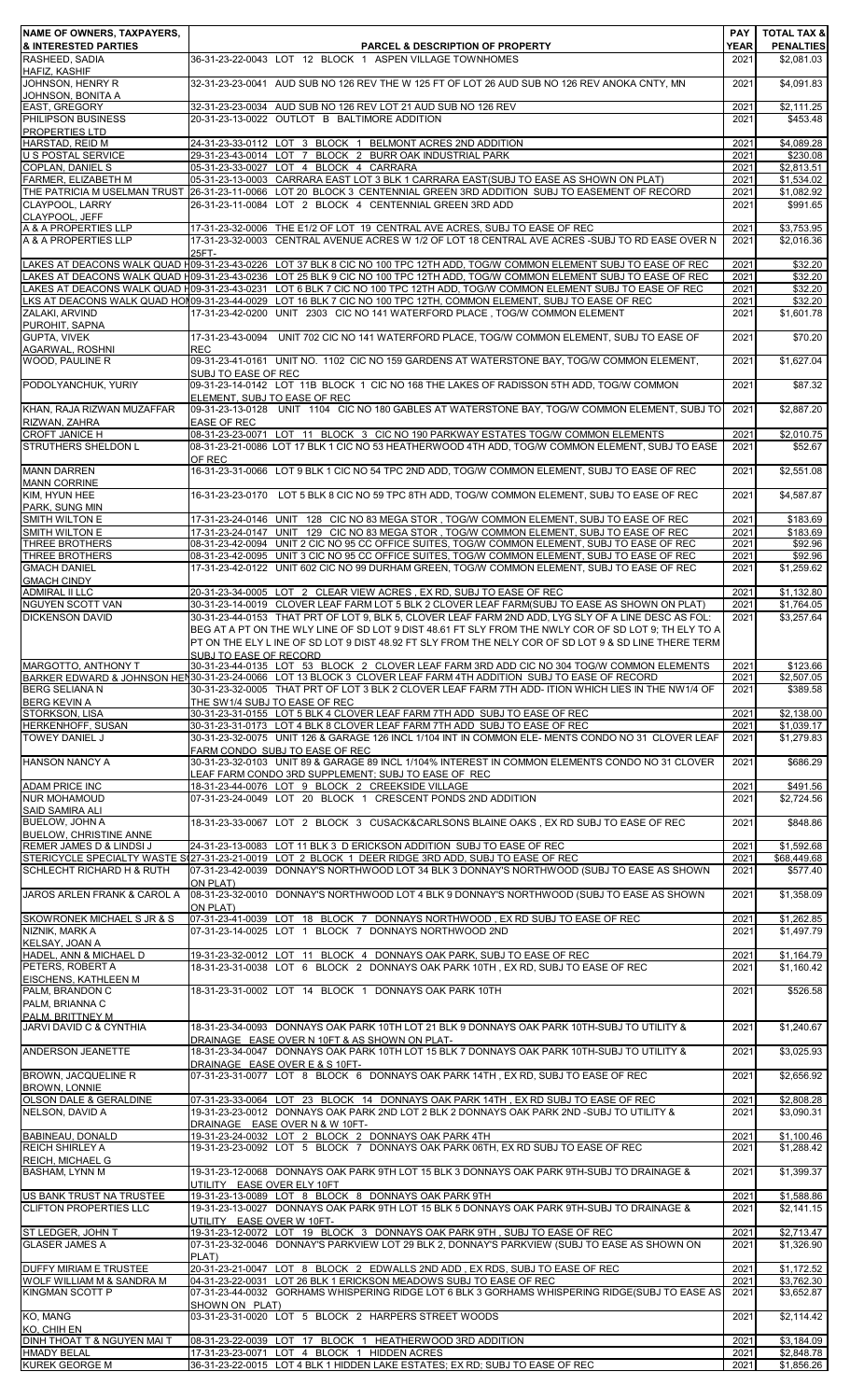| <b>NAME OF OWNERS, TAXPAYERS,</b>                                                  |                                                                                                                                                                                                                                                                                                                                                                                                                                                                                                                                                                                        | <b>PAY</b>          | <b>TOTAL TAX &amp;</b>          |
|------------------------------------------------------------------------------------|----------------------------------------------------------------------------------------------------------------------------------------------------------------------------------------------------------------------------------------------------------------------------------------------------------------------------------------------------------------------------------------------------------------------------------------------------------------------------------------------------------------------------------------------------------------------------------------|---------------------|---------------------------------|
| <b>&amp; INTERESTED PARTIES</b><br><b>WALIIF PROPERTIES LLC</b>                    | <b>PARCEL &amp; DESCRIPTION OF PROPERTY</b><br>33-31-23-22-0004 LOT 3 BLK 1 HOKANSON INDUS- TRIAL PARK SUBJ TO EASE OF REC                                                                                                                                                                                                                                                                                                                                                                                                                                                             | <b>YEAR</b><br>2021 | <b>PENALTIES</b><br>\$34,402.60 |
| <b>BUCK NATHANIEL D</b><br><b>DIAZ ALANNA M</b>                                    | 06-31-23-41-0077 JEFFERSON MANOR LOT 23 BLK 9 JEFFERSON MANOR(SUBJ TO EASE AS SHOWN ON PLAT)<br>06-31-23-41-0111 LOT 13 BLOCK 12 JEFFERSON MANOR                                                                                                                                                                                                                                                                                                                                                                                                                                       | 2021<br>2021        | \$1,461.61<br>\$1,324.48        |
| <b>SWANSON GERALD WALTER</b>                                                       | 19-31-23-14-0019 LOT 12B BLOCK 3 KNOLL CREEK, EX RD SUBJ TO EASE OF REC                                                                                                                                                                                                                                                                                                                                                                                                                                                                                                                | 2021                | \$145.40                        |
| <b>ANULIZ LLC</b>                                                                  | 02-31-23-33-0137 LOT 6 BLOCK 1 LEGACY CREEK 3RD ADDITION CIC NO 309.<br><b>TOG/W COMMON ELEMENTS</b>                                                                                                                                                                                                                                                                                                                                                                                                                                                                                   | 2021                | \$1,301.96                      |
| LANGE TRUSTEE, JEFFREY R                                                           | 06-31-23-11-0064 LUNDS HAVENWOOD ESTATES LOT 9 BLK 4 LUNDS HAVENWOOD ESTATES (SUBJ TO EASE                                                                                                                                                                                                                                                                                                                                                                                                                                                                                             | 2021                | \$2,970.50                      |
| LIANG, WEIS                                                                        | OF RECORD)<br>20-31-23-23-0020 LUNDS OAKRIDGE ESTATES LOT 8 BLK 2 LUNDS OAKRIDGE                                                                                                                                                                                                                                                                                                                                                                                                                                                                                                       | 2021                | \$1,598.75                      |
| LIANG, ZIN H                                                                       | ESTATES(SUBJ TO EASE AS SHOWN ON PLAT)                                                                                                                                                                                                                                                                                                                                                                                                                                                                                                                                                 |                     |                                 |
| <b>LIANG. JING X</b><br>SCHMIT MICHAEL T & C A                                     | 20-31-23-23-0008 LUNDS OAKRIDGE ESTATES LOT 8 BLK 1 LUNDS OAKRIDGE ESTATES(SUBJ TO EASE AS                                                                                                                                                                                                                                                                                                                                                                                                                                                                                             | 2021                | \$106.92                        |
|                                                                                    | SHOWN ON PLAT)                                                                                                                                                                                                                                                                                                                                                                                                                                                                                                                                                                         |                     |                                 |
| <b>BRIDGEFORD FAVORS,</b><br><b>RAHJEME</b>                                        | 32-31-23-44-0001 LOT 1 BLK 1 MARY ELIZABETH ADD TO LADDIE LAKE EX THE S 75.89 FT THEREOF SUBJ TO<br><b>EASE OF REC</b>                                                                                                                                                                                                                                                                                                                                                                                                                                                                 | 2021                | \$4,075.31                      |
| <b>ENGBERG, LINDA</b>                                                              | 32-31-23-44-0066 THAT PRT OF LOT 9 BLOCK 3 MARY ELIZABETH ADD ADD TO LADDIE LAKE LYG N OF LINE                                                                                                                                                                                                                                                                                                                                                                                                                                                                                         | 2021                | \$896.78                        |
| <b>KNIEFEL, SUSAN B</b>                                                            | COM AT NE COR THEREOF, TH S ON E LINE 94.48 FT, TH W TO PT ON W LINE 94.475 FT S OF NW COR & THERE<br>32-31-23-44-0047 MARY ELIZABETH ADD TO LADDIE LAKE ANOKA COUNTY, MINN. N 1/2 OF LOT 13 BLK 2 MARY                                                                                                                                                                                                                                                                                                                                                                                | 2021                | \$1,338.33                      |
| KNIEFEL, WILLIAM E<br><b>HANSEN JAMIE</b>                                          | ELIZABETH ADD TO LADDIE LAKE<br>34-31-23-32-0044 LOT 1 BLOCK 4 MEADOWS OF RICE CREEK 4TH                                                                                                                                                                                                                                                                                                                                                                                                                                                                                               | 2021                | \$2,183.24                      |
| SUQROT ADAM J & HAARB RANYA                                                        | 34-31-23-32-0031 LOT 11 BLOCK 1 MEADOWS OF RICE CREEK 4TH                                                                                                                                                                                                                                                                                                                                                                                                                                                                                                                              | 2021                | \$4,587.71                      |
| <b>ETERNITY HOMES LLC</b><br><b>ETERNITY HOMES LLC</b>                             | 01-31-23-13-0010 LOT 4 BLOCK 1 MILL POND<br>01-31-23-13-0042 LOT 7 BLOCK 4 MILL POND                                                                                                                                                                                                                                                                                                                                                                                                                                                                                                   | 2021<br>2021        | \$1,187.24<br>\$580.72          |
| <b>ETERNITY HOMES LLC</b>                                                          | 01-31-23-13-0035 LOT 17 BLOCK 3 MILL POND                                                                                                                                                                                                                                                                                                                                                                                                                                                                                                                                              | 2021                | \$1,171.17                      |
| <b>ETERNITY HOMES LLC</b><br><b>ETERNITY HOMES LLC</b>                             | 01-31-23-13-0011 LOT 1 BLOCK 2 MILL POND<br>01-31-23-13-0028 LOT 10 BLOCK 3 MILL POND                                                                                                                                                                                                                                                                                                                                                                                                                                                                                                  | 2021<br>2021        | \$36.90<br>\$595.41             |
| <b>ETERNITY HOMES LLC</b>                                                          | 01-31-23-13-0023 LOT 5 BLOCK 3 MILL POND                                                                                                                                                                                                                                                                                                                                                                                                                                                                                                                                               | 2021                | \$90.29                         |
| <b>ETERNITY HOMES LLC</b><br><b>ETERNITY HOMES LLC</b>                             | 01-31-23-13-0039 LOT 4 BLOCK 4 MILL POND<br>01-31-23-13-0025 LOT 7 BLOCK 3 MILL POND                                                                                                                                                                                                                                                                                                                                                                                                                                                                                                   | 2021<br>2021        | \$1,141.39<br>\$580.72          |
| MORAVEC, MARANDA<br>MCMANUS, JAIME                                                 | 13-31-23-22-0013 LOT 1 BLK 1 MORAVEC ESTATES, SUBJ TO EASE OF REC                                                                                                                                                                                                                                                                                                                                                                                                                                                                                                                      | 2021                | \$1,663.25                      |
| <b>BL-MN LLC</b>                                                                   | 31-31-23-32-0012 THAT PRT OF LOT 1 BLK 2 MUIRS NORTHTOWN 2ND ADD LYG SLY OF THE FOL DESC LINE                                                                                                                                                                                                                                                                                                                                                                                                                                                                                          | 2021                | \$1,190.94                      |
| <b>INFINITY DEN LLC</b>                                                            | COM AT THE NE COR OF SD LOT 1, TH SELY ALG THE NELY LINE THEREOF 139.58 FT TO THE POB OF THE LINE<br>TO BE DESC, TH SWL AT RT ANGS 413.40 FT TO THE WLY LINE OF SD LOT 1 & THERE TERM EX THAT PRT OF SD<br>LOT 1 DESC AS FOL COM AT THE MOST ELY COR OF SD LOT 1, TH N 27 DEG 42 MIN 45 SEC W (ASSD BRG) ALG<br>THE NELY LINE OF SD LOT 1 22 1.89 FT, TH SWLY AT RT ANGS 200 FT, TH S 51 DEG 19 MIN 55 SEC W 248.97 FT,<br>TH SELY ALG THE NELY LINE OF LOT 2 SD BLK 2 200 FT TO THE MOST ELY COR OF SD LOT 2, TH NELY ALG THE<br>SELY LINE OF SD LOT 1 TO THE POC SUBJ TO EASE OF REC |                     |                                 |
| NAPLES HOLDINGS LLC                                                                | 35-31-23-32-0026 LOT 5 BLOCK 1 NAPLES MARKETPLACE, EX RD SUBJ TO EASE OF REC                                                                                                                                                                                                                                                                                                                                                                                                                                                                                                           | 2021                | \$46,624.67                     |
| DORR, RAMONA M<br>DORR, HERBERT B                                                  | 15-31-23-23-0009 LOT 52 BLK 1 NORTH OAKS WEST SUBJ TO EASE OF REC                                                                                                                                                                                                                                                                                                                                                                                                                                                                                                                      | 2021                | \$584.39                        |
| MAHIMUED, SHAMSIA HUSSEIN<br>HUSSEIN, MOHAMMED KARJUL                              | 09-31-23-23-0042 LOT 33 BLK 3 OAK GLEN SUBJ TO EASE OF REC                                                                                                                                                                                                                                                                                                                                                                                                                                                                                                                             | 2021                | \$4,285.91                      |
| <b>CREATIVE HOMES INC</b>                                                          | 01-31-23-42-0030 LOT 11 BLOCK 4 OAKWOOD PONDS                                                                                                                                                                                                                                                                                                                                                                                                                                                                                                                                          | 2021                | \$616.52                        |
| <b>CREATIVE HOMES INC</b><br><b>CREATIVE HOMES INC</b>                             | 01-31-23-41-0009 LOT 4 BLOCK 2 OAKWOOD PONDS 2ND ADDITION<br>01-31-23-41-0019 LOT 5 BLOCK 4 OAKWOOD PONDS 2ND ADDITION                                                                                                                                                                                                                                                                                                                                                                                                                                                                 | 2021<br>2021        | \$1,294.81<br>\$1,263.86        |
| <b>CREATIVE HOMES INC</b>                                                          | 01-31-23-41-0016 LOT 2 BLOCK 4 OAKWOOD PONDS 2ND ADDITION                                                                                                                                                                                                                                                                                                                                                                                                                                                                                                                              | 2021                | \$1,341.41                      |
| <b>CREATIVE HOMES INC</b><br><b>CREATIVE HOMES INC</b>                             | 01-31-23-41-0008 LOT 3 BLOCK 2 OAKWOOD PONDS 2ND ADDITION<br>01-31-23-41-0017 LOT 3 BLOCK 4 OAKWOOD PONDS 2ND ADDITION                                                                                                                                                                                                                                                                                                                                                                                                                                                                 | 2021<br>2021        | \$654.04<br>\$677.18            |
| <b>CREATIVE HOMES INC</b>                                                          | 01-31-23-41-0007 LOT 2 BLOCK 2 OAKWOOD PONDS 2ND ADDITION                                                                                                                                                                                                                                                                                                                                                                                                                                                                                                                              | 2021                | \$654.04                        |
| <b>CREATIVE HOMES INC</b><br><b>CREATIVE HOMES INC</b>                             | 01-31-23-42-0045 LOT 10 BLOCK 4 OAKWOOD PONDS 2ND ADDITION<br>01-31-23-41-0015 LOT 1 BLOCK 4 OAKWOOD PONDS 2ND ADDITION                                                                                                                                                                                                                                                                                                                                                                                                                                                                | 2021<br>2021        | \$639.08<br>\$1,341.41          |
| <b>CREATIVE HOMES INC</b>                                                          | 01-31-23-42-0072 LOT 12 BLOCK 1 OAKWOOD PONDS 4TH ADDITION                                                                                                                                                                                                                                                                                                                                                                                                                                                                                                                             | 2021                | \$352.55                        |
| <b>CREATIVE HOMES INC</b><br><b>CREATIVE HOMES INC</b>                             | 01-31-23-42-0081 LOT 7 BLOCK 2 OAKWOOD PONDS 4TH ADDITION<br>01-31-23-42-0075 LOT 1 BLOCK 2 OAKWOOD PONDS 4TH ADDITION                                                                                                                                                                                                                                                                                                                                                                                                                                                                 | 2021<br>2021        | \$352.55<br>\$352.55            |
| <b>CREATIVE HOMES INC</b><br>KORNELL TRUSTEE, DARCY                                | 01-31-23-42-0076 LOT 2 BLOCK 2 OAKWOOD PONDS 4TH ADDITION<br>05-31-23-31-0009 LOT 1 BLOCK 4 OSTMANS FAIR OAKS, SUBJ TO EASE OF REC                                                                                                                                                                                                                                                                                                                                                                                                                                                     | 2021<br>2021        | \$352.55<br>\$3.709.21          |
| <b>FOSTER TRUSTEE, THOMAS A</b>                                                    |                                                                                                                                                                                                                                                                                                                                                                                                                                                                                                                                                                                        |                     |                                 |
| US BANK TRUST NA TRUSTEE                                                           | 05-31-23-31-0057 OSTMANS FAIR OAKS LOT 15 BLK 7 OSTMANS FAIR OAKS /SUBJ TO DRAINAGE & UTIL EASE<br>OVER S 10 FT/                                                                                                                                                                                                                                                                                                                                                                                                                                                                       | 2021                | \$1.887.07                      |
| MOHAMED, HODAN I                                                                   | 12-31-23-22-0009 LOT 1 BLOCK 1 PARKSIDE NORTH 4TH ADDITION<br>PARAMOUNT INVESTMENT GROUP 04-31-23-34-0006 LOT 1 BLOCK 1 PARTRIDGE PRESERVE SOUTH                                                                                                                                                                                                                                                                                                                                                                                                                                       | 2021<br>2021        | \$90.88<br>\$1,865.19           |
| <b>WILLIAMSON, ALLISON L</b>                                                       | 05-31-23-42-0008 LOT 8 BLOCK 1 PIONEER VILLAGE 2ND ADD, SUBJ TO EASE OF REC                                                                                                                                                                                                                                                                                                                                                                                                                                                                                                            | 2021                | \$1,131.07                      |
| <b>METCALF BRANDON R</b><br><b>GIDDINGS WILLIAM &amp; FLAXIE</b>                   | 19-31-23-34-0093 LOT 3 BLOCK 1 PLEASURE CREEK 4TH ADD<br>19-31-23-44-0022 LOT 4 BLK 2 PRAIRIE VIEW SUBJ TO EASE OF REC                                                                                                                                                                                                                                                                                                                                                                                                                                                                 | 2021<br>2021        | \$66.16<br>\$498.53             |
| <b>FOY CARLY A</b>                                                                 | 04-31-23-14-0049 LOT 1 BLOCK 1 QUAIL CREEK 10TH ADD                                                                                                                                                                                                                                                                                                                                                                                                                                                                                                                                    | 2021                | \$644.07                        |
| <b>BLANCK LORRAINE</b><br><b>HAGGERTY KIM</b>                                      | 04-31-23-14-0057 LOT 16 BLOCK 1 QUAIL CREEK 12TH ADD                                                                                                                                                                                                                                                                                                                                                                                                                                                                                                                                   | 2021                | \$54.23                         |
| <b>MICKELSON ALYSSA</b>                                                            | 04-31-23-11-0010 LOT 15 BLOCK 3 QUAIL CREEK 6TH ADD                                                                                                                                                                                                                                                                                                                                                                                                                                                                                                                                    | 2021                | \$2,563.42                      |
| <b>MICKELSON ROBERT</b><br><b>LACHNER JOHN</b>                                     | 04-31-23-34-0032 LOT 3 BLOCK 1 RADISSON WOODS ON MAIN                                                                                                                                                                                                                                                                                                                                                                                                                                                                                                                                  | 2021                | \$198.35                        |
| <b>LACHNER NICOLE</b>                                                              | 07-31-23-42-0107 TRACT C REGISTERED LAND SURVEY NO 267                                                                                                                                                                                                                                                                                                                                                                                                                                                                                                                                 |                     |                                 |
| WURSCHMIDT, JOEL<br><b>WURSCHMIDT, ABIGALE</b>                                     |                                                                                                                                                                                                                                                                                                                                                                                                                                                                                                                                                                                        | 2021                | \$77.13                         |
| FOY DENNIS J & DANA M<br><b>EARDLEY, JESSICA LYNN</b>                              | 35-31-23-44-0039 RICE CREEK PARK LOT 17 BLK 7 RICE CREEK PARK(SUBJ TO EASE AS SHOWN ON PLAT)<br>35-31-23-41-0097 LOT 1 BLK 8 RICE CREEK PARK; EX RD; SUBJ TO EASE OF REC                                                                                                                                                                                                                                                                                                                                                                                                               | 2021<br>2021        | \$3,664.24<br>\$3,188.67        |
| LOHN, NATHAN D                                                                     | 35-31-23-43-0012 LOT 7 BLK 1 RICE CREEK PARK 2ND ADD SUBJ TO EASE OF REC                                                                                                                                                                                                                                                                                                                                                                                                                                                                                                               | 2021                | \$2,123.96                      |
| US BANK TRUST NA TRUSTEE<br>VANEGAS, LUIS F                                        | 18-31-23-11-0019 LOT 13 BLK 1 SAND CREEK ESTATES SUBJ TO EASE OF REC<br>06-31-23-14-0085 LOT 3 BLOCK 3 SHADE TREE COVE WOODS                                                                                                                                                                                                                                                                                                                                                                                                                                                           | 2021<br>2021        | \$1,541.42<br>\$4,627.05        |
| MANSOUR, SOUDAD H                                                                  | 09-31-23-41-0203 LOT 5 BLOCK 1 SHADOW PONDS VILLAGE                                                                                                                                                                                                                                                                                                                                                                                                                                                                                                                                    | 2021                | \$1,937.26                      |
| SETHER STEPHEN M & KARI P                                                          | 19-31-23-44-0047 LOT 6 BLOCK 2 SLEEPING MEADOWS 2ND, EX RD SUBJ TO EASE OF REC<br>SHADE TREE CONSTRUCTION INC 19-31-23-33-0123 LOT 8 BLOCK 1 SOUTH TERRACE COVE                                                                                                                                                                                                                                                                                                                                                                                                                        | 2021<br>2021        | \$2,838.00<br>\$220.26          |
|                                                                                    | SHADE TREE CONSTRUCTION INC 19-31-23-33-0125 LOT 10 BLOCK 1 SOUTH TERRACE COVE                                                                                                                                                                                                                                                                                                                                                                                                                                                                                                         | 2021                | \$220.26                        |
|                                                                                    | SHADE TREE CONSTRUCTION INC 19-31-23-33-0147 LOT 32 BLOCK 1 SOUTH TERRACE COVE<br>SHADE TREE CONSTRUCTION INC 19-31-23-33-0150 LOT 35 BLOCK 1 SOUTH TERRACE COVE                                                                                                                                                                                                                                                                                                                                                                                                                       | 2021<br>2021        | \$220.26<br>\$220.26            |
|                                                                                    | SHADE TREE CONSTRUCTION INC 19-31-23-33-0126 LOT 11 BLOCK 1 SOUTH TERRACE COVE                                                                                                                                                                                                                                                                                                                                                                                                                                                                                                         | 2021                | \$220.26                        |
|                                                                                    | SHADE TREE CONSTRUCTION INC 19-31-23-33-0148 LOT 33 BLOCK 1 SOUTH TERRACE COVE<br>SHADE TREE CONSTRUCTION INC 19-31-23-33-0124 LOT 9 BLOCK 1 SOUTH TERRACE COVE                                                                                                                                                                                                                                                                                                                                                                                                                        | 2021<br>2021        | \$220.26<br>\$220.26            |
|                                                                                    | SHADE TREE CONSTRUCTION INC 19-31-23-33-0121 LOT 6 BLOCK 1 SOUTH TERRACE COVE<br>SHADE TREE CONSTRUCTION INC 19-31-23-33-0149 LOT 34 BLOCK 1 SOUTH TERRACE COVE                                                                                                                                                                                                                                                                                                                                                                                                                        | 2021<br>2021        | \$220.26<br>\$220.26            |
| <b>SABBY RONALD E</b>                                                              | 32-31-23-42-0027 THE S1/2 OF LOT 39 SPRING LAKE PARK SHORES ADD, SUBJ TO EASE OF REC                                                                                                                                                                                                                                                                                                                                                                                                                                                                                                   | 2021                | \$1,344.79                      |
| <b>GENOSKY DAWN</b><br><b>MJ SCOTT COMPANY</b>                                     | 32-31-23-31-0042 LOT 123 SPRING LAKE PARK SHORES ADDITION LYG W OF E 190 FT THEREOF<br>27-31-23-34-0094 OUTLOT G ST CLAIR PARK 3RD ADD                                                                                                                                                                                                                                                                                                                                                                                                                                                 | 2021<br>2021        | \$281.41<br>\$32.20             |
| <b>NYANGE EMMY ELIEKA</b>                                                          | 24-31-23-42-0063 TAUER ADDITION LOT 25 BLK 3 TAUER ADDITION /SUBJ TO 7 FT UTIL & DRAINAGE EASE<br>OVER S LINE/                                                                                                                                                                                                                                                                                                                                                                                                                                                                         | 2021                | \$1,604.49                      |
| JESH, PETER H<br>MILLER, DAVID J                                                   | 10-31-23-24-0054 LOT 2 BLK 4 THE LAKES OF RADISSON 11TH ADD, SUBJ TO EASE OF REC<br>10-31-23-44-0016 THAT PRT OF LOT 15 BLK 1 THE LAKES OF RADISSON 13TH ADD LYG WITHIN SE1/4 OF SE1/4                                                                                                                                                                                                                                                                                                                                                                                                 | 2021<br>2021        | \$3,488.45<br>\$119.35          |
| MILLER, TRICIA L                                                                   | OF SEC 10 TWP 31 RGE 23, SUBJ TO EASE OF REC                                                                                                                                                                                                                                                                                                                                                                                                                                                                                                                                           |                     |                                 |
| SPARK, BRETT                                                                       | THE CASCADES THS ASSOCIATION 09-31-23-44-0080 LOT 61 BLK 1 THE LAKES OF RADISSON 2ND, SUBJ TO EASE OF REC<br>10-31-23-44-0068 LOT 3 BLOCK 1 THE LAKES OF RADISSON 33RD ADD, SUBJ TO EASE OF REC                                                                                                                                                                                                                                                                                                                                                                                        | 2021<br>2021        | \$32.20<br>\$156.08             |
| MARRIOTT ALAN H & SHERIL R                                                         | 31-31-23-14-0063 OAKLAND ADDITION, THE LOT 5 BLK 3 OAKLAND ADDITION, THE /SUBJ TO 5 FT EASE/                                                                                                                                                                                                                                                                                                                                                                                                                                                                                           | 2021                | \$2,582.93                      |
| <b>MOHAMED ASAD M</b><br><b>SAYID FADUMA S</b><br><b>KEY INVESTMENT PROPERTIES</b> | 22-31-23-23-0044 LOT 1 BLOCK 2 THE SANCTUARY 3RD ADD                                                                                                                                                                                                                                                                                                                                                                                                                                                                                                                                   | 2021                | \$4,199.71                      |
|                                                                                    | MISSION INVESTMENT FUND OF TH03-31-23-43-0008 THE E 330 FT OF S 660 FT OF SW1/4 OF SE1/4 OF SEC 3 TWP 31 RGE 23, EX RD, SUBJ TO EASE<br>OF REC                                                                                                                                                                                                                                                                                                                                                                                                                                         | 2021                | \$1,113.29                      |
|                                                                                    | MISSION INVESTMENT FUND OF TH03-31-23-43-0007 THE W 330 FT OF E 660 FT OF S 660 FT OF SW1/4 OF SE1/4 OF SEC 3 TWP 31 RGE 23. EX RDS.<br>SUBJ TO EASE OF REC                                                                                                                                                                                                                                                                                                                                                                                                                            | 2021                | \$1,115.21                      |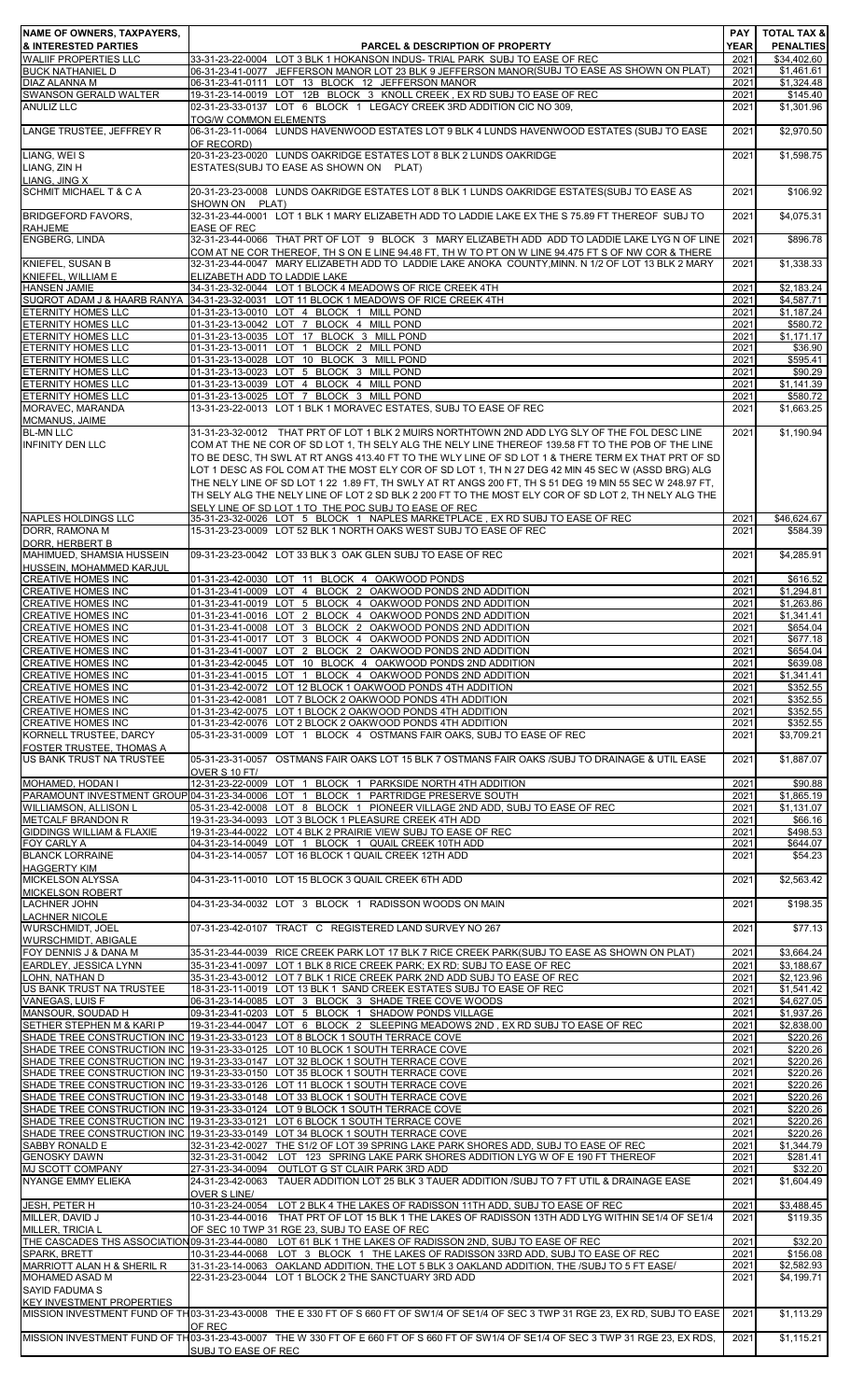| NAME OF OWNERS, TAXPAYERS,                                  |                                                                                                                                                                                                                                 | PAY                 | <b>TOTAL TAX &amp;</b>       |
|-------------------------------------------------------------|---------------------------------------------------------------------------------------------------------------------------------------------------------------------------------------------------------------------------------|---------------------|------------------------------|
| <b>&amp; INTERESTED PARTIES</b><br><b>BILLE ABDIRIZAK O</b> | <b>PARCEL &amp; DESCRIPTION OF PROPERTY</b><br>03-31-23-21-0040 LOT 12 BLOCK 2 WAGAMON RANCH 3RD ADDITION                                                                                                                       | <b>YEAR</b><br>2021 | <b>PENALTIES</b><br>\$787.64 |
| <b>OMAR BARNI H</b><br>TARNOWSKI TRUSTEE, TIMOTHY           | 32-31-23-23-0056 LOT 6 BLOCK 1 WESTWOOD ACRES 2ND                                                                                                                                                                               | 2021                | \$2,279.90                   |
|                                                             |                                                                                                                                                                                                                                 |                     |                              |
| <b>ETERNITY HOMES LLC</b>                                   | 01-31-23-13-0018 LOT 8 BLOCK 2 MILL POND                                                                                                                                                                                        | 2021<br>2020        | \$638.60<br>\$46.08          |
| <b>ETERNITY HOMES LLC</b>                                   | 01-31-23-13-0019 LOT 1 BLOCK 3 MILL POND                                                                                                                                                                                        | 2021<br>2020        | \$638.60<br>\$46.08          |
| <b>MAGDIK JEFFREY</b>                                       | <b>CENTERVILLE</b><br>15-31-22-44-0033 LOT 14 BLOCK 2 BURQUE ADDITION NO 1                                                                                                                                                      | 2021                | \$5,818.91                   |
| <b>CAMP-BARON PATRICIA R</b>                                | 23-31-22-22-0016 LOT 6 & THE N1/2 OF LOT 5 BLK 9 CENTERVILLE SUBJ TO EASE OF REC                                                                                                                                                | 2021                | \$973.60                     |
| <b>CAMP PATRICIA R</b><br>STEPHAN, NANCY A                  | 23-31-22-22-0015 LOT 4 & S 1/2 OF LOT 5 BLK 9 CENTERVILLE<br>23-31-22-13-0085 LOT 31 BLK 1 CIC NO 29 EAGLE PASS, TOG/W COMMON ELEMENTS, SUBJ TO EASE OF REC                                                                     | 2021<br>2021        | \$2,169.59<br>\$30.75        |
| STEPHAN, WILLIAM L<br>JOHNSEN, JUSTIN                       | 24-31-22-23-0012 LOT 8 BLK 1 INDUSTRIAL PARK SUBJ TO EASE OF REC                                                                                                                                                                | 2021                | \$13,172.26                  |
| FLEETHAM, BARBARA JEAN                                      |                                                                                                                                                                                                                                 |                     |                              |
| SORG JR, ROBERT P<br><b>TOOLEY, ERNEST</b>                  |                                                                                                                                                                                                                                 |                     |                              |
| <b>ETERNITY HOMES LLC</b><br><b>ETERNITY HOMES LLC</b>      | 14-31-22-42-0068 LOT 5 BLOCK 2 OLD MILL ESTATES 2ND ADDITION<br>14-31-22-42-0063 LOT 10 BLOCK 1 OLD MILL ESTATES 2ND ADDITION                                                                                                   | 2021<br>2021        | \$284.84<br>\$545.78         |
| <b>ETERNITY HOMES LLC</b>                                   | 14-31-22-42-0070 LOT 7 BLOCK 2 OLD MILL ESTATES 2ND ADDITION                                                                                                                                                                    | 2021                | \$284.84                     |
| <b>ETERNITY HOMES LLC</b><br><b>ETERNITY HOMES LLC</b>      | 14-31-22-42-0062 LOT 9 BLOCK 1 OLD MILL ESTATES 2ND ADDITION<br>14-31-22-42-0061 LOT 8 BLOCK 1 OLD MILL ESTATES 2ND ADDITION                                                                                                    | 2021<br>2021        | \$284.84<br>\$284.84         |
| <b>ETERNITY HOMES LLC</b><br><b>ETERNITY HOMES LLC</b>      | 14-31-22-42-0065 LOT 2 BLOCK 2 OLD MILL ESTATES 2ND ADDITION<br>14-31-22-42-0069 LOT 6 BLOCK 2 OLD MILL ESTATES 2ND ADDITION                                                                                                    | 2021<br>2021        | \$545.78<br>\$284.84         |
| SCHMIDT, RAYMOND                                            | 14-31-22-31-0033 LOT 6A BLOCK 1 PELTIER PRESERVE                                                                                                                                                                                | 2021                | \$392.84                     |
| FTA LINO LAKES LLC<br><b>ZCW PROPERTIES LLC</b>             | 23-31-22-11-0035 LOT 2 BLK 3 ROYAL MEADOWS, SUBJ TO EASE OF REC                                                                                                                                                                 | 2021                | \$1,514.59                   |
| <b>BLAKE DIANA L</b>                                        | <b>CIRCLE PINES</b><br>25-31-23-32-0157 UNIT 1511 CIC NO 125 VILLAGE AT CIRCLE PINES, TOG/W COMMON ELEMENT, SUBJ TO EASE                                                                                                        | 2021                | \$1,336.96                   |
|                                                             | OF REC                                                                                                                                                                                                                          |                     |                              |
| <b>WHITE TERESA L</b>                                       | 25-31-23-13-0021 CIRCLE PINES - PART 1 EAST LOT 26, BLK 17, CIR PINES-PT 1 EAST-RESERVING UTILITY<br>EASEMENT- SUBJ TO EXISTING ROADS-                                                                                          | 2021                | \$3,609.99                   |
| JACOBSON, ELIZABETH D                                       | 25-31-23-23-0040 CIRCLE PINES, PART IV WEST LOT 6, BLK 5, CIR PINES, PT 4 WEST-SUBJ TO EASE FOR DR<br>DITCH 53                                                                                                                  | 2021                | \$1,318.75                   |
| <b>KENNEDY, HEATHER M</b>                                   | 30-31-22-22-0007 LOT 6 BLOCK 1 CORRECTED PLAT OF BLOCKS 1, 2 & LOTS 1 TO 6 INC BLOCK 17 CIRCLE                                                                                                                                  | 2021                | \$2,175.10                   |
| JAMES JEREMY L & JEANETTE L                                 | PINES - PART 1 EAST<br>25-31-23-13-0065 LOT 7 BLOCK 19 COR PL OF BLOCKS 7,8,9,10,11,12,13,18 & 19, CIR PINES PRT 1 EAST, EX                                                                                                     | 2021                | \$4,128.50                   |
| SMITH, JACQUELYN L                                          | RD SUBJ TO EASE OF REC<br>25-31-23-14-0079 LOT 24 BLK 2 GLEN OAKS MANOR TOWNHOMES FIRST ADD- ITION SUBJ TO EASE OF REC                                                                                                          | 2021                | \$951.43                     |
| DORAN, KERRY                                                | 25-31-23-14-0141 LOT 44 BLK 1 GLEN OAKS MANOR TOWNHOMES 2ND ADD SUBJ TO EASE OF REC                                                                                                                                             | 2021                | \$2,380.30                   |
| <b>GRUBER, BRIAN</b><br><b>GRUBER, JUNKO</b>                | 36-31-23-31-0013 LOT 12 BLOCK 8 GOLDEN LAKE ESTATES                                                                                                                                                                             | 2021                | \$2,220.58                   |
| <b>DOONER KEVIN B</b><br>KAYIRANGIRWA, REDEMPTA             | 25-31-23-42-0038 LOT 1 BLOCK 2 GOLDEN OAKS<br>30-31-22-22-0084 LOT 4 BLOCK 3 PINE HOLLOW                                                                                                                                        | 2021<br>2021        | \$2,439.63<br>\$2.185.03     |
| MUNYANKUSI, EMMANUEL                                        |                                                                                                                                                                                                                                 |                     |                              |
| JACOBSON, ELIZABETH D                                       | 25-31-23-23-0096 LOT TRACT C REG LAND SURVEY NO 252 . EX RDS, SUBJ TO EASE OF REC<br><b>COLUMBIA HEIGHTS</b>                                                                                                                    | 2021                | \$121.33                     |
| <b>BARRETT COLLEEN K</b>                                    | 36-30-24-34-0053 S 10 FT OF E1/2 OF LOT 4 & N 55 FT OF E1/2 OF LOT 5 BLOCK 17 AUDITORS SUBDIVISION<br>OF WALTONS SUNNY ACRES 3RD                                                                                                | 2021                | \$2,108.86                   |
| <b>CONNOR LAURA S</b>                                       | 36-30-24-41-0044 S 70 FT OF W 115 FT OF LOT 2 BLK 5 AUD SUB OF WALTONS SUNNY ACRES 4TH ADDITION                                                                                                                                 | 2021                | \$3,890.18                   |
| <b>MEIXNER MARILYN L</b>                                    | 36-30-24-41-0064 THAT PRT OF LOT 2 BLOCK 7 AUD SUB OF WALTONS SUNNY ACRES 4TH LYING S OF N 240                                                                                                                                  | 2021                | \$717.90                     |
| ABDULAHI, HUSSEIN                                           | FT THEREOF<br>36-30-24-12-0067 AUDITORS SUBDIVISION OF WALTONS SECOND SUBDIVISION N 66 2/3 FT OF LOT 2 BLK 5 AUD                                                                                                                | 2021                | \$2,006.78                   |
| <b>OMAR ARIFA</b>                                           | SUB OF WALTONS SECOND SUBDIVISION-SUBJ TO AN EASE FOR STORM SEWER PUR OVER S 5 FT-                                                                                                                                              |                     |                              |
| <b>HAMPTON CAROLYN A</b><br>HAMPTON S A & HAMPTON G D       | 36-30-24-12-0052 WLY 85 FT OF LOT 6 BLOCK 2 AUD SUB OF WALTONS SECOND SUBDIVISION                                                                                                                                               | 2021                | \$3,287.43                   |
| VILLELLA, NICHOLAS T<br><b>VLADO CONSTRUCTION LLC</b>       | 25-30-24-32-0036 CHEERY HEIGHTS LOT 31 BLK 1 CHEERY HEIGHTS(SUBJ TO EASE AS SHOWN ON PLAT)<br>25-30-24-32-0046 LOT 41 BLOCK 1 CHEERY HEIGHTS, EX RD SUBJ TO EASE OF REC                                                         | 2021<br>2021        | \$262.32<br>\$6,903.60       |
| OX PROPERTIES LLC                                           | 25-30-24-32-0081 UNIT 104 CIC NO 183 GRAND CENTRAL LOFTS                                                                                                                                                                        | 2021                | \$2,367.71                   |
| LOX PROPERTIES LLC                                          | 25-30-24-32-0088 UNIT 111 CIC NO 183 GRAND CENTRAL LOFTS, TOG/W COMMON ELEMENT, SUBJ TO EASE OF<br><b>REC</b>                                                                                                                   | 2021                | \$1,149.45                   |
| <b>BALLWANZ MARK</b><br>QUTOB-BALLWANZ MECCA                | 36-30-24-23-0544 UNIT 219 CIC NO 86 LABELLE PARK 2, TOG/W COMMON ELEMENT, SUBJ TO EASE OF REC                                                                                                                                   | 2021                | \$845.14                     |
| HANKEY, ALEX                                                | 36-30-24-23-0515 UNIT 114 CIC NO 86, LABELLE PARK CONDOMINIUM II CONDO NO 20, TOG/W COMMON                                                                                                                                      | 2021                | \$1,029.85                   |
| <b>BALLWANZ MARK</b>                                        | ELEMENTS, SUBJ TO EASE OF REC<br>36-30-24-23-0627                                                                                                                                                                               | 2021                | \$123.73                     |
| HOWE, ZORAIDA<br>QUTOB-BALLWANZ MECCA                       | GARAGE 54 CIC NO 86, LABELLE PARK CONDOMINIUM II CONDO NO20, TOG/W COMMON ELEMENTS, SUBJ TO<br><b>EASE OF REC</b>                                                                                                               |                     |                              |
| JOHNSON GREGORY SCOTT                                       | 26-30-24-34-0007 E 1/2 OF LOT 3 BLOCK 1 COLUMBIA HEIGHTS ACRES LYG N OF S 60 FT THEREOF                                                                                                                                         | 2021                | \$2,536.36                   |
| FARRAG, THARWAT M<br>HANSON, CATHLEEN L                     | 35-30-24-44-0131 LOT 29 BLOCK 87 COLUMBIA HEIGHTS ANNEX                                                                                                                                                                         | 2021                | \$3,584.29                   |
| HANSON, DENNIS D<br><b>FARRAG, ENGY T</b>                   |                                                                                                                                                                                                                                 |                     |                              |
| THE BIG HOUSE LLC                                           | 35-30-24-31-0111 LOT 4 BLOCK 68 COLUMBIA HEIGHTS ANNEX, SUBJ TO EASE OF REC                                                                                                                                                     | 2021                | \$1,036.66                   |
| POMMERENING MICHAEL D                                       | 35-30-24-33-0044 COLUMBIA HEIGHTS ANNEX TO MINNEAPOLIS, ANOKA COUNTY, MINNESOTA LOTS 10 & 11<br>BLK 80 COL HTS ANNEX                                                                                                            | 2021                | \$2,255.15                   |
| MACIASZEK TRUSTEE, ROSE P                                   | 35-30-24-11-0033 LOT 16 & S 1/2 OF LOT 17 BLOCK 10 COLUMBIA HEIGHTS ANNEX<br>PANORA, CARLOS ALBERTO QUIZH35-30-24-13-0198 THE N1/2 OF LOT 29 BLK 31 COLUMBIA HEIGHTS ANNEX, TOG/W LOT 30 SD BLK, SUBJ TO                        | 2021<br>2021        | \$5,255.83<br>\$2,430.79     |
| MACIASZEK TRUSTEE, ROSE P                                   | <b>EASE OF REC</b><br>35-30-24-11-0031 S 20 FT OF LOT 13 & N 30 FT OF LOT 14 BLOCK 10 COLUMBIA HEIGHTS ANNEX                                                                                                                    | 2021                | \$5,192.50                   |
| <b>EWR SERVICES LLC</b>                                     | 35-30-24-12-0011 COLUMBIA HEIGHTS ANNEX TO MINNEAPOLIS, ANOKA COUNTY, MINNESOTA LOT 13 BLK 13                                                                                                                                   | 2021                | \$2,562.64                   |
|                                                             | <b>COL HTS ANNEX</b><br>M/R INVESTMENT NORTHEAST LLC 35-30-24-44-0003 COLUMBIA HEIGHTS ANNEX TO MINNEAPOLIS, ANOKA COUNTY, MINNESOTA LOT 17 BLK 62                                                                              | 2021                | \$1,440.48                   |
| SCHEPPARD DAVE W & JOYCE                                    | <b>COL HTS ANNEX</b><br>35-30-24-33-0150 LOT 10 BLOCK 94 COLUMBIA HEIGHTS ANNEX, EX RD SUBJ TO EASE OF REC                                                                                                                      | 2021                | $\overline{$3,905.59}$       |
| PINGUIL. JOSE YUPA                                          | 35-30-24-24-0088 LOT 8 BLOCK 46 COLUMBIA HEIGHTS ANNEX                                                                                                                                                                          | 2021                | \$3,309.59                   |
| BELL CHARLES H & LAUREN M<br><b>BORKA SARAH JEAN</b>        | 35-30-24-24-0049 LOT 26 BLOCK 28 COLUMBIA HEIGHTS ANNEX<br>35-30-24-44-0128 COLUMBIA HEIGHTS ANNEX TO MINNEAPOLIS,ANOKA COUNTY, MINNESOTA LOT 26 BLK 87                                                                         | 2021<br>2021        | \$3,138.79<br>\$3,166.47     |
| <b>LEVANG CONNIE L</b>                                      | <b>COL HTS ANNEX</b><br>35-30-24-21-0079 COLUMBIA HEIGHTS ANNEX TO MINNEAPOLIS.ANOKA COUNTY, MINNESOTA LOT 3 BLK 20                                                                                                             | 2021                | \$1,174.28                   |
|                                                             | COL HTS ANNEX                                                                                                                                                                                                                   |                     |                              |
| THE BIG HOUSE LLC                                           | 35-30-24-31-0110 THE N 60 FT OF LOTS 1 THRU 3 INCL BLK 68 COLUMBIA HEIGHTS ANNEX, SUBJ TO EASE OF<br>M/R INVESTMENT NORTHEAST LLC 35-30-24-44-0002 COLUMBIA HEIGHTS ANNEX TO MINNEAPOLIS, ANOKA COUNTY, MINNESOTA LOT 16 BLK 62 | 2021<br>2021        | \$1,371.99<br>\$846.41       |
| <b>FREUND BRADLEY J</b>                                     | <b>COL HTS ANNEX</b><br>35-30-24-22-0083 COLUMBIA HEIGHTS ANNEX TO MINNEAPOLIS,ANOKA COUNTY, MINNESOTA LOT 13 BLK 24                                                                                                            | 2021                | \$2.812.76                   |
|                                                             | <b>COL HTS ANNEX</b>                                                                                                                                                                                                            |                     |                              |
| STOSS DANIEL M                                              | 35-30-24-13-0020 COLUMBIA HEIGHTS ANNEX TO MINNEAPOLIS,ANOKA COUNTY, MINNESOTA LOT 24 BLK 30<br><b>COL HTS ANNEX</b>                                                                                                            | 2021                | \$995.29                     |
| <b>VELEZ ELSA P</b><br><b>VELEZ ANGEL M</b>                 | 35-30-24-44-0007 COLUMBIA HEIGHTS ANNEX TO MINNEAPOLIS, ANOKA COUNTY, MINNESOTA LOTS 21 & 22<br>BLK 62 COL HTS ANNEX-EX ELY 65 FT OF LOTS 21 & 22                                                                               | 2021                | \$1,842.67                   |
| HELSENE-HART BRETT CHAPIN                                   | 35-30-24-22-0118 COLUMBIA HEIGHTS ANNEX TO MINNEAPOLIS, ANOKA COUNTY, MINNESOTA LOT 29 BLK 25                                                                                                                                   | 2021                | \$1,013.65                   |
| <b>MASTRONIANNI HOPE</b>                                    | COL HTS ANNEX                                                                                                                                                                                                                   |                     |                              |
| UZHCA, DIGNA MARGARITA<br><b>PANORA</b>                     | 35-30-24-42-0018 COLUMBIA HEIGHTS ANNEX TO MINNEAPOLIS,ANOKA COUNTY, MINNESOTA LOT 25 BLK 54<br><b>COL HTS ANNEX</b>                                                                                                            | 2021                | \$2,981.93                   |
| PANORA, CARLOS ALBERTO<br>QUIZHPI                           |                                                                                                                                                                                                                                 |                     |                              |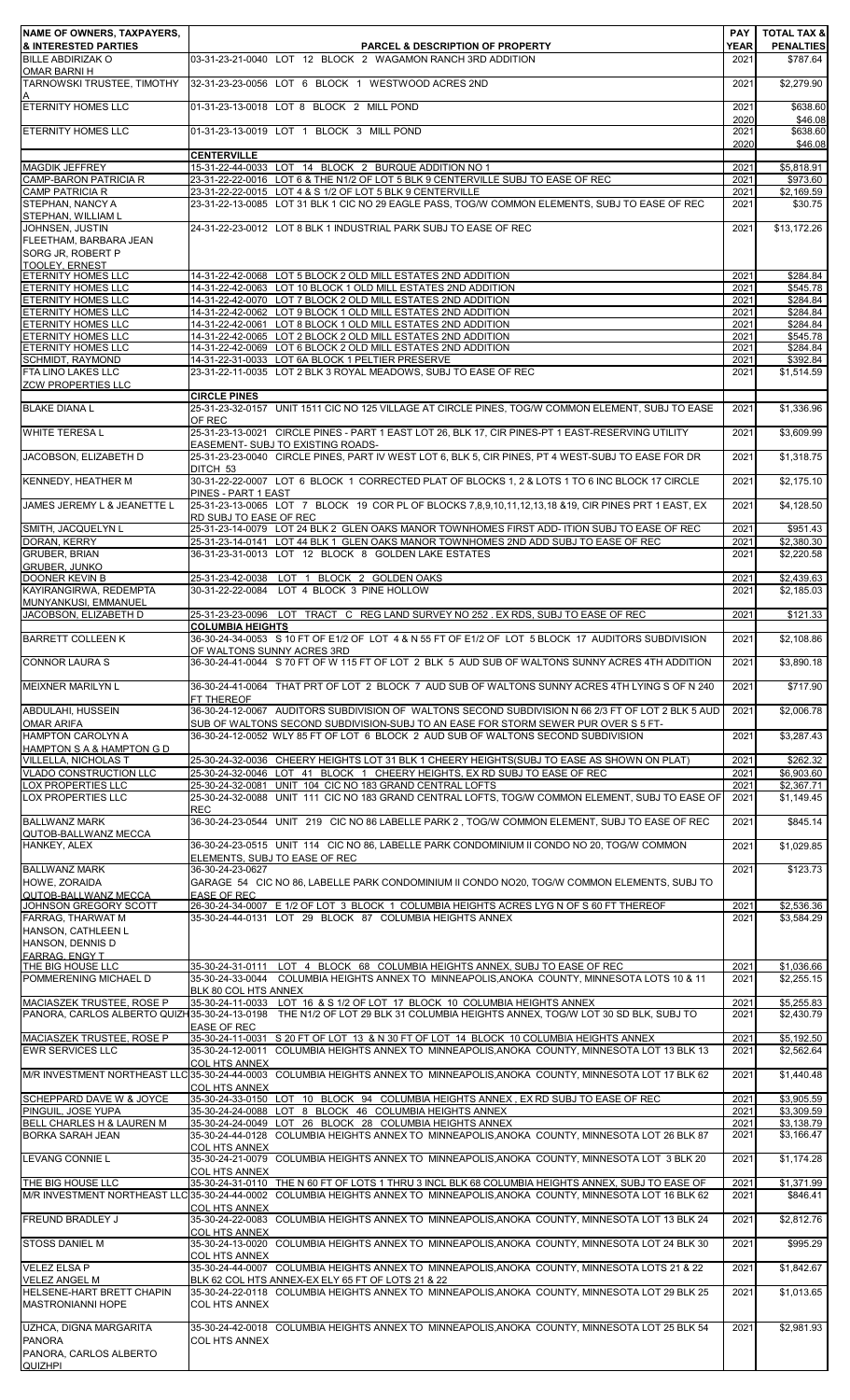| NAME OF OWNERS, TAXPAYERS,                                           |                                                                                                                                                                                                              | <b>PAY</b>   | <b>TOTAL TAX &amp;</b>   |
|----------------------------------------------------------------------|--------------------------------------------------------------------------------------------------------------------------------------------------------------------------------------------------------------|--------------|--------------------------|
| <b>&amp; INTERESTED PARTIES</b>                                      | <b>PARCEL &amp; DESCRIPTION OF PROPERTY</b>                                                                                                                                                                  | <b>YEAR</b>  | <b>PENALTIES</b>         |
| <b>ACW WALKER PROPERTIES LLC</b>                                     | 35-30-24-44-0156 LOT 11 BLK 84 COLUMBIA HEIGHTS ANNEX TOG/W LOTS 1 & 2 BLK 4 2ND SUB OF BLK F COL<br>HGTS ANNEX, ALSO TOG/W THAT PRT OF OUTLOT A 2ND SUB OF BLK F COL HGTS ANNEX DESC AS FOL, BEG            | 2021         | \$16,433.77              |
|                                                                      | AT NE COR OF SD OUTLOT, TH W ALG N LINE THEREOF 100 FT, TH S PRLL/W E LINE OF SD OUTLOT 156 FT, TH                                                                                                           |              |                          |
|                                                                      | E PRLL/W SD N LINE 100 FT TO SD E LINE, TH N ON SD E LINE 156 FT TO POB, INC ADJ VAC STREET & ALLEY,                                                                                                         |              |                          |
| <b>GUAMAN CESAR HONORIO</b>                                          | SUBJ TO FASE OF REC.<br>35-30-24-24-0053 COLUMBIA HEIGHTS ANNEX TO MINNEAPOLIS, ANOKA COUNTY, MINNESOTA LOT 30 BLK 28                                                                                        | 2021         | \$3,087.45               |
| <b>PIEDRA</b>                                                        | <b>COL HTS ANNEX</b>                                                                                                                                                                                         |              |                          |
| CABRERA JENNY MARLENE                                                |                                                                                                                                                                                                              |              |                          |
| <b>PACHECO</b>                                                       |                                                                                                                                                                                                              |              |                          |
| <b>MACIASZEK TRUSTEE, ROSE P</b><br>MACIASZEK TRUSTEE, ROSE P        | 35-30-24-11-0032 LOT 14, EX N 30 FT THEREOF & ALL OF LOT 15 BLOCK 10 COLUMBIA HEIGHTS ANNEX<br>35-30-24-11-0034 N 1/2 OF LOT 17 & ALL OF LOT 18 BLOCK 10 COLUMBIA HEIGHTS ANNEX                              | 2021<br>2021 | \$5,272.50<br>\$5,264.26 |
| ZHINA CARPIO WILSON MISAEL                                           | 35-30-24-21-0016 COLUMBIA HEIGHTS ANNEX TO MINNEAPOLIS, ANOKA COUNTY, MINNESOTA LOT 18 BLK 17                                                                                                                | 2021         | \$45.03                  |
|                                                                      | <b>COL HTS ANNEX</b>                                                                                                                                                                                         |              |                          |
| SARMIENTO BILMA YESENIA<br><b>DELGADO</b>                            | 35-30-24-23-0005 COLUMBIA HEIGHTS ANNEX TO MINNEAPOLIS, ANOKA COUNTY, MINNESOTA LOT 6 & N1/2 OF<br>LOT 7 BLK 26 COL HGTS ANNEX TO MPLS ACCORDING TO THE RECORDED PLAT THEREOF                                | 2021         | \$1,724.76               |
| <b>JSW PROPERTIES LLC</b>                                            |                                                                                                                                                                                                              |              |                          |
| MARCOTTE DALE J & JOANN R                                            | 35-30-24-33-0121 LOT 4 BLOCK 93 COLUMBIA HEIGHTS ANNEX, EX RD SUBJ TO EASE OF REC                                                                                                                            | 2021         | \$1,210.73               |
| <b>ZEAS BLANCA F</b>                                                 | 36-30-24-23-0369 UNIT 302 CONDO 28 LABELLE PARK CONDO 3, CIC NO 249 TOG/W COMMON ELEMENTS,                                                                                                                   | 2021         | \$2,162.25               |
| BEDNARSKI, RUSSELL M                                                 | SUBJ TO EASE OF REC<br>36-30-24-23-0370 UNIT 303 CONDO 28 LABELLE PARK CONDO 3, CIC NO 249 TOG/W COMMON ELEMENTS,                                                                                            | 2021         | \$816.39                 |
|                                                                      | SUBJ TO EASE OF REC                                                                                                                                                                                          |              |                          |
| <b>WOLD MARVIN</b>                                                   | 36-30-24-23-0359 UNIT 216 CONDO 28 LABELLE PARK CONDO 3, CIC NO 249 TOG/W COMMON ELEMENTS.                                                                                                                   | 2021         | \$959.62                 |
| <b>WOLD GAIL</b><br><b>ZEAS BLANCA F</b>                             | SUBJ TO EASE OF REC<br>36-30-24-23-0433 GARAGE 24 CONDO 28 LABELLE PARK CONDO 3, CIC NO 249 TOG/W COMMON ELEMENTS.                                                                                           | 2021         | \$123.73                 |
|                                                                      | SUBJ TO EASE OF REC                                                                                                                                                                                          |              |                          |
| KANGAS, IRENE R                                                      | 35-30-24-23-0224 GARAGE 52 CONDO 36 UNIVERSITY HEIGHTS ONE CIC NO 295, TOG/W COMMON ELEMENTS.                                                                                                                | 2021         | \$137.07                 |
|                                                                      | SUBJ TO EASE OF REC                                                                                                                                                                                          |              |                          |
| <b>CARDENAS GEORGE H</b><br><b>OLIVO ELIANA</b>                      | 36-30-24-21-0050 DONEROVING ADDITION TH PT OF LOT 16 DONEROVING ADD DESC AS FOL N1/2 OF TH PT OF<br>SD LOT 16 AS LIES N OF S 30 FT THEREOF-SUBJ TO EASE FOR UTIL PUR OVER S 5 FT OF PREMISES                 | 2021         | \$1,578.05               |
|                                                                      | COLUMBIA HEIGHTS LEASED HOUS 25-30-24-32-0076 OUTLOT E GRAND CENTRAL LOFTS                                                                                                                                   | 2021         | \$346.06                 |
| <b>KRIESEL III LARRY D</b>                                           | 25-30-24-44-0030 HILLTOP CITY OF COLUMBIA HEIGHTS LOT 10 BLK 2 HILLTOP                                                                                                                                       | 2021         | \$1,300.74               |
| WINGER, CHRISTINE A                                                  |                                                                                                                                                                                                              |              |                          |
| <b>FARIS MICHAEL J</b>                                               | 25-30-24-44-0055 HILLTOP CITY OF COLUMBIA HEIGHTS ALL OF LOT 36 & TH PT OF LOT 35 BLK 2 HILLTOP LYING<br>NLY OF A LINE RUNNING FROM A PT IN ELY LINE OF LOT 35 DIST 9.3 FT SLY OF NE COR THEREOF TO A PT IN  | 2021         | \$3,919.80               |
|                                                                      | WLY LINE OF LOT 35 DIST 23.6 FT SLY MEAS ALONG SD WLY LINE FROM NW COR OF SD LOT 35                                                                                                                          |              |                          |
| ELFTMANN, CYNTHIA M                                                  | 26-30-24-14-0060 LOT 7 BLOCK 2 MARK Z JONES ADDITION                                                                                                                                                         | 2021         | \$3,133.05               |
| LOUREY, NATHAN G                                                     | 25-30-24-24-0071 LOT 3 BLOCK 8 MATHAIRE, EX RD SUBJ TO EASE OF REC                                                                                                                                           | 2021         | \$3,440.18               |
| VANGSGARD, JOEL M                                                    | 25-30-24-23-0024 MATHAIRE CITY OF COLUMBIA HEIGHTS LOT 25, BLOCK 2, MATHAIRE-SUBJ TO 5 FT UTILITY &<br>DRAINAGE EASE ALONG W LINE-                                                                           | 2021         | \$2,119.84               |
| TOBIAS ROGER J & JOANNE                                              | 25-30-24-24-0064 LOT 10 BLOCK 7 MATHAIRE, EX RD, SUBJ TO EASE OF REC                                                                                                                                         | 2021         | \$3,805.02               |
| <b>TSERING, DOLMA</b>                                                | 25-30-24-24-0013 MATHAIRE CITY OF COLUMBIA HEIGHTS LOT 7, BLK 5, MATHAIRE-SUBJ TO 5 FT UTIL & DR                                                                                                             | 2021         | \$121.47                 |
| <b>BULTRIM, NGAWANG</b>                                              | EASE ALONG ELY LINES-                                                                                                                                                                                        |              |                          |
| JEWISON JOHN D                                                       | 26-30-24-34-0167 OAK PARK ADDITION TO COLUMBIA HEIGHTS S1/2 OF W1/2 OF LOT 6 BLK 2 OAK PARK ADD-<br>SUBJ TO EASE TO CITY OFCOL HTS FOR PUBLIC ALLEY & UTIL PURP OVER ELY 7 FT PER QCD 8/4/65-                | 2021         | \$2,603.04               |
| JAMA, FARHIYA                                                        | 26-30-24-11-0061 LOT 1 BLOCK 3 PARKSIDE VILLAGE 2ND ADD CIC NO 134, TOG/W COMMON ELEMENT, SUBJ                                                                                                               | 2021         | \$2,308.40               |
|                                                                      | TO EASE OFREC                                                                                                                                                                                                |              |                          |
| FAIRFIELD INVESTMENTS INC<br><b>SAMIR DEVELOPMENT LLC</b>            | 25-30-24-34-0002 LOT 2 BLOCK 1 PARKVIEW TERRACE<br>35-30-24-11-0099 W1/2 OF THAT PRT OF LOT 10 BLK 2 REARRANGEMENT OF BLK A COLUMBIA HEIGHTS ANNEX                                                           | 2021<br>2021 | \$60.33<br>\$2,721.75    |
|                                                                      | TO MPLS LYG E OF THE W 15 FT THEREOF, W OF THE E 30 FT THEREOF & N OF THE S 50 FT THEREOF; SUBJ TO                                                                                                           |              |                          |
|                                                                      | <b>EASE OF REC</b>                                                                                                                                                                                           |              |                          |
| <b>MACIASZEK TRUSTEE, ROSE P</b><br><b>MACIASZEK TRUSTEE, ROSE P</b> | 35-30-24-12-0192 S1/2 OF W1/2 OF LOT 12 BLOCK 4 REARR OF BLOCK A OF COLUMBIA HEIGHTS ANNEX<br>35-30-24-12-0191 N1/2 OF W1/2 OF LOT 12 BLOCK 4 REARR OF BLOCK A OF COLUMBIA HEIGHTS ANNEX                     | 2021<br>2021 | \$5,209.19<br>\$5.462.67 |
| <b>JUUSOLA EMMA</b>                                                  | 35-30-24-21-0176 REARR OF BLK B OF COL HTS ANNEX CITY OF COLUMBIA HEIGHTS N 50 FT OF LOT 1 BLK 3                                                                                                             | 2021         | \$1,593.06               |
|                                                                      | REARR BLOCK B-SUBJ TO RESERVA-TION OF AN EASE FOR INGRESS & EGRESS OVER THE E 7 FT THEREOF                                                                                                                   |              |                          |
| <b>CORNELIUS, DESIREE D</b>                                          | FORGRANTORS TH FIR HEIRS & ASSIGNS.<br>35-30-24-32-0079 REARR OF BLK D OF COL HTS ANNEX CITY OF COLUMBIA HEIGHTS E 50 FT OF W 100 FT OF                                                                      | 2021         | \$1,346.71               |
|                                                                      | LOT 7, BLK 2, REARR OF BLOCK D                                                                                                                                                                               |              |                          |
| FRIENDS OF PRODEO INC                                                | 35-30-24-24-0191 LOT 1, 2, 3 & NO 70 FT OF LOT 4 BLK 1 REARRANGEMENT OF BLK "D" OF COLUMBIA HEIGHTS                                                                                                          | 2021         | \$251.96                 |
|                                                                      | ANNEX, SUBJ TO EASE OF REC<br>BUNAY ADRIANA MONSERATH SOJ 36-30-24-22-0083 RESERVOIR HILLS, COLUMBIA HEIGHTS, ANOKA COUNTY, MINNESOTA N 145 FT OF E 1/2 OF                                                   | 2021         | \$1,158.02               |
|                                                                      | LOT 11, BLK 2, RESERVOIR HILLS                                                                                                                                                                               |              |                          |
| JAFFERY IBRAHIM JAFER                                                | 36-30-24-22-0071 RESERVOIR HILLS THE E 55 FT OF LOT 38(EX THE S 130 FT)BLK 1 RESERVOIR HILLS                                                                                                                 | 2021         | \$925.66                 |
| <b>TAHIR EBTAHAL JALIL</b>                                           | ACCORDING TO THE DULY RECORDED PLAT THEREOF ON FILE & OF RECORD IN THE OFFICE OF THE CNTY                                                                                                                    |              |                          |
|                                                                      | RECORDER IN & FOR ANOKA CNTY, MN(S UBJ TO RESTRICTIONS RESERVATIONS COVENANTS & EASE OF<br>RECORD IF ANY)                                                                                                    |              |                          |
| KHAN, MAHMOOD ALI                                                    | 36-30-24-22-0066 RESERVOIR HILLS, COLUMBIA HEIGHTS, ANOKA COUNTY, MINNESOTA W 50 FT OF S 135 FT                                                                                                              | 2021         | \$3,399.47               |
| KHATOON, ASMA MEHDI                                                  | OF LOT 37 BLK 1 RESERVOIR HILLS -SUBJ TO EASE OVER S 10 FT TO CITY OF COL HTS 8/5/63-                                                                                                                        |              |                          |
| GILBERG, VERONICA MARY<br><b>ATLAS MICHAEL</b>                       | 36-30-24-31-0076 RESERVOIR HILLS, COLUMBIA HEIGHTS, ANOKA COUNTY, MINNESOTA LOT 38, BLK 8.<br>36-30-24-23-0056 THAT PRT OF E1/2 OF LOT 35 BLK 3 RESERVOIR HILLS LYG S OF N 165 FT THEREOF EX RD              | 2021<br>2021 | \$2,838.78<br>\$3,306.91 |
|                                                                      | SUBJ TO EASE OFREC                                                                                                                                                                                           |              |                          |
| <b>CORBIN TRUSTEE, DEAN E</b>                                        | 26-30-24-24-0057 S 2/3 OF LOT 2 & N 2/3 OF LOT 3 BLOCK 11 ROSLYN PARK                                                                                                                                        | 2021         | \$1,788.03               |
| <b>ROGERS JAMES</b>                                                  | 26-30-24-21-0047 LOT 19 & S 20 FT OF LOT 20 BLOCK 2 ROSLYN PARK                                                                                                                                              | 2021         | \$1,391.26               |
| <b>NAJALLY LIMITED</b><br>DACOSTA, ERNEST C                          | 26-30-24-31-0091 ALL OF LOT 27 TOG/W S1/2 OF LOT 28 BLK 20 ROSLYN PARK, SUBJ TO EASE OF REC<br>26-30-24-43-0118 SHEFFIELD ACRES CITY OF COLUMBIA HEIGHTS N 60 FT OF S 105 FT OF LOT 18, SHEFFIELD            | 2021<br>2021 | \$1,112.50<br>\$2,368.96 |
| DACOSTA, MARIA A                                                     | ACRES-SUBJ TO EASE FOR ROAD PURPOSES OVER THE E 40 FT THEREOF-                                                                                                                                               |              |                          |
| DACOSTA, MARIA A                                                     | 26-30-24-43-0111 SHEFFIELD ACRES CITY OF COLUMBIA HEIGHTS N 73 FT OF LOT 15, SHEFFIELD ACRES-SUBJ                                                                                                            | 2021         | \$2,333.61               |
| DACOSTA, ERNEST C                                                    | TO EASE OVER N 15 FT & E40 FT THEREOF-<br>MINNEAPOLIS PROPERTIES SERVIC25-30-24-33-0132 LOT 10 & N 1/2 OF LOT 11 BLOCK 8 SHEFFIELDS 2ND SUBDIVISION                                                          | 2021         | \$912.52                 |
| <b>HAGEL HARVEY F</b>                                                | 25-30-24-33-0027 LOTS 9 & 10, BLK 2, SHEFFIELDS 2ND SUBD                                                                                                                                                     | 2021         | \$1,166.84               |
| <b>CLIFTON PROPERTIES LLC</b>                                        | 25-30-24-33-0112 SHEFFIELDS SECOND SUB., CITY OF COLUMBIA HEIGHTS LOT 10 & S 1/2 OF LOT 9, BLK 7,                                                                                                            | 2021         | \$6,144.20               |
| <b>RING JOSEPH</b>                                                   | SHEFFIELDS 2ND SUB<br>26-30-24-12-0084                                                                                                                                                                       | 2021         | \$2,026.91               |
| <b>BOWEN CORIN</b>                                                   | LOT 12 BLOCK 1 SULLIVAN SHORES CIC NO 278 TOG/WCOMMON ELEMENTS, SUBJ TO EASE OF REC                                                                                                                          |              |                          |
|                                                                      | REGGE PAUL W & MUTCH-REGGE 126-30-24-42-0059 VALLEY VIEW. CITY OF COLUMBIA HEIGHTS N 10 FT OF LOT 24 & ALL OF LOT 25, BLK 5,                                                                                 | 2021         | \$1,831.36               |
|                                                                      | <b>VALLEY VIEW</b>                                                                                                                                                                                           |              |                          |
| KURYLCHYK, ALENA<br>UNKE-HANSON, JANENE                              | 36-30-24-34-0140 LOT 6 BLOCK 5 WALTONS 1ST SUB OF RESERVOIR HILLS<br>35-30-24-12-0215 REARR OF BLK A OF COL HTS ANNEX CITY OF COLUMBIA HEIGHTS N 80 FT OF LOT 6, BLK 5,                                      | 2021<br>2020 | \$1,299.94<br>\$3,512.97 |
|                                                                      | REARR OF BLOCK A                                                                                                                                                                                             |              |                          |
| <b>GLOBAL HEALTH LINK INC</b>                                        | 25-30-24-33-0055 LOT 2 BLK 4 SHEFFIELDS SECOND SUB. EX N 35 FT THEREOF. TOG/W LOT 3 SD BLK 4. ALSO                                                                                                           | 2020         | \$2,237.60               |
|                                                                      | TOG/W LOT 4 SD BLK 4, EX S 10 FT THEREOF SUBJ TO EASE OF REC<br><b>COLUMBUS</b>                                                                                                                              |              |                          |
| <b>MADISON DAVID</b>                                                 | 30-33-22-22-0011                                                                                                                                                                                             | 2021         | \$9,910.06               |
| <b>MADISON BRANDY</b>                                                | THE E 126 FT OF LOT 4 AUDITORS SUBDIVISION NO 139, EXRD SUBJ TO EASE OF REC                                                                                                                                  |              |                          |
| <b>COON LAKE LLC</b>                                                 |                                                                                                                                                                                                              |              |                          |
| LEWIS TRUSTEE. HERBERT L<br>LEWIS TRUSTEE, ANN W                     | 30-33-22-21-0013 THAT PRT OF LOT 16 AUD SUB NO 139 DESC AS FOL: BEG AT NW COR OF SD LOT, TH S ALG<br>W LINE 525 FT TO POB, TH E PRLL/W N LINE OF SD LOT 75 FT, TH S PRLL/W W LINE OF SD LOT 288 FT + OR - TO | 2021         | \$2,518.36               |
|                                                                      | SHORE OF COON LAKE, TH NWLY ALG SD LAKE SHORE TO AN INTER/W W LINE OF SD LOT, TH N ALG W LINE                                                                                                                |              |                          |
|                                                                      | 213 FT +OR- TO POB. EX RDS. SUBJ TO EASE OF REC                                                                                                                                                              |              |                          |
| <b>HERMAN, JAMES A</b>                                               | 22-32-22-21-0014<br>LOT 7 BLOCK 1 BOEHMS CORNER PLAT 2                                                                                                                                                       | 2021         | \$2,598.61               |
| HERMAN, KATHRYN L<br>CARUTH, DON P                                   | 33-32-22-34-0100                                                                                                                                                                                             | 2021         | \$1,834.99               |
| CARUTH, PAMELA J                                                     | UNIT 107 CIC NO 320 GARAGE SOLUTION II , TOG/W COMMONELEMENT                                                                                                                                                 |              |                          |
| PENNINGS MARGARET R                                                  | 25-32-22-21-0002 LOT 11 BLOCK 2 PREINERS PRESERVE                                                                                                                                                            | 2021         | \$79.73                  |
| SHERCO CONSTRUCTION INC<br><b>BUSCH, JANETTE A</b>                   | 03-32-22-44-0006 LOT 5 BLOCK 1 THURNBECK PRESERVE<br>16-32-22-33-0002                                                                                                                                        | 2021<br>2021 | \$1,791.46<br>\$329.97   |
| <b>BUSCH, MICHAEL D</b>                                              | UNPLATTED COLUMBUS TWP THE E1/2 OF SW1/4 OF SW1/4 SEC16-32-22 ANOKA CNTY, MN(SUBJ TO EASE OF                                                                                                                 |              |                          |
| GAFFNEY STEVEN D & JULIE M                                           | 05-32-22-14-0001 THE SE1/4 OF NE1/4 OF SEC 5 TWP 32 RGE 22, SUBJ TO EASE OF REC                                                                                                                              | 2021         | \$563.13                 |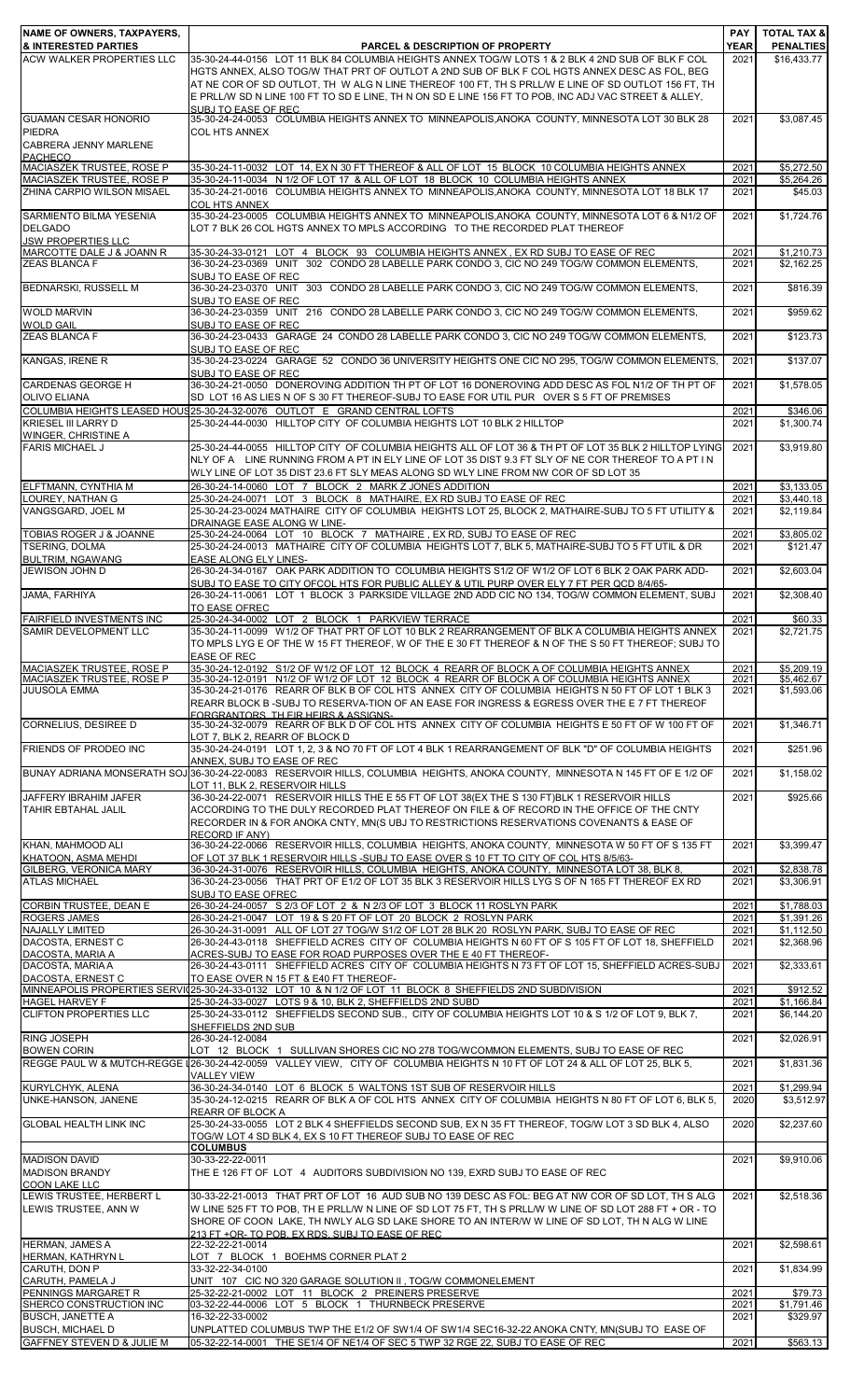| <b>INAME OF OWNERS, TAXPAYERS,</b><br><b>&amp; INTERESTED PARTIES</b>   | PARCEL & DESCRIPTION OF PROPERTY                                                                                                                                                                                                                                                                                                                                                                                                                                                                                                                                                                                                                                                                                                                                                                                                                                                                                                                                                                                            | <b>YEAR</b>           | <b>PAY   TOTAL TAX &amp;</b><br><b>PENALTIES</b> |
|-------------------------------------------------------------------------|-----------------------------------------------------------------------------------------------------------------------------------------------------------------------------------------------------------------------------------------------------------------------------------------------------------------------------------------------------------------------------------------------------------------------------------------------------------------------------------------------------------------------------------------------------------------------------------------------------------------------------------------------------------------------------------------------------------------------------------------------------------------------------------------------------------------------------------------------------------------------------------------------------------------------------------------------------------------------------------------------------------------------------|-----------------------|--------------------------------------------------|
| SPENCE, JEFFREY M<br>SPENCE, LYNETTE M                                  | 11-32-22-44-0002 UNPLATTED COLUMBUS TWP TH PT OF THE SE1/4 OF THE SE1/4 AND TH PT OF THE NE1/4 OF<br>THE SE1/4 OF SEC 11-32-22 ANOKA CNTY, MN DESC JOINTLY AS FOLLOWS COM AT THE SE CORNER OF SEC<br>11 - TH W ALONG THE S LINE OF SEC 11 A DIST OF 660 FT (40 RODS)-TH N A DIST OF 66 FT (4RODS)-TH N 39<br>DEG E A DIST OF 941.4 FT TO THE PT OF BEG-TH CONT N 39 DEG E A DIST OF 86.9 FT TO THE PT OF<br>INTERSECTION WITH THE E LI NE OF SEC 11-TH NLY ALONG THE E LINE OF SEC 11 A DIST OF 272 FT MORE OR<br>LESS TO A PT 1485.22 FT S OF THE E 1/4 COR OF SEC 11-TH NWLY DEFLECTING 49 DEG 57 MIN 50 SEC TO THE                                                                                                                                                                                                                                                                                                                                                                                                       | 2021                  | \$4,766.47                                       |
|                                                                         | LEFT A DIST OF 500 FT MORE OR LESS TO THE CENTER LINE OF CNTY DITCH NO 31-TH SWLY ALONG SD<br>DITCH CENTER LINE A DIST OF 160 FT MORE OR LESS TO THE PT OF INTERSECTION WITH THE N LINE OF THE<br>SE1/4-SE1/4 OF SEC 11-TH ELY ALONG SD N LINE TO THE ELY LINE OF CNTY DITCH NO 31 TH SWLY ALONG SD<br>ELY DITCH LINE A DIST OF 145 FT MORE OR LESS TOTHE PT OF INTERSECTION WITH A LINE THAT BEARS N 50<br>DEG 48 MIN 40 SEC W FROM THE PT OF BEG-TH S 50 DEG 48 MIN 40 SEC E ALONG SD LINE A DIST OF 602 FT<br>MORE OR LESS TO THE PT OF BEG CONTAIN- ING 4 ACRES MORE OR LESS AND SUBJ TO THE EXISTING<br>KETTLE RIVER BLVD NE (A K A CNTY ROAD NO 62) ALONG THE SELY LINE AND THE EXITING CNTY DITCH NO 31<br>ALONG THE NWLY LINE. ALSO-TH PT OF THE SW1/4 OF THE SW1/4 OF SEC 12-32-22 ANOKA CNTY. MN DESC AS<br>FOLO COM AT THE WILL COD OF OFO 40 THIOLY ALONG THE FLINE OF OFO 40 A DIOT OF 440F 00 FT TO TH<br>01-32-22-44-0003 THE E 370 FT OF N 625 FT OF SE1/4 OF SE1/4 OF SEC 1 TWP 32 RGE 22, EX RDS, SUBJ TO |                       |                                                  |
| DAMALFI, BRUCE RAYMOND                                                  | <b>EASE OF REC</b>                                                                                                                                                                                                                                                                                                                                                                                                                                                                                                                                                                                                                                                                                                                                                                                                                                                                                                                                                                                                          | 2021                  | \$73.45                                          |
| THAO, CHALEE                                                            | 25-32-22-33-0003 S1/2 OF S1/2 OF SW1/4 OF SEC 25 TWP 32 RGE 22, EX ALL THAT PRT LYG W OF C/L OF CSAH<br>NO 21 AND LYG S OF A LINE PRLL/W AND 250 FT N OF S LINE OF SD SEC 25, AND EX ALL THAT PRT THEREOF<br>LYG E OF C/L OF CSAH NO 21, AND EX THE N 164 FT THEREOF LYG W OF C/L OF CO RD NO 21, EX RD SUBJ TO<br><b>EASE OF REC</b>                                                                                                                                                                                                                                                                                                                                                                                                                                                                                                                                                                                                                                                                                       | 2021                  | \$88.21                                          |
| NEUDECKER DAVID G & LINDA A                                             | 10-32-22-21-0008 N 660 FT OF S 1980 FT OF E 330 FT OF W 2310 FT OF NW1/4 OF SEC 10 TWP 32 RGE 22, EX RD<br>SUBJ TO EASE OF REC                                                                                                                                                                                                                                                                                                                                                                                                                                                                                                                                                                                                                                                                                                                                                                                                                                                                                              | 2021                  | \$1,804.03                                       |
| <b>RANDS JERRY W</b>                                                    | 12-32-22-41-0016 THAT PRT OF E1/2 OF SE1/4 OF SEC 12 TWP 32 RGE 22 DESC AS FOL: COM AT SW COR OF SD<br>E1/2, TH N 0 DEG 43 MIN W (ASSD BRG) ALG W LINE OF SD E1/2 1321.8 FT, TH N 89 DEG 17 MIN E 356 FT, TH N 0<br>DEG 43 MIN W 691 FT TO POB, TH CONT N 0 DEG 43 MIN W 150 FT, TH N 89 DEG 17 MIN E 304 FT TO E LINE OF W<br>660 FT OF NE1/4 OF SE1/4 OF SD SEC, TH S 0 DEG 43 MIN E 150 FT, TH S 89 DEG 17 MIN W 304 FT TO POB, EX RD,<br>SUBJ TO FASE OF REC.                                                                                                                                                                                                                                                                                                                                                                                                                                                                                                                                                           | 2021                  | \$1,454.51                                       |
| <b>COPELAND CURTIS &amp; SUSAN</b>                                      | 28-32-22-44-0004 LOT E7 WILLS ADDITION<br><b>COON RAPIDS</b>                                                                                                                                                                                                                                                                                                                                                                                                                                                                                                                                                                                                                                                                                                                                                                                                                                                                                                                                                                | 2021                  | \$547.68                                         |
| YUNCHYK VIKTAR                                                          | 35-31-24-14-0017 N1/2 OF N1/2 OF LOT 11 BLOCK 2 AQUA VISTA                                                                                                                                                                                                                                                                                                                                                                                                                                                                                                                                                                                                                                                                                                                                                                                                                                                                                                                                                                  | 2021                  | \$1,393.46                                       |
| TAYLOR DONALD G & JANET A                                               | 03-31-24-21-0010 AUDITORS SUBDIVISION NO. 145 LOT 34 AUD SUB 145, SUBJ TO NON-EXCL RD EASE OVER W<br>30 FT PER QCD 11-9-65                                                                                                                                                                                                                                                                                                                                                                                                                                                                                                                                                                                                                                                                                                                                                                                                                                                                                                  | 2021                  | \$2,381.18                                       |
| HASSEN, ABDUSALAM                                                       | 22-31-24-44-0003 REVISED AUDITORS SUBDIVISION NO. 75 THAT PART OF LOT 5 REV AUD SUB NO 75 THAT IS<br>DESC AS FOL-COM AT THE NE CORNER OF LOT 12 SAID AUD SUB-TH N PARALLEL TO THE E LINEOF THE SE1/4<br>OF SEC 22-31-24 A DIST OF 100 FT-TH W PARALLEL TO TO THE N LINE OF SAID LOT 12 TO THE WLY LINE OF<br>SAID LOT 5-TH SLY ALONG THE SAID WLY LINE TO ITS INTERSECTION WITH THE N LINE OF SAID LOT 12-TH E                                                                                                                                                                                                                                                                                                                                                                                                                                                                                                                                                                                                              | 2021                  | \$2,908.57                                       |
| MASON RONALD D & SHARON M                                               | 25-31-24-13-0008 LOT 4 BLOCK 1 BEHUN 2ND ADDITION                                                                                                                                                                                                                                                                                                                                                                                                                                                                                                                                                                                                                                                                                                                                                                                                                                                                                                                                                                           | 2021                  | \$1,130.75                                       |
| <b>SMISEK SHANA S</b><br><b>BIANCHI ROSSI ROBERT</b>                    | 13-31-24-11-0032 LOT 27 BLOCK 3 BRIDGEWATER<br>12-31-24-43-0055 LOT 11 BLOCK 2 BURL OAKS 2ND                                                                                                                                                                                                                                                                                                                                                                                                                                                                                                                                                                                                                                                                                                                                                                                                                                                                                                                                | 2021<br>2021          | \$4,077.93<br>\$2,547.41                         |
| KIVIOJA TRACY E & JENNIFER A<br>NOE DAVID A & JOYCE L                   | 24-31-24-24-0032 CARLSONS ANOKA OAKS LOT 27 BLK 1 CARLSONS ANOKA OAKS-EX EASE OVER REAR 5 FT<br>TO ANOKACNTY COOP LIGHT & POWER ASSN-<br>15-31-24-31-0007 CHOUINARD ACRES ALL OF LOT 1 CHOUINARD ACRES-EX E 200 FT THEREOF-SUBJ TO                                                                                                                                                                                                                                                                                                                                                                                                                                                                                                                                                                                                                                                                                                                                                                                          | 2021<br>2021          | \$1,981.19<br>\$2,067.86                         |
| AURIA SHER MUHAMMAD                                                     | PERMANENT RD EASE OVER WLY 50 FT TO CITY OF COON RAPIDS-<br>03-30-24-22-0169                                                                                                                                                                                                                                                                                                                                                                                                                                                                                                                                                                                                                                                                                                                                                                                                                                                                                                                                                | 2021                  | \$1,480.92                                       |
| <b>BAHA YASMINE</b>                                                     | LOT 17 BLK 1 CIC NO 101 RIVER VILLAGE ESTATES 3RD ADD, TOG/WCOMMON ELEMENT, SUBJ TO EASE OF                                                                                                                                                                                                                                                                                                                                                                                                                                                                                                                                                                                                                                                                                                                                                                                                                                                                                                                                 |                       |                                                  |
| <b>GREGOR, PEGGY M</b><br><b>BAXTER KATHLEEN A</b>                      | 15-31-24-13-0267 LOT 3 BLK 3 CIC NO 107 GREEN GABLES, TOG/W COMMON ELEMENT, SUBJ TO EASE OF REC<br>25-31-24-44-0118 UNIT 26 CIC NO 132 PLEASURE CREEK CONDO NO 21, TOG/W COMMON ELEMENT, SUBJ TO                                                                                                                                                                                                                                                                                                                                                                                                                                                                                                                                                                                                                                                                                                                                                                                                                            | 2021<br>2021          | \$2,041.79<br>\$808.80                           |
| <b>JOHNSON RENEE</b>                                                    | 02-31-24-22-0145 LOT 3 BLK 1 CIC NO 227 WESTON WOODS ON PARK 3RD ADD, TOG/W COMMON ELEMENT,<br>SUBJ TO EASE OF REC                                                                                                                                                                                                                                                                                                                                                                                                                                                                                                                                                                                                                                                                                                                                                                                                                                                                                                          | 2021                  | \$1,990.47                                       |
| <b>HANSHAW SHERI</b><br><b>HANSHAW DERRISHA</b><br>HOFSTADTER RICHARD N | 23-31-24-11-0154<br>LOT 26 BLK 1 CIC NO 62 CARLA DE 4TH ADD, TOG/W COMMONELEMENT, SUBJ TO EASE OF REC<br>11-31-24-31-0174 LOT 9 BLK 3 CIC NO 87 DEGARDNERS POND ADD, TOG/W COMMON ELEMENT, SUBJ TO EASE                                                                                                                                                                                                                                                                                                                                                                                                                                                                                                                                                                                                                                                                                                                                                                                                                     | 2021<br>2021          | \$78.04<br>\$1,804.63                            |
| <b>HUGHES AMY</b>                                                       | OF REC<br>11-31-24-31-0214 LOT 21 BLK 4 CIC NO 87 DEGARDNERS POND ADD, TOG/W COMMON ELEMENT, SUBJ TO EASE                                                                                                                                                                                                                                                                                                                                                                                                                                                                                                                                                                                                                                                                                                                                                                                                                                                                                                                   | 2021                  | \$70.71                                          |
| LIVINGSTON, TRACIE                                                      | 13-31-24-13-0077                                                                                                                                                                                                                                                                                                                                                                                                                                                                                                                                                                                                                                                                                                                                                                                                                                                                                                                                                                                                            | 2021                  | \$1,309.50                                       |
| <b>DEJONG, BARBARA</b>                                                  | UNIT 104 & GARAGE 1 AND 1/24 INT IN COMMON AREA CONDO NO 13WILLOW COURT COACH HOMES SUBJ TO                                                                                                                                                                                                                                                                                                                                                                                                                                                                                                                                                                                                                                                                                                                                                                                                                                                                                                                                 |                       |                                                  |
| <b>BLESI JOYCE</b><br>MASSOGLIA, KAREN                                  | 01-31-24-44-0107 UNIT 885 CONDO NO 35 OAKWOOD PARK, TOG/W COMMON ELEMENTS, SUBJ TO EASE OF<br>01-31-24-44-0062 UNIT 232 CONDO NO 35 OAKWOOD PARK, TOG/W COMMON ELEMENTS, SUBJ TO EASE OF                                                                                                                                                                                                                                                                                                                                                                                                                                                                                                                                                                                                                                                                                                                                                                                                                                    | 2021<br>2021          | \$761.49<br>\$1.646.81                           |
| <b>REINBOLD, RUSSELL</b><br>REINBOLD CYNTHIA J                          | 14-31-24-32-0108<br><u>UNIT 11242 INCLUDING 2.27% INTEREST IN COMMON ELEMENTS CONDO47 CREEK MEADOWS II SUBJ TO EASE</u>                                                                                                                                                                                                                                                                                                                                                                                                                                                                                                                                                                                                                                                                                                                                                                                                                                                                                                     | 2021                  | \$2,343.75                                       |
| LIPMAN, DAVID<br><b>STEWART KATHLEEN</b>                                | 26-31-24-14-0068 UNIT 16 CONDO 49 TRALEE TERRACE TOG/W COMMON ELEMENT, SUBJ TO EASE OF REC<br>26-31-24-14-0078 GARAGE 14 INCLUDING .30% INTEREST IN COMMON ELEMENTS CONDO 49 TRALEE TERRACE                                                                                                                                                                                                                                                                                                                                                                                                                                                                                                                                                                                                                                                                                                                                                                                                                                 | 2021<br>2021          | \$706.46<br>\$95.51                              |
|                                                                         | 1ST SUPPLEMENT; SUBJ TO EASE OF REC                                                                                                                                                                                                                                                                                                                                                                                                                                                                                                                                                                                                                                                                                                                                                                                                                                                                                                                                                                                         |                       |                                                  |
| <b>STEWART KATHLEEN</b>                                                 | 26-31-24-14-0066 UNIT 14 INCLUDING 1.58% INTEREST IN COMMON ELEMENTS CONDO 49 TRALEE TERRACE<br>1ST SUPPLEMENT; SUBJ TO EASE OF REC                                                                                                                                                                                                                                                                                                                                                                                                                                                                                                                                                                                                                                                                                                                                                                                                                                                                                         | 2021                  | \$1,850.92                                       |
| <b>STEWART KATHLEEN</b>                                                 | 26-31-24-14-0090 GARAGE 86 INCLUDING .33% INTEREST IN COMMON ELEMENTS CONDO 49 TRALEE TERRACE<br>1ST SUPPLEMENT; SUBJ TO EASE OF REC                                                                                                                                                                                                                                                                                                                                                                                                                                                                                                                                                                                                                                                                                                                                                                                                                                                                                        | 2021                  | \$95.51                                          |
| <b>RETKA MATTHEW</b><br><b>REKTA JOHN</b>                               | 05-31-24-12-0058<br>UNIT 36 CONDO NO 54 SHENANDOAH VILLAS 2ND ADD, TOG/W COMMONELEMENTS, SUBJ TO EASE OF REC                                                                                                                                                                                                                                                                                                                                                                                                                                                                                                                                                                                                                                                                                                                                                                                                                                                                                                                | 2021                  | \$2,063.82                                       |
| HILLESTAD JANINE M                                                      | 36-31-24-34-0030 UNIT 30 CONDO NO 56 SPRINGBROOK VILLAS, TOG/W COMMON ELEMENTS, SUBJ TO EASE<br>OF REC<br>BETHESDA LUTHERAN COMMUNITI 12-31-24-32-0022 LOT 7 BLK 4 CREEK VILLAS NORTH 2ND ADD SUBJ TO EASE OF REC                                                                                                                                                                                                                                                                                                                                                                                                                                                                                                                                                                                                                                                                                                                                                                                                           | 2021<br>2021          | \$68.74<br>\$1,927.91                            |
| CHAMBLISS GARY R & ROXANNE                                              | 22-31-24-22-0044 DAILEY & HERDA SECOND ADDITION LOT 16 BLK 3 DAILEY & HERDA 2ND ADD-SUBJ TO EASE                                                                                                                                                                                                                                                                                                                                                                                                                                                                                                                                                                                                                                                                                                                                                                                                                                                                                                                            | 2021                  | \$1,193.82                                       |
| 11309 QUINN ST NW LLC<br><b>GREINER, KIMBERLY A</b>                     | 15-31-24-24-0056 LOT 17 BLOCK 3 DAILEY & HERDA 4TH ADD, EX RD SUBJ TO EASE OF REC<br>24-31-24-41-0061 LOT 14 BLOCK 4 DAILEYS 9TH ADD                                                                                                                                                                                                                                                                                                                                                                                                                                                                                                                                                                                                                                                                                                                                                                                                                                                                                        | 2021<br>2021          | \$3,350.35<br>\$1,550.39                         |
| DANGER GREGORY & JANELLE<br>SHAKIR, MOHAMMED                            | 11-31-24-34-0064 LOT 14 BLOCK 1 DEER PARK<br>23-31-24-24-0050 LOT 4 BLOCK 6 DUBLIN GREENS, EX RD SUBJ TO EASE OF REC                                                                                                                                                                                                                                                                                                                                                                                                                                                                                                                                                                                                                                                                                                                                                                                                                                                                                                        | 2021<br>2021          | \$1,605.43<br>\$1,888.54                         |
| <b>JEDLICKA DANIEL C</b>                                                | 23-31-24-24-0089 THAT PRT OF LOT 7 BLK 6 DUBLIN GREENS LYG SELY OF LINE DRAWN FROM PT ON NELY<br>LINE OF SD LOT 34.24 FT NWLY FROM NE COR OF SD LOT TO PT ON SWLY LINE OF SD LOT 46.18 FT NWLY AS                                                                                                                                                                                                                                                                                                                                                                                                                                                                                                                                                                                                                                                                                                                                                                                                                           | 2021                  | \$2,371.03                                       |
|                                                                         | MEAS ALG SD SWLY LINE FROM SE COR OF SD LOT. EX RD SUBJ TO EASE OF REC<br>YMCA OF THE GREATER TWIN CITI 36-31-24-13-0034 LOT 4 BLK 1 EVERGREEN INDUSTRIAL PARK SOUTH, EX NWLY 17.5 FT THEREOF; ALSO EX S<br>30 FT THEREOF; SUBJ TO EASE OF REC                                                                                                                                                                                                                                                                                                                                                                                                                                                                                                                                                                                                                                                                                                                                                                              | 2021                  | \$1,124.42                                       |
| <b>HOGER TRACY SCOTT</b>                                                | 23-31-24-33-0025 FOREST PARK SECOND ADDITION ALL TH PT OF LOT 3 BLK 1 FOREST PARK 2ND ADD-EX TH<br>PT DES AS FOL COM AT SLY COR OF LOT 3 PROC TH NWLY ALONG E LINE OF FOREST AVE FOR 100 FT TH NELY<br>TO A PT ON N LINE OF LOT 3 200 FT E FROM INTERSECTION OF N LINE WITH E LINE OF FOREST AVE TH E ON N                                                                                                                                                                                                                                                                                                                                                                                                                                                                                                                                                                                                                                                                                                                  | 2021                  | \$1,156.17                                       |
| POWERS-RUFF JUDY M                                                      | LINE TO INTERSECTION OF N LINE WITH W LINE OF LINCOLN RD TH SWLY ON W LINE OF RD TO PT OF COM-<br>24-31-24-31-0073 LOT 15 BLK 2 FORESTWOOD; EX MOST NLY 50 FT THEREOF (AS MEAS AT RT ANG TO MOST                                                                                                                                                                                                                                                                                                                                                                                                                                                                                                                                                                                                                                                                                                                                                                                                                            | 2021                  | \$930.84                                         |
| <b>GRABER TIMOTHY &amp; COLLEEN</b>                                     | NLY LINE OF SD LOT 15) SUBJ TO EASE OF REC<br>24-31-24-31-0066 ALL THAT PRT OF LOT 23 BLK 2 FORESTWOOD DESC AS LYG S OF A LINE DESC AS COM AT<br>THE MOST ELY COR OF SD LOT 23, TH NWLY ALG THE ELY LINE OF SD LOT 23, BEING A CUR CONC TO THE E,<br>RAD 110.0 FT. FOR A CEN ANG OF 15 DEG 06 MIN 51 SEC & A LENGTH OF 29.01 FT TO THE ACT POB OF THE LINE<br>TO BE HEREBY DESC, TH S 71 DEG 50 MIN 46 SEC W 128.06 FT +OR- TO TERM AT A PT OF THE WLY LINE OF SD<br>LOT 23, 63.90 FT NWLY OF THE MOST SLY COR OF SD LOT 23 AS MEAS ALG SD WLY LINE THERE- OF FOR THE<br>PURPOSE OF THIS DESC SD WLY LINE OF LOT 23 IS ASSMD TO BR N 19 DEG 31 MIN 46 SEC W SUBJ TO EASE OF                                                                                                                                                                                                                                                                                                                                                 | 2021                  | \$39.90                                          |
| US BANK TRUST NA TRUSTEE<br>HANSON, JEREMY MICHAEL                      | 24-31-24-31-0042 LOT 15 BLOCK 4 FORESTWOOD, EX RD SUBJ TO EASE OF REC<br>12-31-24-31-0012 GOLF TERRACE 1ST ADDITION LOT 12 BLK 1 GOLF TERR 1ST ADD(SUBJ TO EASE AS SHOWN<br><b>ON PLAT)</b>                                                                                                                                                                                                                                                                                                                                                                                                                                                                                                                                                                                                                                                                                                                                                                                                                                 | 2021<br>2021          | \$2,104.37<br>\$1,737.76                         |
| <b>RITTMILLER SHERRY MARIE</b><br><u>WAHL TRUSTEE, ORDEAN L</u>         | 15-31-24-32-0009 LOT 13 BLOCK 1 HANSON BLVD ADD, EX RD SUBJ TO EASE OF REC<br><u>15-31-24-24-0099   HARMON OAKS LOT 4 BLK 2 HARMON OAKS-SUBJ TO UTIL &amp; DRAIN EASE OVER W 5 FT-</u>                                                                                                                                                                                                                                                                                                                                                                                                                                                                                                                                                                                                                                                                                                                                                                                                                                      | 2021<br><u> 2021 </u> | \$1,539.86<br><u>\$1,735.67 </u>                 |
| <b>FRANK MARK J</b><br>PFEIFER ROBERT C                                 | 13-31-24-44-0083 LOT 27 BLK 1 HERITAGE OAKS TOWNHOMES; SUBJ TO EASE OF REC<br>12-31-24-23-0095 LOT 5 BLOCK 2 HOSKINS ADD                                                                                                                                                                                                                                                                                                                                                                                                                                                                                                                                                                                                                                                                                                                                                                                                                                                                                                    | 2021<br>2021          | \$2,045.93<br>\$1,660.57                         |
| LOVELACE ALVIN E & KIMBERLY A                                           | 16-31-24-22-0070 LOT 5 BLOCK 3 IE BUTLER 4TH ADDITION                                                                                                                                                                                                                                                                                                                                                                                                                                                                                                                                                                                                                                                                                                                                                                                                                                                                                                                                                                       | 2021                  | \$1,765.24                                       |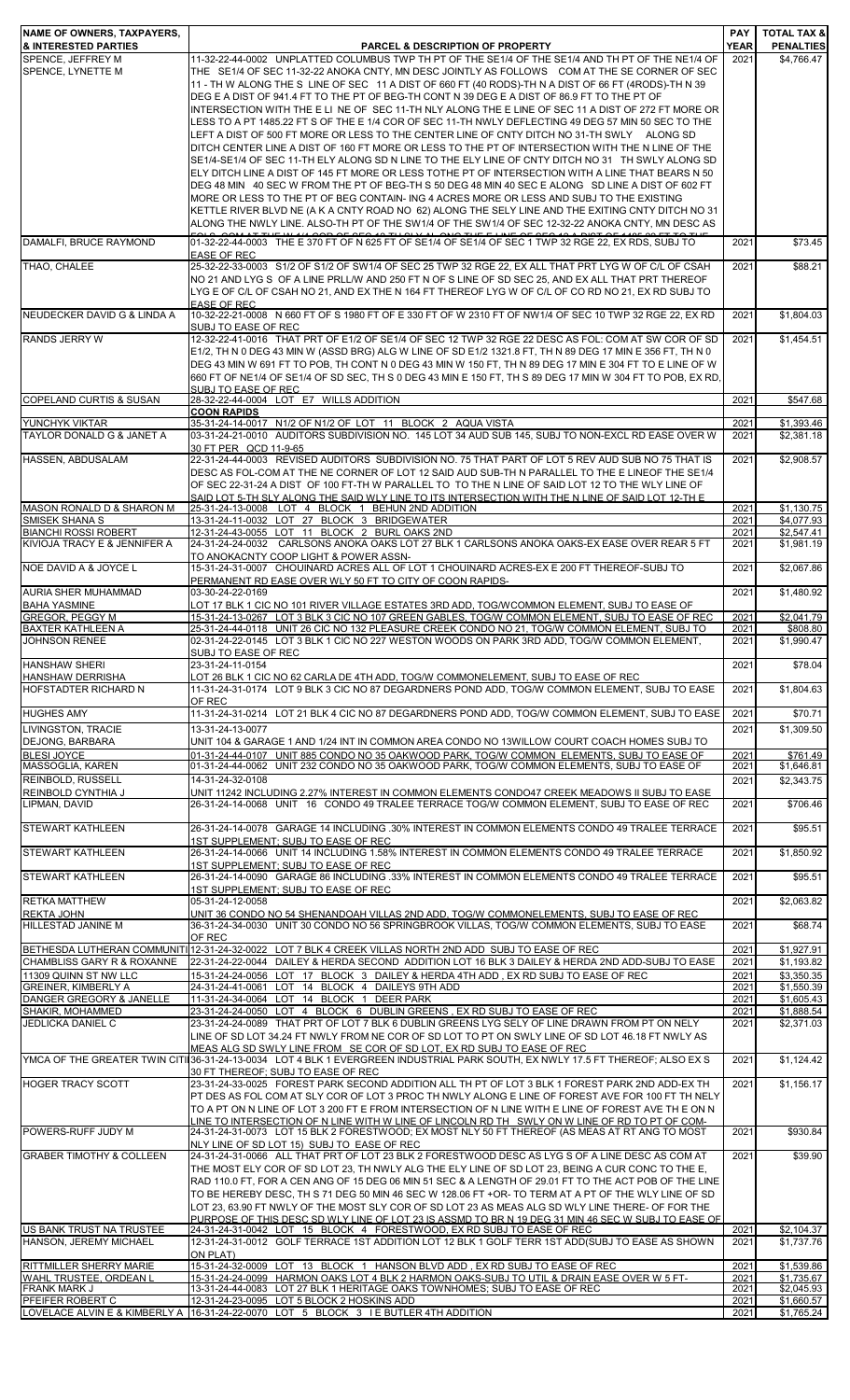| <b>NAME OF OWNERS, TAXPAYERS,</b>                                    |                                                                                                                                                                                                                  |                     | <b>PAY   TOTAL TAX &amp;</b>   |
|----------------------------------------------------------------------|------------------------------------------------------------------------------------------------------------------------------------------------------------------------------------------------------------------|---------------------|--------------------------------|
| <b>&amp; INTERESTED PARTIES</b><br>SWINGER, MARLENE K                | <b>PARCEL &amp; DESCRIPTION OF PROPERTY</b><br>16-31-24-21-0074                                                                                                                                                  | <b>YEAR</b><br>2021 | <b>PENALTIES</b><br>\$1,503.86 |
| ALLERY, MARILYN F                                                    | LOT 8 BLOCK 8 I E BUTLER ADDITION                                                                                                                                                                                |                     |                                |
| BROWN, LINDA J<br>OSBORN, ILENE A                                    |                                                                                                                                                                                                                  |                     |                                |
| <b>BAKKE BRENDA.I</b>                                                |                                                                                                                                                                                                                  |                     |                                |
| BIALKA-BOREEN, MARIE J                                               | 26-31-24-43-0047 JONES RIVER ESTATES LOT 13 BLK 1 JONES RIVER ESTATES(SUBJ TO EASE AS SHOWN ON<br>PLAT)                                                                                                          | 2021                | \$2,553.06                     |
| PAINE PATRICIA A                                                     | 24-31-24-13-0059 LOT 5 BLOCK 3 LIBERTY PARK, EX RD SUBJ TO EASE OF REC                                                                                                                                           | 2021                | \$2,174.84                     |
| FATHALLAH, HATEM<br>SHELTON, BRADLEY                                 | 03-30-24-22-0045 LOT 1 BLOCK 2 MISSISSIPPI OAKS PLAT 2<br>03-30-24-22-0044 LOT 5 BLK 1 MISSISSIPPI OAKS PLAT 2, SUBJ TO EASE OF REC                                                                              | 2021<br>2021        | \$2,890.72<br>\$1,136.93       |
| CATHERSON, RUSSEL J                                                  | 17-31-24-21-0043                                                                                                                                                                                                 | 2021                | \$1,958.25                     |
| UN HUI, KIM                                                          | LOT 9 BLOCK 1 NOONS RIVERSIDE 3RD ADD SUBJ TO EASE OFREC                                                                                                                                                         |                     |                                |
| <b>BROWN, STACY FAYE</b><br>JEDLICKA, DANIEL CARL                    | 12-31-24-32-0037 LOT 1 BLOCK 3 NORTHDALE 3RD ADDITION<br>24-31-24-22-0038 LOT 8 BLOCK 7 NORTHDALE 8TH ADDITION                                                                                                   | 2021<br>2021        | \$2,461.17<br>\$2,557.15       |
| US BANK TRUST NA TRUSTEE                                             | 13-31-24-34-0078 LOT 15 BLOCK 1 NORTHDALE 8TH ADDITION                                                                                                                                                           | 2021                | \$1,687.98                     |
| MUDDY COW REAL ESTATE LLC                                            | 36-31-24-11-0029 THAT PRT OF LOT 4 BLK 2 NORTHTOWN BUSINESS CENTER DESC AS FOL: BEG AT SE COR                                                                                                                    | 2021                | \$940.66                       |
|                                                                      | OF SD LOT 4, TH N 78 DEG 37 MIN 32 SEC W ALG S LINE THEREOF 59.93 FT, TH N 11 DEG 22 MIN 28 SEC E 13.14<br>FT, TH S 78 DEG 37 MIN 32 SEC E TO E LINE OF SD LOT 4, TH S ALG SD E LINE TO POB; SUBJ TO EASE OF REC |                     |                                |
|                                                                      |                                                                                                                                                                                                                  |                     |                                |
| KALLSTROM KATHLEEN C<br><b>ABRAHAMSON ROGER D</b>                    | 22-31-24-24-0076 LOT 6 BLOCK 2 OAKDALE<br>04-31-24-11-0115 LOT 7 BLOCK 1 OAKS OF SHENANDOAH 24TH ADD                                                                                                             | 2021<br>2021        | \$220.49<br>\$1,443.94         |
| JOHNSON STEPHANIE                                                    | 03-31-24-14-0048                                                                                                                                                                                                 | 2021                | \$1,516.07                     |
| JOHNSON JON DEREK                                                    | LOT 5 BLOCK 4 OAKS OF SHENANDOAH 2ND ADD                                                                                                                                                                         |                     |                                |
| HEIDKAMP JOSEPH C & GAIL C<br><b>LARSON ROBERT S &amp; KRISTIE L</b> | 03-31-24-32-0044 LOT 20 BLOCK 2 OAKS OF SHENANDOAH 7TH ADD<br>21-31-24-12-0064 ORRIN THOMPSONS RIVERVIEW TERRACE 3RD ADDITION LOT 28 BLK 1 ORRIN THOMPSONS                                                       | 2021<br>2021        | \$1,981.20<br>\$1,554.70       |
|                                                                      | RIVERVIEW TERR 3RD-SUBJ TO DRAIN & UTIL EASE OVER SWLY 10 FT & SELY 5 FT-                                                                                                                                        |                     |                                |
| GLOMMEN-MCCLOSKEY T J & B L                                          | 21-31-24-24-0051 LOT 11 BLOCK 3 ORRIN THOMPSONS RIVERVIEW TERRACE 3RD, EX RD, SUBJ TO EASE OF<br><b>REC</b>                                                                                                      | 2021                | \$3,058.95                     |
| HOWE JEFFREY A & LAURIE L                                            | 21-31-24-42-0071 ORRIN THOMPSONS RIVERVIEW TERRACE 4TH ADDITION LOT 4 BLK 3 ORRIN THOMPSONS                                                                                                                      | 2021                | \$1,441.54                     |
|                                                                      | RIVERVIEW TERRACE 4TH-SUBJ TO DRAIN & UTIL EASE OVER E 10 FT-                                                                                                                                                    |                     |                                |
| <b>BROTHERSON CLYDE</b>                                              | 21-31-24-42-0094 ORRIN THOMPSON'S RIVERVIEW TERRACE 9TH ADDITION LOT 3 BLK 1 ORRIN THOMPSON'S<br>RIVERVIEW TERR 9TH ADD (SUBJ TO EASE AS SHOWN ON PLAT)                                                          | 2021                | \$3,365.28                     |
| <b>HAMMER DENNIS &amp; JERILEEN</b>                                  | 22-31-24-32-0038 LOT 26 BLOCK 2 ORRIN THOMPSONS RIVERVIEW TERRACE 10TH ADD, EX RD SUBJ TO                                                                                                                        | 2021                | \$3,558.99                     |
| <b>DEZUANI LINA R</b>                                                | 22-31-24-32-0089 ORRIN THOMPSON'S RIVERVIEW TERRACE 13TH ADDITION LOT 13, BLK 7, ORRIN E                                                                                                                         | 2021                | \$1,392.58                     |
| <b>HARRIS COLBY</b>                                                  | THOMPSON'S RIVERVIEW TERRACE 13TH ADD(SUBJTO EASE AS SHOWN ON PLAT)<br>21-31-24-11-0054 ORRIN THOMPSONS RIVERVIEW TERRACE 6TH ADDITION LOT 5 BLK 1 ORRIN THOMPSONS                                               |                     |                                |
| <b>HARRIS VIRGINIA</b>                                               | RIVERVIEW TERRACE 6TH-SUBJ TO DRAIN & UTIL EASE OVER NWLY 5 FT & AS SHOWN ON PLAT-                                                                                                                               | 2021                | \$1,351.03                     |
| POSCHER, TILSA N                                                     | 21-31-24-11-0060 LOT 5 BLOCK 4 ORRIN THOMP RIVERVIEW TER 6TH                                                                                                                                                     | 2021                | \$1,064.37                     |
| <b>ANDERSON CORY</b><br><b>ANDERSON BETH</b>                         | 25-31-24-23-0042<br>LOT 37 BLK 5 PARKSIDE FIRST ADD SUBJ TO EASE OF REC                                                                                                                                          | 2021                | \$2,718.57                     |
| ADEYEMO ADENIKE C                                                    | 25-31-24-24-0118 LOT 2 BLK 4 PARKSIDE 2ND ADD SUBJ TO EASE OF REC                                                                                                                                                | 2021                | \$1,585.03                     |
| SCHALO CONSTRUCTION INC                                              | 03-31-24-34-0091 LOT 1 BLOCK 1 PAULNO ESTATES                                                                                                                                                                    | 2021                | \$595.42                       |
| <b>ULNESS PAMELA MARIE</b><br><b>L&amp;M INVESTMENT GROUP</b>        | 24-31-24-13-0123 LOTS 4 & 5 BLK 4 PLYMOUTH PARK; EX RD; SUBJ TO EASE OF REC                                                                                                                                      | 2021                | \$186.81                       |
| WHITE RAYMOND & DONNA                                                | 12-31-24-21-0115 LOT 5 BLK 3 PMMC 1-FIRST; SUBJ TO EASE OF REC                                                                                                                                                   | 2021                | \$1,422.90                     |
| HASSEBROEK, GARY M                                                   | 10-31-24-13-0019 LOT 12 BLOCK 4 PONDS OF SHENANDOAH                                                                                                                                                              | 2021                | \$4,247.39                     |
| <b>BRUDER, JEFFRY</b><br><b>BRUDER, JEANETTE</b>                     | 04-31-24-22-0040 TRACT B REG LAND SURVEY NO 124                                                                                                                                                                  | 2021                | \$3,410.05                     |
| DUBOIS TRUSTEE, EUGENE                                               | 17-31-24-21-0030 LOT 6 BLK 1 REISLING PARK NORTH 6TH ADD SUBJ TO EASE OF REC                                                                                                                                     | 2021                | \$3,077.50                     |
| BRANDT, DAVID R<br><b>BRANDT, ELEANOR I</b>                          | 22-31-24-31-0104 LOT 3 BLOCK 5 RIVERVIEW TOWNHOUSES 1ST ADD                                                                                                                                                      | 2021                | \$1,538.41                     |
| <b>BYRNE MARIANNE C</b>                                              | 22-31-24-34-0140 RIVERVIEW TOWNHOUSES SECOND ADDITION LOT 1 BLK 7 RIVERVIEW TOWNHOUSES                                                                                                                           | 2021                | \$1,607.55                     |
| KOCH CASEY                                                           | 17-31-24-13-0025 RIVERWOOD ESTATES SECOND ADDITION LOT 10 BLK 1 RIVERWOOD ESTATES 2ND                                                                                                                            | 2021                | \$1,890.15                     |
| <b>KOCH JASLYN</b><br><b>KKB PROPERTIES LLC</b>                      | ADD(SUBJ TO EASE AS SHOWN ON<br>14-31-24-34-0038 LOT 21 BLK 2 ROBINSONS PRESERVE; SUBJ TO EASE OF REC                                                                                                            |                     | \$1,916.21                     |
| JOHNSON, BRADLEY P                                                   | 14-31-24-34-0026 LOT 3 BLK 2 ROBINSONS PRESERVE; SUBJ TO EASE OF REC                                                                                                                                             | 2021<br>2021        | \$4,179.15                     |
| <b>HEALY WILLIAM &amp; KAREN</b>                                     | 12-31-24-21-0087 LOT 4 BLK 2 ROLLING OAKS 2ND ADD; SUBJ TO EASE OF REC                                                                                                                                           | 2021                | \$2,976.14                     |
| BINDERT CLAIRE T & SUSAN M<br>PATNODE, GREGORY                       | 12-31-24-21-0089 LOT 6 BLK 2 ROLLING OAKS 2ND ADD; SUBJ TO EASE OF REC<br>25-31-24-42-0054 LOT 3 BLOCK 1 SALDANA ADD                                                                                             | 2021<br>2021        | \$1,154.72<br>\$1,419.74       |
| ALABAMA 2 LLC                                                        | 11-31-24-11-0016 LOT 4 BLOCK 4 SAND CREEK CIC NO 300, TOG/W COMMON ELEMENTS, EX RD SUBJ TO                                                                                                                       | 2021                | \$832.26                       |
| WATT, GAVIN                                                          | 12-31-24-34-0096                                                                                                                                                                                                 | 2021                | \$2,581.76                     |
| CHASE, CLYDE F<br><b>CHASE, MARY M</b>                               | SAND CREEK TERRACE LOT 14 BLK 5 SAND CREEK TERRACE-SUBJ TODRAIN & UTIL EASE OVER W & S 5 FT-                                                                                                                     |                     |                                |
|                                                                      | SHENANDOAH PARK TOWNHOUSE 05-31-24-14-0091 LOT 23 BLOCK 1 SHENANDOAH PARK 2ND ADD                                                                                                                                | 2021                | \$40.96                        |
| PHAN, NHUT HOANG                                                     | 09-31-24-22-0048 LOT 8 BLOCK 4 SHENANDOAH WOODS 2ND ADD, EX RD SUBJ                                                                                                                                              | 2021                | \$1,903.25                     |
| PHAM, UYEN KIM<br>SHAMROCK DEVELOPMENT INC                           | TO EASE OF REC<br>03-30-24-21-0127 OUTLOT D SPRINGBROOK COVE SUBJ TO EASE OF REC                                                                                                                                 | 2021                | \$32.13                        |
| ALLEN JR, MALCOLM B                                                  | 16-31-24-13-0084 THOMPSON HEIGHTS 3RD ADDITION LOT 30 BLK 7 THOMPSON HTS 3RD ADD-SUBJ TO DRAIN                                                                                                                   | 2021                | \$55.86                        |
|                                                                      | & UTIL EASE OVERSWLY 20 FT & 12 FT EASE AS SHOWN ON PLAT-                                                                                                                                                        |                     |                                |
| HENSCH MERLIN W & DONNA L                                            | 09-31-24-43-0079 THOMPSON HEIGHTS 5TH ADDITION LOT 18 BLK 13 THOMPSON HTS 5TH ADD-SUBJ TO DRAIN<br>& UTIL EASE OVER S, W & NWLY 10 FT-                                                                           | 2021                | \$1,230.31                     |
| THE GIVING GROUP LLC                                                 | 09-31-24-43-0018 THOMPSON HEIGHTS 5TH ADDITION LOT 4 BLK 5 THOMPSON HTS 5TH ADD-SUBJ TO DRAIN &                                                                                                                  | 2021                | \$1,424.88                     |
| WHITESELL ALBERT P & KAREN A                                         | UTIL EASE OVER N 10 FT-<br>24-31-24-12-0071 THOMPSON PARK LOT 5 BLK 6 THOMPSON PARK-SUBJ TO UTIL & DRAIN EASE OVER<br>N 15                                                                                       | 2021                | \$2,517.62                     |
|                                                                      | FT & W 10 FT-                                                                                                                                                                                                    |                     |                                |
| <b>RENSLOW MATTHEW</b>                                               | 13-31-24-43-0090 LOT 3 BLOCK 5 THOMPSON PARK EAST                                                                                                                                                                | 2021                | \$1,379.48                     |
| <b>BRUSKI JENNA LEIGH</b>                                            | AGUOCHA, UGOCHUKWU PATRICK 02-31-24-24-0081 LOT 5 BLOCK 4 WEXFORD 3RD ADD<br>25-31-24-21-0009 WOODCREST LOT 2 BLK 2 WOODCREST                                                                                    | 2021<br>2021        | \$6,626.28<br>\$1,209.92       |
| <b>OSMAN SALAD HAJI</b>                                              |                                                                                                                                                                                                                  |                     |                                |
| SWALLOW, ANN                                                         | 23-31-24-44-0049 WOODCREST PLAT 2 LOT 1 BLK 6 WOODCREST PLAT 2                                                                                                                                                   | 2021                | \$1,334.28                     |
| SWALLOW, MATTHEW<br>HOFF DAVE                                        | 26-31-24-11-0052 WOODCREST PLAT 2 LOT 8 BLK 14 WOODCREST PLAT 2                                                                                                                                                  | 2021                | \$1,042.75                     |
| US BANK TRUST NA TRUSTEE                                             | 22-31-24-13-0031 WOODLAND PARK LOT 4 BLK 1 WOODLAND PARK(SUBJ TO EASE AS SHOWN ON PLAT)                                                                                                                          | 2021                | \$2,617.05                     |
| <b>DESROSIER ROBYN J</b>                                             | 15-31-24-13-0127 UNIT 206 BLDG A CONDOMINIUM NO 10 FOREST OAKS CONDO, TOG/W COMMON ELEMENTS<br>SUBJ TO EASE OF REC                                                                                               | 2021<br>2020        | \$837.39<br>\$1,326.43         |
| <b>GORDON JENNIFER</b>                                               | 08-31-24-23-0072 LOT 15 BLOCK 4 WEDGEWOOD PARC 3RD ADD, EX RD SUBJ TO EASE OF REC                                                                                                                                | 2021                | \$3,410.97                     |
|                                                                      |                                                                                                                                                                                                                  | 2020                | \$1,795.51                     |
| KIFFMEYER JENNIFER                                                   | 11-31-24-23-0189 LOT 7 BLK 2 CIC NO 68 RIVERVIEW TOWNHOUSES 4TH ADD, TOG/W COMMON ELEMENT, SUBJ<br>TO EASE OF REC                                                                                                | 2019                | \$1,196.91                     |
| <b>WHITE THERESA M</b>                                               | 09-31-24-42-0010 THOMPSON HEIGHTS 5TH ADDITION LOT 1 BLK 2 THOMPSON HTS 5TH ADD-SUBJ TO DRAIN &                                                                                                                  | 2020                | \$1.894.17                     |
| WHITE JONATHAN M                                                     | UTIL EASE OVER W 10 FT-                                                                                                                                                                                          |                     |                                |
| <b>WHITE ANGELA A</b>                                                | <b>EAST BETHEL</b>                                                                                                                                                                                               |                     |                                |
| <b>FRANCIS APRIL</b>                                                 | 28-33-23-44-0011 OUTLOT A BLUEBERRY HILL                                                                                                                                                                         | 2021                | \$31.95                        |
| <b>LARSON TRUSTEE ROBERT L</b><br><b>LARSON TRUSTEE DIANE M</b>      | 36-33-23-21-0290 S1/2 OF LOT 589 & ALL OF LOTS 590 & 591 ALL IN BLK 8 COON LAKE BEACH; SUBJ TO EASE OF<br><b>REC</b>                                                                                             | 2021                | \$751.74                       |
| LEONARD DARLENE J                                                    | 36-33-23-24-0296 LOT 1612 BLK 28 COON LAKE BEACH SUBJ TO EASE OF REC                                                                                                                                             | 2021                | \$116.67                       |
| <b>JOHNSON KATHRYN</b>                                               | 36-33-23-23-0142 LOTS 1297 THRU 1300 INCL BLK 22 COON LAKE BEACH, SUBJ TO EASE OF REC                                                                                                                            | 2021                | \$776.42                       |
| KNIGHT DARRIN A<br><b>LEONARD DARLENE J</b>                          | 36-33-23-24-0350 LOTS 971, 972, 973, 981 THRU 987 INCL BLOCK 14 COON LAKE BEACH<br>36-33-23-24-0300 COON LAKE BEACH LOT 1616 BLK 28 COON LAKE BEACH                                                              | 2021<br>2021        | \$315.92<br>\$223.29           |
| <b>GOMINSKY, AARON THOMAS</b>                                        | 36-33-23-24-0320 LOTS 868 THRU 873, BLK 16 COON LAKE BEACH, SUBJ TO EASE OF REC                                                                                                                                  | 2021                | \$1,045.25                     |
| <b>CTW GROUP INCORPORATED</b>                                        |                                                                                                                                                                                                                  |                     |                                |
| <b>LEONARD DARLENE J</b><br><b>ISTVANOVICH, MICHAEL J</b>            | 36-33-23-24-0297 LOT 1613 BLK 28 COON LAKE BEACH SUBJ TO EASE OF REC<br>36-33-23-21-0315 LOTS 604 THRU 609 INCL BLK 8 COON LAKE BEACH, TOG/W S1/2 OF LOT 603 SD BLK 8, SUBJ                                      | 2021<br>2021        | \$116.67<br>\$1,107.83         |
| <b>ISTVANOVICH, KIMBERLY J</b>                                       | TO EASE OF REC                                                                                                                                                                                                   |                     |                                |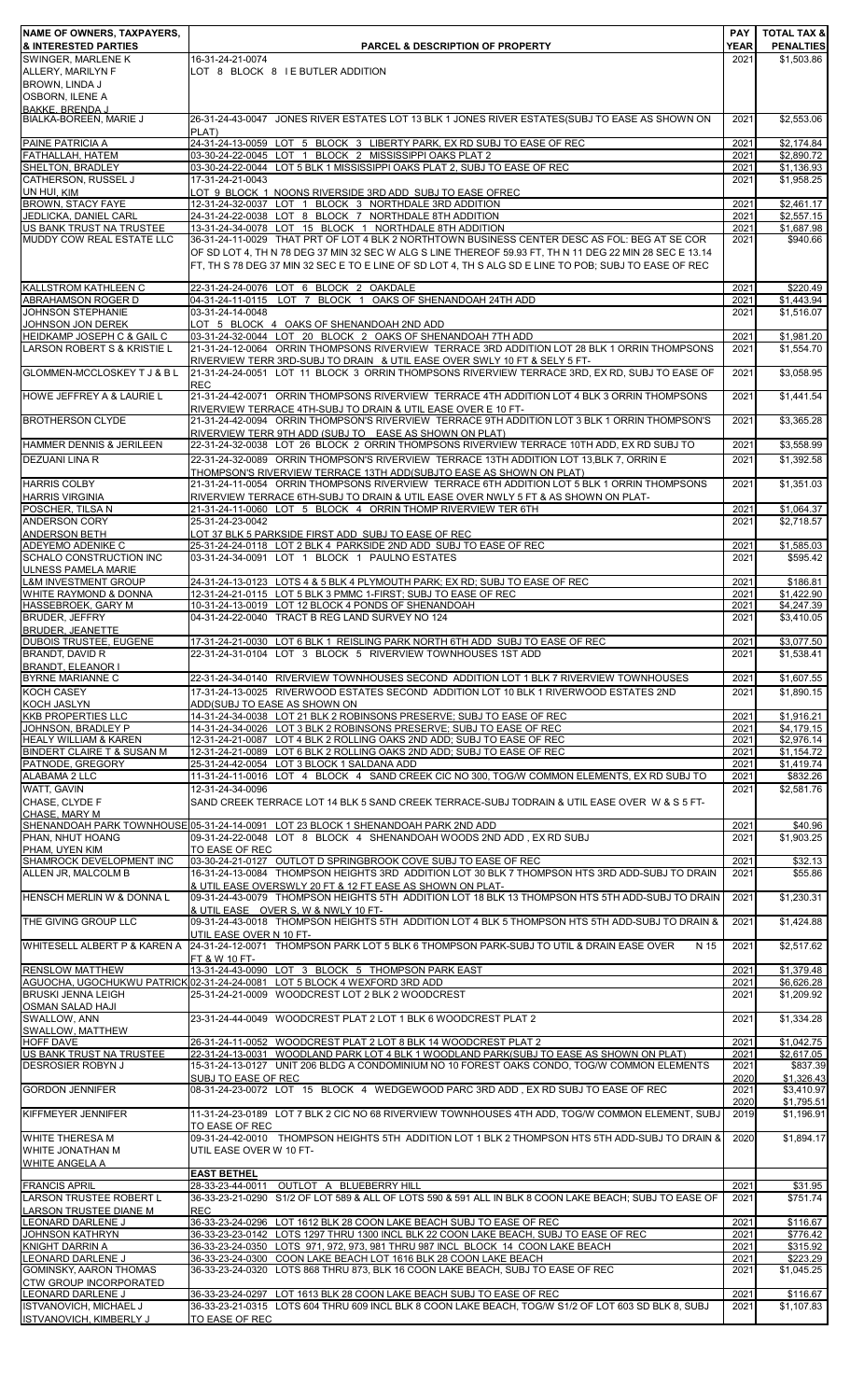| NAME OF OWNERS, TAXPAYERS,<br>& INTERESTED PARTIES                                                 | <b>PARCEL &amp; DESCRIPTION OF PROPERTY</b>                                                                                                                                                                                                                                                                                                                                                                                                                                                                                                                                                                                                                                                                                                                                                                                                                                                                                | <b>PAY</b><br><b>YEAR</b> | <b>TOTAL TAX &amp;</b><br><b>PENALTIES</b> |
|----------------------------------------------------------------------------------------------------|----------------------------------------------------------------------------------------------------------------------------------------------------------------------------------------------------------------------------------------------------------------------------------------------------------------------------------------------------------------------------------------------------------------------------------------------------------------------------------------------------------------------------------------------------------------------------------------------------------------------------------------------------------------------------------------------------------------------------------------------------------------------------------------------------------------------------------------------------------------------------------------------------------------------------|---------------------------|--------------------------------------------|
| JOHNSON, PATRICK K<br>JOHNSON, KATHRYN                                                             | 36-33-23-23-0174 LOTS 1246 THRU 1250 BLOCK 21 COON LAKE BEACH. TOG/W LOTS 1301 THRU 1310<br>BLOCK 22 SD ADD, ALSO TOG/W THAT PRT OF VAC LONGFELLOW DR, ACCORDING TO RECORDED PLAT OF<br>COON LAKE BEACH, WHICH LIES W OF SLY EXTN OF E LINE OF BLOCK 22 SD ADD & WHICH LIES ELY OF A LINE<br>FROM SW COR OF LOT 1250 BLOCK 21 SD ADD TO NW COR OF LOT 1 BLOCK 59 COON LAKE BEACH THIRD<br>MAP, & ALSO TOG/W THAT PRT OF VAC BIRCH RD, ACCORDING TO RECORDED PLAT OF COON LAKE BEACH,<br>WHICH LIES S OF A LINE DRAWN FROM NE COR OF LOT 1246 BLOCK 21 SD ADD TO NW COR OF LOT 1301                                                                                                                                                                                                                                                                                                                                         | 2021                      | \$548.20                                   |
|                                                                                                    | BLOCK 22 SD ADD & WHICH LIFS N OF N LINE OF VAC LONGEFILOW DR. SHR LTO FASE OF REC.<br>WHITE PINES GENERAL STORE IN 36-33-23-24-0268 COON LAKE BEACH LOTS 1496,1497,1498,1499 & 1500-EX RT OF WAY-BLK 26 SUBJ TO EASE OF                                                                                                                                                                                                                                                                                                                                                                                                                                                                                                                                                                                                                                                                                                   | 2021                      | \$458.93                                   |
| <b>LEONARD DARLENE J</b>                                                                           | <b>REC</b><br>WHITE PINES GENERAL STORE IN 36-33-23-24-0319 LOTS 1491 THRU 1495 INCL & LOTS 1501 & 1502 BLK 26 COON LAKE BEACH, SUBJ TO EASE OF<br><b>REC</b>                                                                                                                                                                                                                                                                                                                                                                                                                                                                                                                                                                                                                                                                                                                                                              | 2021                      | \$1.136.64                                 |
| JOHNSON KATHRYN                                                                                    | 36-33-23-24-0302 LOT 1618 BLOCK 28 COON LAKE BEACH<br>36-33-23-23-0137 LOTS 1276 THRU 1280 INCL BLK 22 COON LAKE BEACH, SUBJ TO EASE OF REC                                                                                                                                                                                                                                                                                                                                                                                                                                                                                                                                                                                                                                                                                                                                                                                | 2021<br>2021              | \$116.67<br>\$405.96                       |
| <b>LEONARD DARLENE J</b><br>LEONARD DARLENE J                                                      | 36-33-23-24-0298 LOT 1614 BLK 28 COON LAKE BEACH SUBJ TO EASE OF REC<br>36-33-23-24-0299 LOT 1615 BLK 28 COON LAKE BEACH SUBJ TO EASE OF REC                                                                                                                                                                                                                                                                                                                                                                                                                                                                                                                                                                                                                                                                                                                                                                               | 2021<br>2021              | \$116.67<br>\$116.67                       |
| LEONARD DARLENE J                                                                                  | 36-33-23-24-0301 COON LAKE BEACH LOT 1617 BLK 28 COON LAKE BEACH                                                                                                                                                                                                                                                                                                                                                                                                                                                                                                                                                                                                                                                                                                                                                                                                                                                           | 2021                      | \$116.67                                   |
| STONE, GAIL                                                                                        | 36-33-23-12-0089 COON LAKE BEACH SECOND MAP LOTS 1 THRU 8 BLK 36 COON LAKE BEACH 2ND MAP<br>PERKINS THOMAS H & SHELLEY G 31-34-23-33-0011 LOT 10 BLOCK 1 EAGLE RIDGE                                                                                                                                                                                                                                                                                                                                                                                                                                                                                                                                                                                                                                                                                                                                                       | 2021<br>2021              | \$1,330.89<br>\$1,799.91                   |
| DEFLORIN, ROBERT GLENN                                                                             | 17-33-23-23-0017 LOT 10 BLOCK 2 HIDDEN HAVEN CTRY CLUB EST 3RD                                                                                                                                                                                                                                                                                                                                                                                                                                                                                                                                                                                                                                                                                                                                                                                                                                                             | 2021                      | \$66.50                                    |
| <b>UBER, STEVE</b><br>BRENNER, JOSHUA                                                              | 35-33-23-12-0029 LUNDAHLS POINT LOTS 2 & 3, BLOCK 3, LUNDAHLS POINT<br>35-33-23-12-0056 MARJO BEACH LOT 4BLK 2 MARJO BEACH                                                                                                                                                                                                                                                                                                                                                                                                                                                                                                                                                                                                                                                                                                                                                                                                 | 2021<br>2021              | \$1,825.24<br>\$2,084.87                   |
| VICKSTROM GERALD D & LORI M<br>BARUTH THOMAS A & TINA M                                            | 28-33-23-13-0012 LOT 10 BLOCK 1 MEADOW VIEW POINTE 2ND ADD<br>31-34-23-24-0018 LOT 10 BLOCK 1 PINE OAK CROSSING 2ND ADDITION                                                                                                                                                                                                                                                                                                                                                                                                                                                                                                                                                                                                                                                                                                                                                                                               | 2021<br>2021              | \$3,328.18<br>\$2,786.20                   |
| <b>WUOLLET JONAH</b>                                                                               | 18-33-23-34-0002 RAINTREE ESTATES LOT 4 BLK 2 RAINTREE ESTATES(SUBJ TO EASE AS SHOWN ON PLAT)                                                                                                                                                                                                                                                                                                                                                                                                                                                                                                                                                                                                                                                                                                                                                                                                                              | 2021                      | \$1,579.09                                 |
| <b>WUOLLET TAYLOR</b><br>SCHAEFER, SUSAN L                                                         | 34-33-23-31-0006 LOT 3 BLOCK 1 SCHUMACHERS ESTATES , EX RD SUBJ TO EASE OF REC                                                                                                                                                                                                                                                                                                                                                                                                                                                                                                                                                                                                                                                                                                                                                                                                                                             | 2021                      | \$1,189.54                                 |
| THIEL, JEFFREY M                                                                                   | 26-33-23-34-0012 LOT 4 BLOCK 1 SUNNY MEADOWS                                                                                                                                                                                                                                                                                                                                                                                                                                                                                                                                                                                                                                                                                                                                                                                                                                                                               | 2021                      | \$386.93                                   |
| THIEL, JEFFREY M<br>DOEBBERT DOROTHY Z & N D                                                       | 26-33-23-34-0013 LOT 5 BLOCK 1 SUNNY MEADOWS<br>27-33-23-14-0006 THAT PRT OF N 270 FT OF SE1/4 OF NE1/4 OF SEC 27 TWP 33 RGE 23 LYG WLY OF LEYTE ST                                                                                                                                                                                                                                                                                                                                                                                                                                                                                                                                                                                                                                                                                                                                                                        | 2021<br>2021              | \$2,008.87<br>\$2,356.88                   |
|                                                                                                    | NE, EX RD, SUBJ TO EASE OF REC                                                                                                                                                                                                                                                                                                                                                                                                                                                                                                                                                                                                                                                                                                                                                                                                                                                                                             |                           |                                            |
| <b>OFTEDAHL SAMUEL</b><br>OFTEDAHL KIRSTEN                                                         | 21-33-23-21-0001 UNPLATTED VILLAGE OF EAST BETHEL NE1/4 OF NW1/4 SEC 21 33 23                                                                                                                                                                                                                                                                                                                                                                                                                                                                                                                                                                                                                                                                                                                                                                                                                                              | 2021                      | \$619.68                                   |
| <b>BARTH, MABEL L</b>                                                                              | 05-33-23-34-0005 THE SE1/4 OF SW1/4 OF SEC 5 TWP 33 RGE 23, EX S 600 FT OF W 735 FT THEREOF (AS MEAS<br>ALG & PRLL/W W & S LINES THEREOF); ALSO EX RD; SUBJ TO EASE OF REC                                                                                                                                                                                                                                                                                                                                                                                                                                                                                                                                                                                                                                                                                                                                                 | 2021                      | \$7,376.89                                 |
| US BANK TRUST NA                                                                                   | 27-33-23-44-0001 THE N 660 FT OF GOVT LOT 1 SEC 27 TWP 33 RGE 23, SUBJ TO EASE OF REC                                                                                                                                                                                                                                                                                                                                                                                                                                                                                                                                                                                                                                                                                                                                                                                                                                      | 2021                      | \$212.36                                   |
| <b>BECKMAN, STEVEN</b>                                                                             | 01-33-23-12-0003 THE W1/2 OF E1/2 OF W1/2 OF NW1/4 OF NE1/4 SEC 1 TWP 33 R 23, EX RD SUBJ TO EASE OF<br><b>REC</b>                                                                                                                                                                                                                                                                                                                                                                                                                                                                                                                                                                                                                                                                                                                                                                                                         | 2021                      | \$994.03                                   |
| <b>GUNDERSON DAVID L</b>                                                                           | 06-33-23-43-0007 UNPLATTED VILLAGE OF EAST BETHEL THAT PART OF THE W1/2 OF SE1/4 OF SEC 6-33-23<br>ANOKA CNTY MN DESCAS FOL-COM AT THE SW CORNER OF SAID W1/2 OF SE1/4-TH ON AN ASSUMED BEARING<br>OF N 89 DEG 14 MIN 03 SEC E ALONG THE S LINE OF SAID W1/2 OF SE1/4 A DIST OF 895.00 FT-TH N 07 DEG 44<br>MIN 30 SECE 1100.0 FT ALONG A LINE DESIGNATED AS LINE A TO THE ACT PT OF BEG OF TRACT TO BE DESC-<br>TH CONT N 07 DEG 44 MIN 30 SEC E 200.00 FT-TH S 32 DEG 15 MIN 30 SEC E 363.93 FT MORE OR LESS TO THE E<br>LINE OF SAID W1/2 OF SE1/4-TH S 06 DEG 26 MIN 36 SEC W ALONG SAID E LINE 200.05 FT-TH N 82 DEG 15 MIN<br>30 SEC W 368.46 FT MOREOR LESS TO THE PT OF BEG(EX THE W 33 FT THEREOF) GRANTING AN EASE FOR<br>ROADWAY PURP OVER THAT PORTION OF SAID W1/2 OF SE1/4 LYING 33 FT EACH SIDE OF LINE A & OVER THE<br>AROVE EVOEDTED W 33 ET                                                              | 2021                      | \$2,294.70                                 |
| <b>SNB PROPERTIES LLC</b><br><b>HARMONY LANDINGS INC</b>                                           | 27-33-23-42-0004 UNPLATTED CITY OF EAST BETHEL THAT PART OF THE NW1/4 OF SE1/4 SEC 27-33-23 ANOKA<br>CNTY, MN DESCAS FOL-COM AT THE NE CORNER OF SAID NW1/4 OF SE1/4-TH S ALONG THE E LINE OF SAID<br>NW1/4 OF SE1/4 A DIST O F 401.29 FT TO THE INTERSECTION WITH THE SLY RIGHT-OF-WAY LINE OF CNTY ST<br>AID HWY NO 22 AND THE ACTUAL PLACE OF BEG DESC HEREIN-TH CONT S ALONG   SAID E LINE A DIST OF<br>575.55 FT-TH W AT RIGHT ANGLE S TO SAID E LINE A DIST OF 200 FT-TH N PRLL WITH SAID E LINE TO SAID SLY<br>RIGHT-OF-WAY LINE OF CNTY ST AID HWY NO 22-TH SFLY ALONG SAID RIGHT-OF-WAY LINE TO THE ACTUAL                                                                                                                                                                                                                                                                                                        | 2021                      | \$562.16                                   |
| <b>LETO CALEB</b>                                                                                  | 25-34-23-44-0002 UNPLATTED VILLAGE OF EAST BETHEL THE S1/2 OF THE E1/2 OF THE SE1/4 OF THE SE1/4                                                                                                                                                                                                                                                                                                                                                                                                                                                                                                                                                                                                                                                                                                                                                                                                                           | 2021                      | \$159.83                                   |
| <b>LETO AMANDA</b><br>LINDE PAUL M & JANICE E                                                      | SEC 25-34-23<br>26-33-23-33-0005 UNPLATTED VILLAGE OF EAST BETHEL TH PT OF THE W1/2 OF SW1/4 OF SEC 26-33-23                                                                                                                                                                                                                                                                                                                                                                                                                                                                                                                                                                                                                                                                                                                                                                                                               | 2021                      | \$1,235.96                                 |
|                                                                                                    | ANOKA CNTY, MN DESC AS FOL TO-WIT-COM AT A PT ON THE CENTERLINE OF CNTY STATE AID HWY NO 22<br>AS NOW LAID OUT & CONSTRUCTE D DIST 150 FT SELY OF THE INTERSECTION OF THE W LINE OF THE SAID<br>W1/2 OF SW1/4 & THE CEN- TERLINE OF THE SAID ROAD-TH CONTINUING IN A SELY DIRECTION ALONGSAID<br>ROAD CENTERLINE TO A PT OF INTERSECTION WITH A LINE PRLL THE WILINE OF SAID W1/2 OF DIST 50 FT E<br>(WHEN MEAS AT RIGHT ANGLES TO THE W LINE OF SAID W1/2) FROM THE PT OF COM-TH DUE S & PRLL WITH<br>THE SAID WILINE OF THE W1/2 A DIST OF 322 FT TO THE ACTUAL PT OF BEG OF THE TRACT OF LAND TO BE<br>HEREBY DESC-TH CONT DUE S ON SAID PRLL LINE A DIST OF 324.62 FT-TH DUE E AT RIGHT ANGLES A DIST OF<br>130 FT-TH N 19 DEG 54 MIN 44 SEC E A DIST OF 302.72 FT TO A PT DIST 40.02 FT S & 233.10 FT E FROM THE<br>ACTUAL PT OF BEG-TH DUE W A DIST OF 119.10 FT-TH N AT RIGHT ANGLES A DIST OF 40.02 FT-TH DUE W AT |                           |                                            |
| <b>CARNIVAL PRODUCTS CORP</b><br>US BANK TRUST NA TRUSTEE                                          | 29-33-23-31-0001 NE1/4 OF SW1/4 OF SEC 29 TWP 33 RGE 23, EX RD SUBJ TO EASE OF REC<br>27-33-23-41-0006 TH PRT OF NE1/4 OF SE1/4 OF SEC 27 TWP 33 RGE 23 LYING S OF CSAH NO 22 EX                                                                                                                                                                                                                                                                                                                                                                                                                                                                                                                                                                                                                                                                                                                                           | 2021<br>2021              | \$1,584.06<br>\$2,368.38                   |
|                                                                                                    | THEREFROM FOL DESC TR: TH PT OF SD 1/4 1/4 BEG AT PT ON C/L OF CSAH NO 22, 510 FT NWLY OF INTER OF E<br>LINE OF SD SEC 27 WITH C/L OF SD RD, TH S & PRLL/W E LINE OF SD SEC 27, 280 FT, TH NWLY & PRLL/W C/L OF<br>SD CSAH NO 22 TO INTER/W W LINE OF SD 1/4 1/4, TH N ALG SD W LINE TO INTER/W C/L OF SD CSAH NO 22, TH<br>SELY ALG SD C/L TO POB EX RD SUBJ TO FASE OF REC.                                                                                                                                                                                                                                                                                                                                                                                                                                                                                                                                              |                           |                                            |
| PRZYBYLA DEREK<br>PRZYBLA DANIELLE M                                                               | 20-33-23-23-0004 THE N 660 FT OF THE W 330 FT OF THE SW1/4 OF NW1/4 OF SEC 20 TWP 33 RGE 23, EX RD<br>SUBJ TO EASE OF REC                                                                                                                                                                                                                                                                                                                                                                                                                                                                                                                                                                                                                                                                                                                                                                                                  | 2021                      | \$1,889.13                                 |
| TOMANN, SARAH<br>TOMANN, ALEK                                                                      | 15-33-23-12-0002 THAT PRT GOVT LOT 4 SEC 15 TWP 33 RGE 23 LYG ELY OF FOL DESC LINE: COM AT NE COR<br>OF SD GOVT LOT 4, TH ON ASSD BRG N 89 DEG 39 MIN 17 SEC W ALG N LINE OF SD GOVT LOT 550.50 FT TO POB<br>OF LINE TO BE DESC, TH S 2 DEG 26 MIN 52 SEC E 493.03 FT, TH N 89 DEG 21 MIN 14 SEC W 309.33 FT, TH S 5<br>DEG 52 MIN 41 SEC W 658.61 FT, TH S 29 DEG 41 MIN 41 SEC E 207.15 FT TO S LINE OF SD GOVT LOT AND SD<br>LINE THERE TERM. EX RD. SUBJ TO EASE OF REC.                                                                                                                                                                                                                                                                                                                                                                                                                                               | 2021                      | \$294.11                                   |
| <b>BURNS, RAGNA B TRUSTEE</b><br><b>BURNS, RANDELL R TRUSTEE</b>                                   | 05-33-23-41-0002 THAT PRT OF W1/2 OF SW1/4 OF NE1/4 OF SE1/4 OF SEC 5 TWP 33 RGE 23 LYG ELY OF ELY<br>R/W LINE OF SANDY DR, TOG/W THAT PRT OF S1/2 OF NW1/4 OF SD SE1/4 LYG ELY OF SD ELY R/W LINE, SUBJ<br>TO EASE OF REC                                                                                                                                                                                                                                                                                                                                                                                                                                                                                                                                                                                                                                                                                                 | 2021                      | \$104.42                                   |
| KATCHMARK RONALD T                                                                                 | 36-34-23-33-0012 N 200 FT OF S 446 FT OF E 233 FT OF W 689 FT OF SW 1/4 OF SW 1/4 SEC 36 TWP 34 RGE 23,<br>EX RD SUBJ TO EASE OF REC                                                                                                                                                                                                                                                                                                                                                                                                                                                                                                                                                                                                                                                                                                                                                                                       | 2021                      | \$1,064.42                                 |
| GONZALEZ JOSE FERNANDO                                                                             | 09-33-23-14-0001 UNPLATTED VILLAGE OF EAST BETHEL THE E1/2 OF W1/2 OF NE1/4 OF NE1/4 SEC 9-33-23<br>ANOKA CNTY, MN & THE E1/2 OF W1/2 OF SE1/4 OF NE1/4 SEC 9-33-23 ANOKA CNTY, MN                                                                                                                                                                                                                                                                                                                                                                                                                                                                                                                                                                                                                                                                                                                                         | 2021                      | \$3,727.50                                 |
| <b>CHANG SONY Y</b><br>YANG KATELYNN YEE                                                           | 29-34-23-23-0206 LOT 3 BLOCK 9 WHISPERING ASPEN                                                                                                                                                                                                                                                                                                                                                                                                                                                                                                                                                                                                                                                                                                                                                                                                                                                                            | 2021                      | \$102.29                                   |
|                                                                                                    | <b>FRIDLEY</b>                                                                                                                                                                                                                                                                                                                                                                                                                                                                                                                                                                                                                                                                                                                                                                                                                                                                                                             |                           |                                            |
| <b>MASTREY JILDA</b><br>OMISAME, TAMAME BURKA                                                      | 13-30-24-24-0015 W 156.28 FT OF N 80 FT OF S 160 FT OF LOT 4G 2ND REV AUDITORS SUBD NO 21<br>03-30-24-24-0018 LOT 26 AUDITORS SUBDIVISION NO 103REV EX WLY 90 FT THEREOF (AS MEAS ALG & PERP                                                                                                                                                                                                                                                                                                                                                                                                                                                                                                                                                                                                                                                                                                                               | 2021<br>2021              | \$1,670.73<br>\$300.83                     |
| <b>MAMO TEFERI</b>                                                                                 | TO N LINE OF SD LOT 26)                                                                                                                                                                                                                                                                                                                                                                                                                                                                                                                                                                                                                                                                                                                                                                                                                                                                                                    |                           |                                            |
| <b>JOHNSON BARBARA A</b><br><b>SCHNEIDER ANDREW C</b>                                              | 23-30-24-21-0067 LOT 1 BLOCK 5 BONNY ADDITION<br>13-30-24-22-0053 LOT 22 BLOCK 3 BROOKVIEW TERRACE 2ND ADDITION                                                                                                                                                                                                                                                                                                                                                                                                                                                                                                                                                                                                                                                                                                                                                                                                            | 2021<br>2021              | \$1,471.19<br>\$1,794.29                   |
| KRAWCZYNSKI JOSEPH C & S S                                                                         | 14-30-24-11-0051 LOT 11 BLOCK 1 BROOKVIEW TERRACE 3RD ADDITION                                                                                                                                                                                                                                                                                                                                                                                                                                                                                                                                                                                                                                                                                                                                                                                                                                                             | 2021                      | \$1,587.24                                 |
| <b>GARDNER, TRAVIS</b><br>ALBRECHT CHELSEY                                                         | 23-30-24-33-0054 CARLSONS SUMMIT MANOR NORTH ADDN CITY OF FRIDLEY LOT 2 BLK 6 CARLSONS SUMMIT<br>MANOR N ADD-SUBJ TO 5 FT DRAIN & UTIL EASE ALONG S & E LINES-                                                                                                                                                                                                                                                                                                                                                                                                                                                                                                                                                                                                                                                                                                                                                             | 2021                      | \$6,895.91                                 |
| <b>THOMAS DONALD</b><br><b>HILLER CYNTHIA C</b><br><b>HOOSLINE GRETCHEN</b>                        | 12-30-24-24-0039 LOT 17 BLOCK 2 CENTRAL VIEW MANOR, EX RD SUBJ TO EASE OF REC                                                                                                                                                                                                                                                                                                                                                                                                                                                                                                                                                                                                                                                                                                                                                                                                                                              | 2021                      | \$1,289.01                                 |
| HOOSLINE BARRY<br><b>THOMAS DONALD</b><br><b>HILLER CYNTHIA C</b><br><b>HOOSLINE GRETCHEN</b>      | 12-30-24-24-0038 LOT 16 BLOCK 2 CENTRAL VIEW MANOR, EX RD SUBJ TO EASE OF REC                                                                                                                                                                                                                                                                                                                                                                                                                                                                                                                                                                                                                                                                                                                                                                                                                                              | 2021                      | \$1,353.69                                 |
| <b>HOOSLINE, BARRY</b><br><b>THOMAS DONALD</b><br><b>HILLER CYNTHIA C</b><br><b>HOOSLINE BARRY</b> | 12-30-24-24-0041 THE E 125 FT OF LOT 18 BLK 2 CENTRAL VIEW MANOR. SUBJ TO EASE OF REC                                                                                                                                                                                                                                                                                                                                                                                                                                                                                                                                                                                                                                                                                                                                                                                                                                      | 2021                      | \$2,057.76                                 |
| <b>HOOSLINE GRETCHEN</b><br>JAEDE, CHRISTOPHER                                                     | 24-30-24-32-0119 UNIT 33 CIC NO 7 HILLWIND TOWNHOMES, TOG/W COMMON ELEMENT, SUBJ TO EASE OF REC                                                                                                                                                                                                                                                                                                                                                                                                                                                                                                                                                                                                                                                                                                                                                                                                                            | 2021                      | \$1,270.92                                 |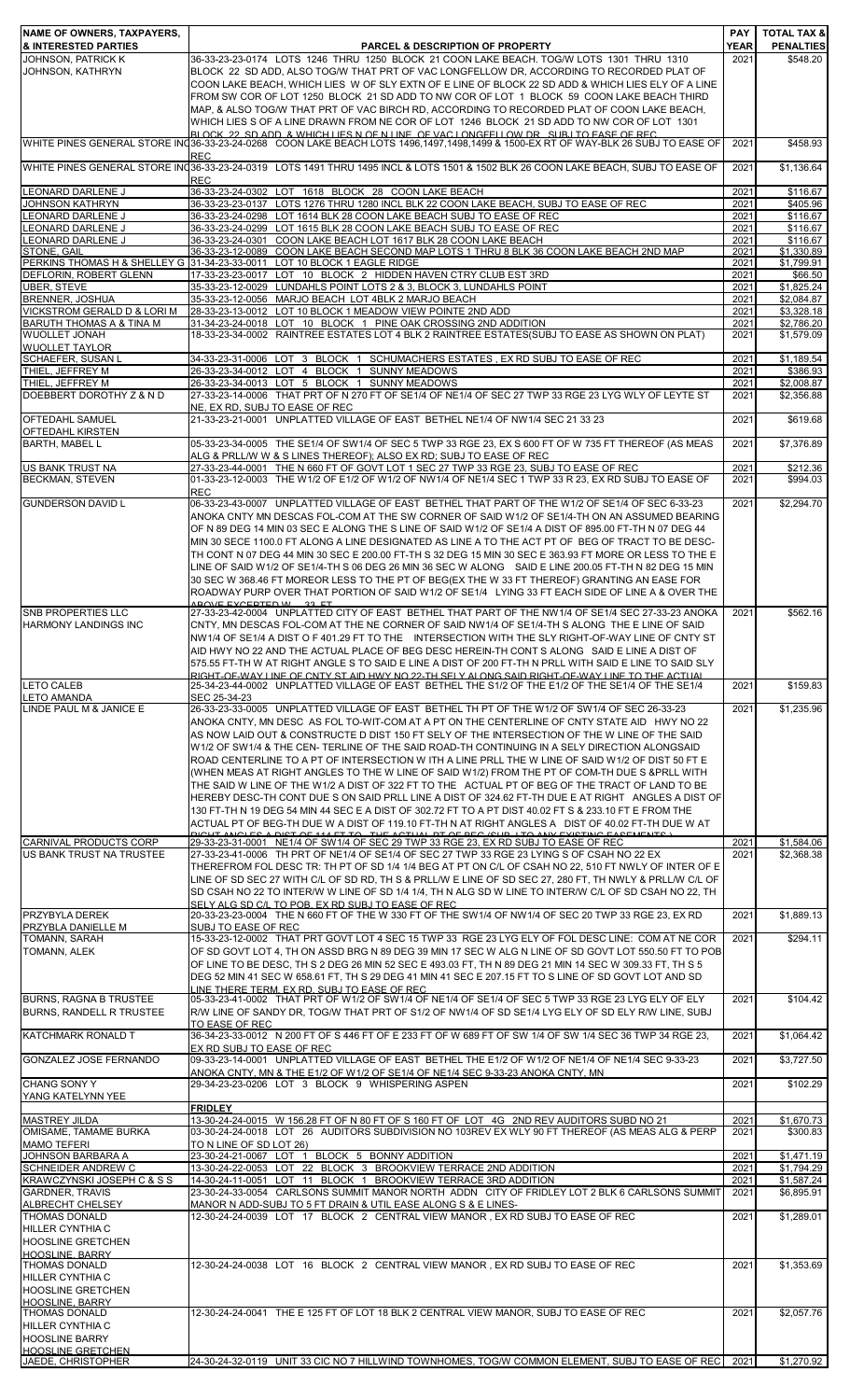| NAME OF OWNERS, TAXPAYERS,<br>& INTERESTED PARTIES      | <b>PARCEL &amp; DESCRIPTION OF PROPERTY</b>                                                                                                                                                                                                         | <b>PAY</b><br><b>YEAR</b> | <b>TOTAL TAX &amp;</b><br><b>PENALTIES</b> |
|---------------------------------------------------------|-----------------------------------------------------------------------------------------------------------------------------------------------------------------------------------------------------------------------------------------------------|---------------------------|--------------------------------------------|
| <b>EMMA AND SAMANTHA LLC</b><br><b>PHAM LEO</b>         | 12-30-24-31-0109 UNIT 102 CIC NO 216 1284 NORTON CONDO, TOG/W COMMON ELEMENT, SUBJ TO EASE OF<br>14-30-24-32-0193 LOT 4 BLK 2 CIC NO 22 CHRISTENSON CROSSING, TOG/W COMMON ELEMENT, SUBJ TO EASE                                                    | 2021<br>2021              | $\overline{$2,004.58}$<br>\$1,720.68       |
| BENAVIDEZ JIMENEZ MARIA                                 | 14-30-24-14-0043 LOT 10 CLOVER LEAF ADD, SUBJ TO EASE OF REC                                                                                                                                                                                        | 2021                      | \$2,039.85                                 |
| <b>VERONICA</b><br>EHRAR, ABDULLAH                      | 24-30-24-41-0488 UNIT 357 CONDO NO 27 BLACK FOREST CONDO INCL .3611% OF COMMON AREA SUBJ TO                                                                                                                                                         | 2021                      | \$470.33                                   |
| <b>EASY STREET PROPERTIES</b><br><b>RFC FIELDS LLC</b>  | <b>EASE OF REC</b><br>24-30-24-41-0531 UNIT U-16 CONDO 27 BLACK FOREST CONDO, TOG/W COMMON ELEMENT, SUBJ TO EASE OF<br><b>REC</b>                                                                                                                   | 2021                      | \$117.27                                   |
| <b>HOLCOMB DAYNE PATRICK</b>                            | 24-30-24-41-0313 UNIT 154 CONDO NO 27 BLACK FOREST CONDO INCL .2809% OF COMMON AREA SUBJ TO                                                                                                                                                         | 2021                      | \$597.30                                   |
| NELSON TRUSTEE, ALICE I<br><b>GREENWOOD, ANGELINE L</b> | 24-30-24-41-0775 UNIT ST-1 CONDO 27 BLACK FOREST CONDO . TOG/W COMMON ELEMENT<br>24-30-24-41-0832 UNIT ST-58 CONDO NO 27 BLACK FOREST CONDO INCL .0101% OF COMMON AREA SUBJ TO                                                                      | 2021<br>2021              | \$45.45<br>\$44.94                         |
| ROSAS LUCIA ZAMORA                                      | UNIT 216 CONDO NO 27 BLACK FOREST CONDO INCL .3546% OF COMMON AREA SUBJ TO<br>24-30-24-41-0361                                                                                                                                                      | 2021                      | \$853.98                                   |
| EHRAR, ABDULLAH                                         | 24-30-24-41-0938 UNIT ST-165 CONDO NO 27 BLACK FOREST CONDO INCL .0070% OF COMMON AREA SUBJ TO<br><b>EASE OF REC</b>                                                                                                                                | 2021                      | \$44.94                                    |
| <b>GRANROTH PATRICIA A</b><br>CHIN, CHUCK               | 24-30-24-41-0668 UNIT U-155 CONDO 27 BLACK FOREST CONDO, TOG/W COMMON ELEMENT<br>UNIT 361 CONDO NO 27 BLACK FOREST CONDO INCL .2378% OF COMMON AREA SUBJ TO<br>24-30-24-41-0492                                                                     | 2021<br>2021              | \$114.23<br>\$42.17                        |
| <b>MAYER ROBERT F</b>                                   | 24-30-24-41-0444 UNIT 313 CONDO NO 27 BLACK FOREST CONDO INCL .2378% OF COMMON AREA SUBJ TO                                                                                                                                                         | 2021                      | \$375.95                                   |
| <b>GREENWOOD, ANGELINE L</b>                            | 24-30-24-41-0664 UNIT U-151 CONDO NO 27 BLACK FOREST CONDO INCL .091% OF COMMON AREA SUBJ TO                                                                                                                                                        | 2021                      | \$114.23                                   |
| <b>EASY STREET PROPERTIES LLC</b><br>EHRAR, ABDULLAH    | UNIT ST-13 CONDO NO 27 BLACK FOREST CONDO INCL .0069% OF COMMON AREA SUBJ TO<br>24-30-24-41-0787<br>24-30-24-41-0565 UNIT U-50 CONDO NO 27 BLACK FOREST CONDO INCL .091% OF COMMON AREA SUBJ TO                                                     | 2021<br>2021              | \$45.45<br>\$114.23                        |
| <b>GRANROTH PATRICIA A</b>                              | UNIT ST-168 CONDO NO 27 BLACK FOREST CONDO TOG/W COMMON ELEMENTS<br>24-30-24-41-0941                                                                                                                                                                | 2021                      | \$44.94                                    |
| NIEMAN SAMUEL DOUGLAS                                   | 24-30-24-41-0906 UNIT ST-133 CONDO NO 27 BLACK FOREST CONDO INCL .0070% OF COMMON AREA SUBJ TO                                                                                                                                                      | 2021                      | \$44.94                                    |
| <b>GRANROTH, PATRICIA A</b>                             | <b>EASE OF REC</b><br>24-30-24-41-0310 UNIT 151 CONDO 27 BLACK FOREST CONDO TOG/W COMMON ELEMENT                                                                                                                                                    | 2021                      | \$772.14                                   |
| <b>EASY STREET PROPERTIES</b>                           | 24-30-24-41-0815 UNIT ST-41 CONDO 27 BLACK FOREST CONDO . TOG/W COMMON ELEMENT                                                                                                                                                                      | 2021                      | \$45.45                                    |
| <b>RFC FIELDS LLC</b><br>THEISEN, JOSEPH PHILLIP        | 24-30-24-41-0460 UNIT 329 CONDO NO 27 BLACK FOREST CONDO INCL .2378% OF COMMON AREA SUBJ TO                                                                                                                                                         | 2021                      | \$399.37                                   |
| NIEMAN SAMUEL DOUGLAS                                   | <b>EASE OF REC</b><br>24-30-24-41-0711 UNIT O-17 CONDO NO 27 BLACK FOREST CONDO INCL .0936% OF COMMON AREA SUBJ TO                                                                                                                                  | 2021                      | \$98.65                                    |
| <b>EASY STREET PROPERTIES LLC</b>                       | <b>EASE OF REC</b><br>24-30-24-41-0580 UNIT U-65 CONDO NO 27 BLACK FOREST CONDO INCL .091% OF COMMON AREA SUBJ TO                                                                                                                                   | 2021                      | \$117.27                                   |
| <b>GREENWOOD, ANGELINE L</b>                            | <b>EASE OF REC</b><br>24-30-24-41-0274 UNIT 115 CONDO NO 27 BLACK FOREST CONDO INCL .2846% OF COMMON AREA SUBJ TO                                                                                                                                   | 2021                      | \$772.14                                   |
|                                                         | <b>EASE OF REC</b>                                                                                                                                                                                                                                  |                           |                                            |
| <b>GUSTAFSON TAYLOR</b><br>CARPENTIER CASSANDRA         | 12-30-24-14-0036 LOT 8 BLK 1 DALBERG TERRACE, SUBJ TO EASE OF REC                                                                                                                                                                                   | 2021<br>2021              | \$1,820.41                                 |
| VERTIN-NEVALA KATHLEEN M<br>WILLIAMS JOSEPH             | 12-30-24-14-0050 LOT 8 BLOCK 2 DALBERG TERRACE<br>15-30-24-43-0022 LOT 6 BLK 3 EVA ERICKSON RIVER MANOR, SUBJ TO EASE OF REC                                                                                                                        | 2021                      | \$1,811.68<br>\$155.45                     |
| <b>WILLIAMS MARNI</b><br><b>HOUSING UNLIMITED LLC</b>   | 15-30-24-42-0031 LOT 1 BLK 1 EVA ERICKSON RIVER MANOR, SUBJ TO EASE OF REC                                                                                                                                                                          | 2021                      | \$1,792.37                                 |
| <b>VERES, JOANN S</b>                                   | 23-30-24-31-0054 LOTS 11 & 12 BLK 4 HAMILTONS ADD TO MECHANICSVILLE, TOG/W E1/2 OF ADJ VAC ALLEY,<br>SUBJ TO EASE OF REC                                                                                                                            | 2021                      | \$712.70                                   |
| <b>KELLY, SUZANNE MICHELLE</b>                          | 13-30-24-41-0043 LOT 35 BLOCK 2 HARRIS LAKE ESTATES                                                                                                                                                                                                 | 2021                      | \$5.858.56                                 |
| BUYSE II, JOHN O                                        | 13-30-24-43-0037 LOT 2A BLK 1 HEATHER HILLS 2ND ADD, SUBJ TO EASE OF REC                                                                                                                                                                            | 2021                      | \$94.11                                    |
| MOHAMED, SEYNAB SHARMARKE<br>MEYER, KRISTINA J          | 13-30-24-43-0102 LOT 3B BLOCK 1 HEATHER HILLS NORTH PLAT 2<br>23-30-24-21-0087 E 76 FT OF LOT 15 BLK 2 HYDE PARK; EX RDS; SUBJ TO EASE OF REC                                                                                                       | 2021<br>2021              | \$32.42<br>\$196.30                        |
| MEYER, DANIEL J                                         |                                                                                                                                                                                                                                                     |                           |                                            |
| SYED AHMED & FARRAH HUDA<br>DUCHAY LOIS A               | 23-30-24-23-0053<br>LOT 4 BLK 22 HYDE PARK, TOG/W N1/2 OF LOT 5 SD BLK 22, SUBJ TO EASE OF REC<br>25-30-24-12-0081 INNSBRUCK 5TH ADDITION_CITY OF FRIDLEY LOT 5_BLK 3 INNSBRUCK 5TH ADD-SUBJ TO<br>UTIL & DRAINAGE EASE OVERNWLY 15 FT & SWLY 6 FT- | 2021<br>2021              | \$1,890.06<br>\$1,906.26                   |
| <b>KARPIAK KWITKA</b>                                   | 24-30-24-44-0019 LOT 1 BLOCK 7 INNSBRUCK NORTH TOWNHOUSES 2ND ADD CIC NO 299, TOG/W<br>COMMON ELEMENTS, SUBJ TO EASE OF REC                                                                                                                         | 2021                      | \$2,423.02                                 |
| <b>FROELICH WINIFRED RAE</b>                            | 24-30-24-41-0097 LOT 4 BLOCK 4 INNSBRUCK NORTH TOWNHOUSES 3ND ADD CIC NO 299, TOG/W                                                                                                                                                                 | 2021                      | \$1,100.78                                 |
| DAYE ELMA LAYLEE                                        | COMMON ELEMENTS, SUBJ TO EASE OF REC<br>24-30-24-44-0062 LOT 1 BLOCK 23 INNSBRUCK NORTH TOWNHOUSES 3ND ADD CIC NO 299, TOG/W                                                                                                                        | 2021                      | \$108.43                                   |
| <b>BENAOUIS AICHA</b>                                   | COMMON ELEMENTS, SUBJ TO EASE OF REC.<br>24-30-24-41-0240 INNSBRUCK VILLAGES LOT 3 BLK 23 INNSBRUCK VILLAGES                                                                                                                                        | 2021                      | \$72.08                                    |
| <b>MAUCH JAY</b><br>STROEBEL III JOHN C                 | 24-30-24-41-0196 LOT 2 BLOCK 11 INNSBRUCK VILLAGES, EX RD SUBJ TOEASE OF REC<br>13-30-24-24-0083 LOT 4 LUCIA LANE ADD, EX E1/2 THEREOF, SUBJ TO EASE OF REC                                                                                         | 2021<br>2021              | \$82.02<br>\$585.17                        |
| STROEBEL ANNA SOPHIA<br><b>COPPESS DENNIS P</b>         |                                                                                                                                                                                                                                                     |                           | \$1,915.51                                 |
| JOHNSON ALTON J & REGINA E                              | 14-30-24-14-0096 LOT 9 BLK 2 MEADOWLANDS 2ND ADD, SUBJ TO EASE OF REC<br>14-30-24-14-0110 LOT 13 BLOCK 3 MEADOWLANDS 2ND ADD, EX RD SUBJ TO EASE OF REC                                                                                             | 2021<br>2021              | \$2,009.55                                 |
| DRAKE ALEXANDER H                                       | 11-30-24-24-0096 LOT 24 BLK 5 MELODY MANOR, SUBJ TO EASE OF REC                                                                                                                                                                                     | 2021                      | \$2,236.25                                 |
| <b>DRAKE KAILA M</b><br>ROBERGE, DEBORAH A              | 11-30-24-24-0048 LOT 28 BLK 3 MELODY MANOR, SUBJ TO EASE OF REC                                                                                                                                                                                     | 2021                      | \$4,435.81                                 |
| <b>SYNAN GLEN</b><br><b>SHI JINYAN</b>                  | 10-30-24-13-0024 LOT 11 NIEMANN ADD, SUBJ TO EASE OF REC                                                                                                                                                                                            | 2021                      | \$1,352.35                                 |
| US BANK TRUST NA TRUSTEE<br>US BANK TRUST NA            | 10-30-24-12-0085 LOT 6 BLK 1 OAK RIVER ESTATES SUBJ TO EASE OF REC<br>10-30-24-11-0027 LOT 6A BLK 1 OAK RIVER ESTATES SUBJ TO EASE OF REC                                                                                                           | 2021<br>2021              | \$2,278.75<br>\$37.65                      |
| SCHAHN LEO FRANK JR & K B<br>MCKINLEY SONYA EILEEN      | 23-30-24-43-0064 LOT 2 BLOCK 4 OAKHILL ADD<br>12-30-24-11-0030 LOT 1 BLK 2 OUIMETTE TERRACE, SUBJ TO EASE OF REC                                                                                                                                    | 2021<br>2021              | \$3,756.97<br>\$1,818.53                   |
|                                                         | ORTHODOX CH OF RESURRECTION24-30-24-32-0052 PARKVIEW HEIGHTS ADDITION CITY OF FRIDLEY LOT 32 BLK 2 PARKVIEW HTS ADD-SUBJ<br>TO 6 FT DRAINAGE & UTIL EASE ALONG N LINE-                                                                              | 2021                      | \$211.81                                   |
| <b>SCHMIT, KELLY K</b>                                  | 14-30-24-21-0049 LOT 4 BLK 1 RICE CREEK TERRACE PLAT 3, SUBJ TO EASE OF REC                                                                                                                                                                         | 2021                      | $\overline{$2,845.35}$                     |
| <b>FREITAG ARDELLA Y</b><br>LANGE MELVIN H              | 03-30-24-23-0090 LOTS 17 & 18 BLOCK I RIVER VIEW HEIGHTS, EX RD SUBJ TO EASE OF REC<br>03-30-24-22-0115 LOTS 1 THRU 4, 59 & 60 BLK E RIVER VIEW HEIGHTS, EX RD, SUBJ TO EASE OF REC                                                                 | 2021<br>2021              | \$2,336.39<br>\$1,083.26                   |
| PAULZINE JOE                                            | 03-30-24-23-0223 LOTS 21 THRU 24 INCL BLOCK S RIVER VIEW HEIGHTS, EX RD SUBJ TO EASE OF REC                                                                                                                                                         | 2021                      | \$658.00                                   |
| HARRIS, ELAINE ELIZABETH<br>RUDELIUS-PALMER KANDRA      | 03-30-24-23-0121 LOTS 12 THRU 14 BLK P RIVER VIEW HEIGHTS<br>03-30-24-23-0203 LOTS 33 THRU 36 INCL BLK T RIVER VIEW HEIGHTS                                                                                                                         | 2021<br>2021              | \$1,319.61<br>\$1,514.17                   |
| <b>QUAM NOAH</b>                                        |                                                                                                                                                                                                                                                     |                           |                                            |
| <b>BOSCH, DEANNA J</b><br>FOLMAN, MARLENE E             | 03-30-24-31-0065 LOTS 14 & 15 BLK 7 SPRING BROOK PARK, SUBJ TO EASE OF REC                                                                                                                                                                          | 2021                      | \$1,376.74                                 |
| MOSSER, JORDYN                                          | 13-30-24-11-0092 LOT 1 BLOCK 1 TIMBER RIDGE, CIC NO 30, TOG/W COMMON ELEMENTS                                                                                                                                                                       | 2021                      | $\overline{$2,853.46}$                     |
| MOSSER, JORDYN<br>THE GIVING GROUP LLC                  | 13-30-24-11-0162 LOT 71 BLOCK 1 TIMBER RIDGE, CIC NO 30, TOG/W COMMON ELEMENTS<br>13-30-24-11-0095 UNIT 4 BLOCK 1 TIMBER RIDGE, CIC NO 30, TOG/W COMMON ELEMENTS                                                                                    | 2021<br>2021              | \$90.51<br>\$112.96                        |
| HASSAN, NURA WARSAME                                    | LOT 21 BLOCK 2 UPLAND 2ND ADDITION<br>14-30-24-34-0071                                                                                                                                                                                              | 2021                      | \$1,127.51                                 |
| <b>ROBINSON DAVID M</b>                                 | <b>HAM LAKE</b><br>33-32-23-31-0016 LOT 5 BLOCK 4 BUNKER MEADOWS                                                                                                                                                                                    | 2021                      | \$89.35                                    |
| <b>ROBINSON MELISSA L</b><br>HALSETH, KEITH             | 32-32-23-44-0028<br>THE E 150 FT OF LOT 1 BLK 1 CHRISTYS EST, SUBJ TO EASE OF REC                                                                                                                                                                   | 2021                      | \$1,514.09                                 |
| KETCHUM MARK EDWARD                                     | 06-32-23-33-0009 LOT 21 BLOCK 1 CROSSTOWN ROLLING ACRES 2ND                                                                                                                                                                                         | 2021                      | \$1,146.44                                 |
| <b>HOBE INC</b>                                         | NORTHWOODS REALTY GROUP LL 17-32-23-34-0004 LOT 3 BLK 1 HAM LAKE INDUS- TRIAL PARK SUBJ TO EASE OF REC<br>17-32-23-34-0002 LOT 1 BLK 1 HAM LAKE INDUSTRIAL PARK SUBJ TO EASE OF REC                                                                 | 2021<br>2021              | \$111.34<br>\$23,167.94                    |
| <b>SCOTT MICHAEL</b>                                    | 02-32-23-33-0040 LOTS 5 & 6 BLK 12 HIAWATHA BEACH                                                                                                                                                                                                   | 2021                      | \$257.71                                   |
| PARKS TRUSTEE, HERBERT B                                | 02-32-23-31-0057 LOTS 1 THRU 3 BLOCK 11 HIAWATHA BEACH; EX THAT PRT OF E 35 FT OF SD LOT 1 (AS<br>MEAS AT RT ANG TO E LINE OF SD LOT) LYG N OF WLY EXTN OF S LINE OF BLOCK 4 COMFORT RESORT                                                         | 2021                      | \$1.865.13                                 |
| <b>GUNDERSON, LORI</b><br><b>GUNDERSON, ERIC</b>        | 02-32-23-32-0057 HIAWATHA BEACH HAM LAKE TWP LOT 12 BLK 10 HIAWATHA BEACH                                                                                                                                                                           | 2021                      | \$40.92                                    |
| <b>SCOTT MICHAEL S</b><br>LIBERDA, DEBRA                | 02-32-23-33-0004 LOTS 7 & 8 BLOCK 12 HIAWATHA BEACH<br>21-32-23-43-0030 LOT 5 BLOCK 2 HOMESTEAD EST EAST                                                                                                                                            | 2021<br>2021              | \$242.02<br>\$2,557.76                     |
| LIBERDA, SHANE                                          |                                                                                                                                                                                                                                                     |                           |                                            |
| <b>KD COMPANIES LLC</b>                                 | 26-32-23-24-0020 PARK KULZER WOODLAND ADDITION                                                                                                                                                                                                      | 2021                      | \$31.90                                    |
| ULTRA PROPERTIES LLC<br><b>IHLEN, JACALYN A</b>         | 08-32-23-21-0003 LOT 2 BLK 1 LANDBORG INDUSTRIAL PARK, SUBJ TO EASE OF REC<br>09-32-23-11-0011 LOT 3 BLOCK 1 LARSONS 1ST ADDITION                                                                                                                   | 2021<br>2021              | \$22,423.29<br>\$3,371.21                  |
| URNESS, TIMOTHY P                                       | 33-32-23-22-0017 LOT 3 BLOCK 2 LARSONS HERITAGE OAKS WEST, EX RD SUBJ TO EASE OF REC                                                                                                                                                                | 2021                      | \$161.98                                   |
| URNESS, GAYLEE M<br>BECKER, JANEL R                     | 07-32-23-11-0017 LOT 8 BLOCK 2 LIVGARD ADD                                                                                                                                                                                                          | 2021                      | \$3,223.21                                 |
|                                                         | KB HOMESTEAD PROPERTIES II LLI 26-32-23-22-0007 LOT 8 BLOCK 5 MAPLE RIDGE                                                                                                                                                                           | 2021                      | \$3,699.85                                 |
| DUARTE JAMES R & MERETE                                 | 10-32-23-34-0019 LOT 11 BLOCK 4 NETTA SHORES ADD                                                                                                                                                                                                    | 2021                      | \$2,409.24                                 |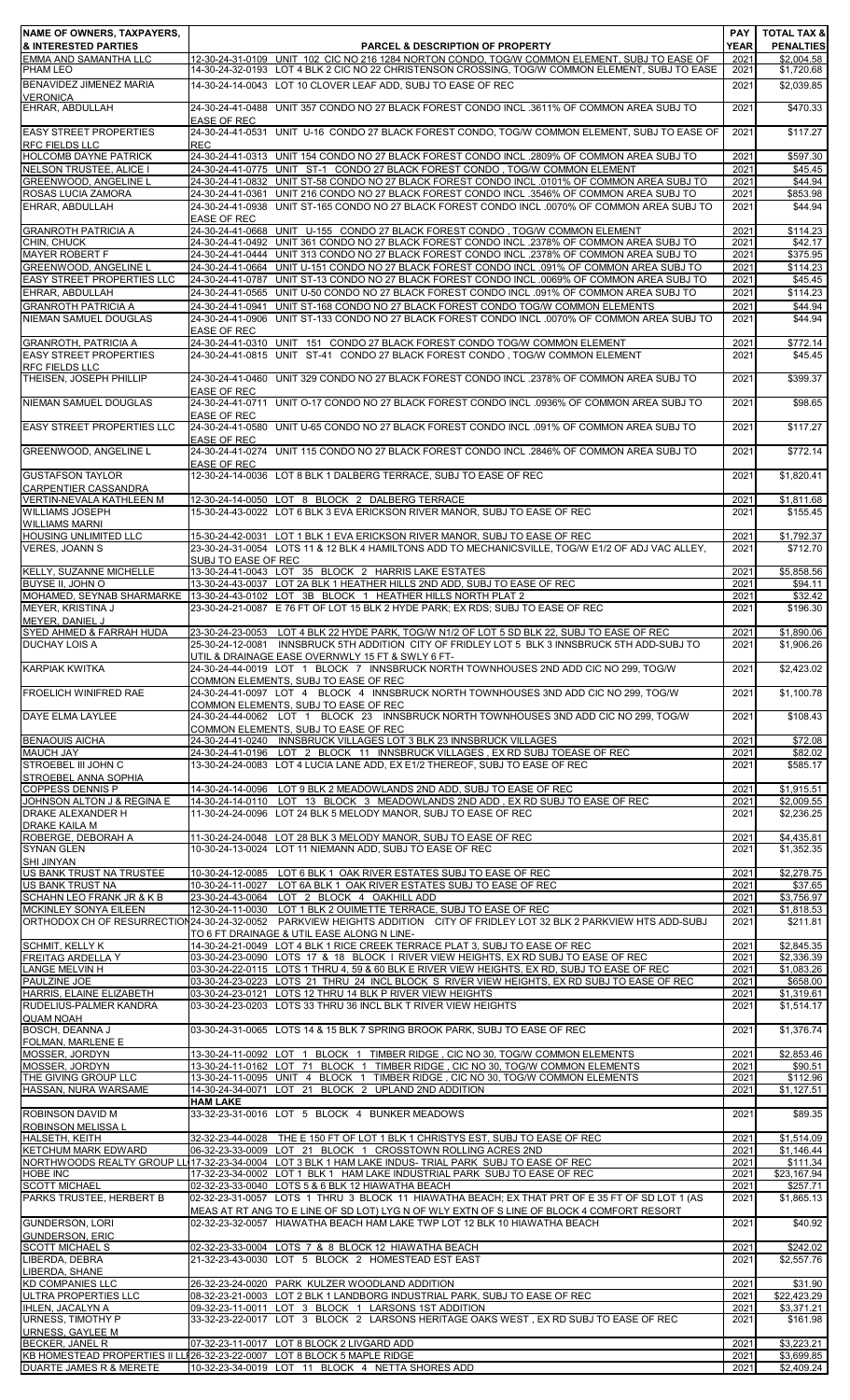| <b>NGO KATHERINE</b>                                                     |                                                                                                                                                                                                                                                                                                                                                                                                                                                                                                                                                                                                                                                                                                                                                                                                                                                              |                      | <b>PENALTIES</b>         |
|--------------------------------------------------------------------------|--------------------------------------------------------------------------------------------------------------------------------------------------------------------------------------------------------------------------------------------------------------------------------------------------------------------------------------------------------------------------------------------------------------------------------------------------------------------------------------------------------------------------------------------------------------------------------------------------------------------------------------------------------------------------------------------------------------------------------------------------------------------------------------------------------------------------------------------------------------|----------------------|--------------------------|
| <b>BAILEY ALLAN G</b>                                                    | 29-32-23-14-0001 NORTH PINES LOT 4 BLK 3 NORTH PINES(SUBJ TO EASE AS SHOWN ONPLAT)<br>26-32-23-43-0010 PATRICIAS WILDERNESS ESTATES LOT 8 BLK 3 PATRICIAS WILDERNESS ESTATES(SUBJ TO<br>EASE AS SHOWN ON PLAT)                                                                                                                                                                                                                                                                                                                                                                                                                                                                                                                                                                                                                                               | 2021<br>2021         | \$1,708.78<br>\$3,412.83 |
| LAMBROSE, KAREN K<br><b>SCHAFFER, MARY L</b><br><b>GREENWOOD HEATHER</b> | 17-32-23-44-0003 TH PT OF LOT 2 BLOCK 1 TEMPERANCE ISLAND LYG NELY OF LINE DESC AS FOL, COM<br>AT MOST ELY COR OF SD LOT 2 TH 175 FT NWLY ALG NELY BDRY OF SD LOT 2 TO PT OF INTER/W SURVEY LINE<br>AS SHOWN ON SD PLAT & ACT POB OF SD LINE, TH IN STRAIGHT LINE TO PT ON SLY BDRY OF SD LOT 2, 30 FT<br>SWLY FROM MOST ELY COR ON SLY LINE OF SD LOT 2, EX RD SUBJ TO EASE OF REC                                                                                                                                                                                                                                                                                                                                                                                                                                                                          | 2021                 | \$33.87                  |
| <b>SCHAFFER, MARY L</b><br>LAMBROSE, KAREN K<br><b>GREENWOOD HEATHER</b> | 17-32-23-44-0001 LOT 1 BLOCK 1 TEMPERANCE ISLAND, EX RD, SUBJ TO EASE OF REC                                                                                                                                                                                                                                                                                                                                                                                                                                                                                                                                                                                                                                                                                                                                                                                 | 2021                 | \$1,244.05               |
| MALINSKIY, ANDREW<br>MALINSKIY, AKHSA                                    | 34-32-23-33-0004 TWIN BIRCH ACRES LOT 4 BLK 4 TWIN BIRCH ACRES(SUBJ TO EASE AS SHOWN ON PLAT)                                                                                                                                                                                                                                                                                                                                                                                                                                                                                                                                                                                                                                                                                                                                                                | 2021                 | \$2,803.38               |
| MURPHY, GAYLE R                                                          | 19-32-23-21-0005 THE W 2/3 OF NE1/4 OF NW1/4 OF SEC 19 TWP 32 RGE 23, EX E 200 FT OF N 654 FT THEREOF,<br>EX RD, SUBJ TO EASE OF REC                                                                                                                                                                                                                                                                                                                                                                                                                                                                                                                                                                                                                                                                                                                         | 2021                 | \$172.36                 |
| <b>MORTENSEN, WARREN</b><br><b>MORTENSEN, BETTY</b>                      | 33-32-23-43-0001 THE W 450 FT OF N 850 FT OF SW1/4 OF SE1/4 OF SEC 33 TWP 32 RGE 23 SUBJ TO EASE OF<br><b>REC</b>                                                                                                                                                                                                                                                                                                                                                                                                                                                                                                                                                                                                                                                                                                                                            | 2021                 | \$1,954.96               |
| <b>FASTPROPERTY SOLUTIONS LLC</b>                                        | 29-32-23-43-0015 UNPLATTED HAM LAKE TWP TH PT OF SW 1/4 OF SE 1/4 OF SEC 29 32 23 DESC AS FOL, COM<br>ON ELINE OF SD SW 1/4 OF SE 1/4 AT A POINT 240 FT N OF SE COR THEREOF TH W AT RT ANGLES 242 FT, TH<br>N AT RT ANGLES 180 FT, TH EAT RT ANGLES 242 FT TO SD E LINE OF SW 1/4 OF SE 1/4, TH S 180 FT TO PLACE<br>OF COM & CONTAINING 1 ACRE ALSO TOG WITH AN EASE OVER A RD AS NOW TRAVELLED EXTENDING FROM<br>N LINE OF ABOVE D ESC TR IN A NLY & WLY DIRECTION TO ST TRK HWY 29 32 23                                                                                                                                                                                                                                                                                                                                                                  | 2021                 | \$1,309.42               |
| THAO, TAO                                                                | 26-32-23-44-0005 N 333.96 FT OF SE 1/4 OF SE1/4 SEC 26 TWP 32 RGE 23 (AS MEAS AT RT ANG TO N LINE OF SD<br>1/4 1/4). EX RD. SUBJ TO EASE OF REC                                                                                                                                                                                                                                                                                                                                                                                                                                                                                                                                                                                                                                                                                                              | 2021                 | \$1,911.23               |
| <b>LEE LINE</b>                                                          | 11-32-23-14-0006 ELY 594 FT OF SE1/4 OF NE1/4 SEC 11-32-23; EX N 432 FT OF E 297 FT OF SD 1/4,1/4; ALSO EX<br>RD; SUBJ TO EASE OF REC                                                                                                                                                                                                                                                                                                                                                                                                                                                                                                                                                                                                                                                                                                                        | 2021                 | \$285.97                 |
| <b>HALLBERG ANDREW J</b>                                                 | 12-32-23-21-0018 S 220 FT OF E1/2 OF W1/4 OF NE1/4 OF NW1/4 OF SEC 12 TWP 32 RGE 23, TOG/W S 220 FT OF<br>W 36.89 FT OF THAT PRT OF E3/4 OF SD 1/4 1/4, EX RD, SUBJ TO EASE OF REC                                                                                                                                                                                                                                                                                                                                                                                                                                                                                                                                                                                                                                                                           | 2021                 | \$1,416.17               |
| <b>CREPEAU LISA M</b><br>POYNTER NOAH D<br>POYNTER NATHANIAL L           | 07-32-23-23-0008 THAT PRT OF THE NW1/4 OF SEC 7 TWP 32 RGE 23 DESC AS FOL, COM AT A PT ON E LINE OF<br>SD NW1/4 466 FT S OF NE COR OF SD NW1/4, TH W ASSD BRG & PRLL/W N LINE OF SD NW1/4 341.06 FT, TH<br>SWLY ON CUR TO LFT HAV A RAD OF 363.87 FT 195.18 FT, TH S 59 DEG 16 MIN W 576.81 FT, TH SWLY ON A CUR<br>TO LFT HAV A RAD OF 411.30 FT & A CEN ANG OF 26 DEG 53 MIN 16 SEC 193.01 FT, TH SWLY ON A CUR TO THE<br>RT HAV A RAD OF 411.30 FT & A CEN ANG OF 26 DEG 53 MIN 16 SEC 193.01 FT, TH S 59 DEG 16 MIN W 849.08 FT<br>TO POB, TH CONT S 59 DEG 16 MIN W ON SAME DESC LINE 261.76 FT TO A PT 233 FT E OF THE W LINE OF SD<br>NW1/4 AS MEAS AT RT ANG THERETO, TH N 2 DEG 16 MIN 30 SEC E & PRLL/W THE W LINE OF SD NW1/4 277.84<br>FT. TH N 59 DEG 16 MIN E 181.50 FT. TH S 13 DEG 45 MIN 46 SEC E 243.61 FT TO THE POB. EX RD. SUBJ TO EASE | 2021                 | \$1,306.09               |
| <b>BROCK JAMES &amp; CYNTHIA</b>                                         | 36-32-23-21-0005 THE S 212 FT OF N1/2 OF NW1/4 OF SEC 36 TWP 32 RGE 23 LYG ELY OF E LINE OF ELWELL<br>HEIGHTS, TOG/W S 212 FT OF W 580 FT OF NW1/4 OF NE1/4 OF SD SEC, ALSO N 88 FT OF S1/2 OF NW1/4 OF SD<br>SEC LYG ELY OF E LINE OF ELWELL HEIGHTS, ALSO N 88 FT OF W 580 FT OF SW1/4 OF NE1/4 OF SD SEC, SUBJ<br>TO EASE OF REC                                                                                                                                                                                                                                                                                                                                                                                                                                                                                                                          | 2021                 | \$305.20                 |
| FURST, CHRISTOPHER A<br><b>FURST BRIANNE</b>                             | 17-32-23-42-0004 THAT PRT OF NW1/4 OF SE1/4 OF SEC 17 TWP 32 RGE 23 DESC AS FOL: COM AT A PT ON W<br>LINE OF SD 1/4 1/4 330 FT S OF NW COR THEREOF, TH E PRLL/W N LINE OF SD 1/4 1/4 85 FT +OR- TO WLY R/W<br>LINE OF T H NO 65, TH SELY ALG SD WLY R/W LINE TO PT OF INTER/W A LINE WHICH IS DRAWN PRLL & 330 FT S<br>OF 1ST DESC COURSE, TH WLY PRLL/W SD 1ST COURSE 135 FT +OR- TO PT OF INTER/W W LINE OF SD 1/4 1/4,<br>TH N ALG SD W LINE 330 FT TO POB. SUBJ TO EASE OF REC.                                                                                                                                                                                                                                                                                                                                                                          | 2021                 | \$4,549.03               |
| ELLIOT, WENDY<br>WAWERS, EDWARD T<br>WAWERS, LORI L                      | 01-32-23-24-0008 N 330 FT OF SE1/4 OF NW1/4 SEC 01 T32 R23; EX RD; SUBJ TO EASE OF REC<br>04-32-23-44-0014 THE W 326.14 FT OF E 978.42 FT OF S 662 FT OF SE1/4 OF SE1/4 OF SEC 4 TWP 32 RGE 23. AS<br>MEAS PRLL/W S & E LINES THEREOF, TOG/W THAT PRT OF W 326.14 FT OF E 652.28 FT OF S 662 FT OF SD 1/4<br>1/4, AS MEAS PRLL/W S & E LINES THEREOF, LYG N OF S 335 FT THEREOF, AS MEAS PRLL/W S & E LINE<br>THEREOF, ALSO TOG/W THAT PRT OF S 662 FT OF SD 1/4 1/4 LYG W OF E 978.42 FT THEREOF & LYG N OF S 335<br>FT THEREOF, AS MEAS PRLL/W E & S LINES THEREOF, EX RD, SUBJ TO EASE OF REC                                                                                                                                                                                                                                                             | 2021<br>2021         | \$2,491.75<br>\$173.51   |
| PETERSON, JEFFREY LEROY<br>PETERSON. LESLIE JO                           | 03-32-23-32-0003 THE N 50 FT OF W 500 FT OF NW1/4 OF SW1/4 OF SEC 3 TWP 32 RGE 23, EX RD, SUBJ TO<br><b>EASE OF REC</b>                                                                                                                                                                                                                                                                                                                                                                                                                                                                                                                                                                                                                                                                                                                                      | 2021                 | \$129.86                 |
| <b>WUOLLET, RONALD P</b>                                                 | 03-32-23-13-0004 LOT 8 BLOCK 1 WEST COON LAKE SHORES EST<br>BETHESDA LUTHERAN COMMUNITI 11-32-23-24-0004 LOT 3 BLOCK 1 WHITETAIL RUN, SUBJ TO EASE OF REC                                                                                                                                                                                                                                                                                                                                                                                                                                                                                                                                                                                                                                                                                                    | 2021<br>2021         | \$1,958.94<br>\$1,835.28 |
| MIELKE MICHAEL A                                                         | 09-32-23-21-0014 LOT 9 BLOCK 1 WISENS 14TH ADD, EX RD SUBJ TO EASE OF REC<br><b>HILLTOP</b>                                                                                                                                                                                                                                                                                                                                                                                                                                                                                                                                                                                                                                                                                                                                                                  | 2021                 | \$1,427.56               |
| <b>JABEEN KEHKASHAN</b>                                                  | 26-30-24-44-0067 UNIT 4675 INCL 6.25% INT IN COMMON ELEMENTS CONDO 22 MONROE PLACE CONDO SUBJ<br>TO EASE OF REC                                                                                                                                                                                                                                                                                                                                                                                                                                                                                                                                                                                                                                                                                                                                              | 2021                 | \$1,171.00               |
| <b>HILLTOP HOMES LLC</b>                                                 | 26-30-24-44-0066 UNIT 4673 INCL 6.25% INT IN COMMON ELEMENTS CONDO 22 MONROE PLACE CONDO SUBJ<br>TO EASE OF REC                                                                                                                                                                                                                                                                                                                                                                                                                                                                                                                                                                                                                                                                                                                                              | 2021                 | \$1,805.42               |
| HILLTOP HOMES LLC                                                        | 26-30-24-44-0073 UNIT 4687 CONDO 22 MONROE PLACE CONDO, TOG/W COMMON ELEMENT<br>THORN MICHAEL & TOLLIN ERICKA 26-30-24-44-0043 LOT 40 SHEFFIELD ACRES, EX E 75 FT THEREOF, SUBJ TO EASE OF REC                                                                                                                                                                                                                                                                                                                                                                                                                                                                                                                                                                                                                                                               | 2021<br>2021         | \$1.192.30<br>\$2,111.31 |
| <b>VOSS, WILLIAM F</b><br>VOSS, HEATHER JO                               | <b>LEXINGTON</b><br>26-31-23-44-0079 THAT PRT OF LOT 6 BLK 1 CENTENNIAL SQUARE ADD LYG S OF N 80 FT THEREOF, SUBJ TO<br><b>EASE OF REC</b>                                                                                                                                                                                                                                                                                                                                                                                                                                                                                                                                                                                                                                                                                                                   | 2021                 | \$143.33                 |
| OLSON, KATHLEEN<br>MCNEIL, PATRICIA                                      | 26-31-23-43-0079 LOT 17 BLK 5 LEXINGTON PARK, EX THAT PRT OF E 131.24 FT OF SD LOT LYG S OF N 61.70 FT<br>THEREOF (AS MEAS ALG N & E LINES THEREOF), SUBJ TO EASE OF REC                                                                                                                                                                                                                                                                                                                                                                                                                                                                                                                                                                                                                                                                                     | 2021                 | \$1,967.66               |
| <b>OLSON, PAUL</b><br>HUNTER CONSTRUCTION INC                            | 35-31-23-23-0015 LEXINGTON PARK NO. 5 LOT 10 BLK 1 LEXINGTON PARK NO 5-RESERVING A 10FT UTILITY<br>EASE APPROX 150 FT FROM FRONT LOT LINE -                                                                                                                                                                                                                                                                                                                                                                                                                                                                                                                                                                                                                                                                                                                  | 2021                 | \$920.54                 |
| CENTURY FARM NORTH DEV INC                                               | <b>LINO LAKES</b><br>07-31-22-23-0007 OUTLOT B CENTURY FARM NORTH, EX RD SUBJ TO EASE OF REC                                                                                                                                                                                                                                                                                                                                                                                                                                                                                                                                                                                                                                                                                                                                                                 | 2021                 | \$68.05                  |
| <b>JASSO DANIEL G</b><br>STEPHAN, NANCY A                                | 07-31-22-24-0004 LOT 5 BLOCK 5 CENTURY FARM NORTH<br>07-31-22-24-0098 LOT 8 BLOCK 1 CENTURY FARM NORTH 3RD CIC NO 265, TOG/W COMMON ELEMENTS,                                                                                                                                                                                                                                                                                                                                                                                                                                                                                                                                                                                                                                                                                                                | 2021<br>2021         | \$1,834.51<br>\$3,085.71 |
| STEPHAN, WILLIAM L                                                       | SUBJ TO EASE OF REC<br>07-31-22-42-0044 LOT 5 BLOCK 5 CENTURY FARM NORTH 3RD                                                                                                                                                                                                                                                                                                                                                                                                                                                                                                                                                                                                                                                                                                                                                                                 |                      | \$4,553.70               |
| <b>HARKER, JAMES T</b><br>STEPHAN, NANCY A<br>STEPHAN, WILLIAM S         | CENTURY FARM NORTH DEVELOPI 07-31-22-24-0139 OUTLOT C CENTURY FARM NORTH 3RD<br>07-31-22-31-0046 LOT 3 BLOCK 4 CENTURY FARM NORTH 3RD, SUBJ TO EASE OF REC                                                                                                                                                                                                                                                                                                                                                                                                                                                                                                                                                                                                                                                                                                   | 2021<br>2021<br>2021 | \$32.29<br>\$30.75       |
| STEPHAN, WILLIAM L<br>SOS PROPERTIES LLC<br>MINNWEST BANK MV             | 17-31-22-12-0064 UNIT C-1 CIC NO 261 LAKEWOOD APARTMENTS, SUBJ TO EASE OF REC                                                                                                                                                                                                                                                                                                                                                                                                                                                                                                                                                                                                                                                                                                                                                                                | 2021                 | \$1,601.09               |
| LARSON JAMES R & SUSAN                                                   | 25-31-22-44-0004 THAT PRT OF LOT 16 BLK 5 CLEARWATER CREEK 4TH ADD LYG WITHIN SE1/4 OF SE1/4 OF<br>SEC 25 TWP 31 RGE 22, SUBJ TO EASE OF REC                                                                                                                                                                                                                                                                                                                                                                                                                                                                                                                                                                                                                                                                                                                 | 2021                 | \$92.27                  |
| DONOHOO, PAUL J<br>DONOHOO, ABIGAIL L                                    | 31-31-22-24-0007 LOT 2 BLOCK 1 JUSTINS PRESERVE, EX RDS, SUBJ TO EASE OF REC                                                                                                                                                                                                                                                                                                                                                                                                                                                                                                                                                                                                                                                                                                                                                                                 | 2021                 | \$3,781.26               |
| <b>WEHR MICHAEL P</b><br>SCHROEDER, LAURA F                              | 09-31-22-23-0027 LAKE VIEW WOODLANDS LOT 31 BLK 2 LAKE VIEW WOODLANDS<br>07-31-22-41-0005 LINO AIR PARK NORTH LOT 5 BLK 1 LINO AIR PARK NORTH(SUBJ TO EASE AS SHOWN ON                                                                                                                                                                                                                                                                                                                                                                                                                                                                                                                                                                                                                                                                                       | 2021<br>2021         | \$2,877.53<br>\$2,405.82 |
| PBN HOLDINGS LLC<br>BURANDT, THEODORE                                    | 30-31-22-44-0125 LOT 6 BLOCK 2 MILLERS CROSSROADS 2ND ADD CIC NO 192, TOG/W COMMON<br>04-31-22-21-0014 LOT 2 BLOCK 1 NORDIN MANOR, EX RD SUBJ TO EASE OF REC                                                                                                                                                                                                                                                                                                                                                                                                                                                                                                                                                                                                                                                                                                 | 2021<br>2021         | \$2,859.65<br>\$428.48   |
| <b>AWAL AMRIT</b><br><b>AWAL MARGARET</b>                                | 25-31-22-23-0014 LOT 10 BLOCK 1 NORTHPOINTE                                                                                                                                                                                                                                                                                                                                                                                                                                                                                                                                                                                                                                                                                                                                                                                                                  | 2021                 | \$3,048.83               |
| ARENDS BRIAN W & CAROL A                                                 | 27-31-22-21-0017 LOT 6 BLOCK 3 PHEASANT HILLS PRESERVE 7                                                                                                                                                                                                                                                                                                                                                                                                                                                                                                                                                                                                                                                                                                                                                                                                     | 2021                 | \$3,847.67               |
| DEYO, DANIEL J<br><b>SCHREINER, KELSEY M</b><br>SCHREINER, DAVID J       | 09-31-22-22-0047 LOT 1 BLOCK 2 PINE GLEN 2ND ADDITION<br>31-31-22-42-0011 ROHAVIC OAKS LOT 10 BLK 1 ROHAVIC OAKS(SUBJ TO EASE AS SHOWN ON PLAT)                                                                                                                                                                                                                                                                                                                                                                                                                                                                                                                                                                                                                                                                                                              | 2021<br>2021         | \$5,467.86<br>\$4,024.52 |
| <b>CITY OF LINO LAKES</b><br><b>DUPONT HOLDINGS LLC</b>                  | 28-31-22-33-0022 OUTLOT C SADDLE CLUB 4TH ADD                                                                                                                                                                                                                                                                                                                                                                                                                                                                                                                                                                                                                                                                                                                                                                                                                | 2021                 | \$42.44                  |
| <b>CITY OF LINO LAKES</b>                                                | 28-31-22-34-0066 OUTLOT A SADDLE CLUB 4TH ADD                                                                                                                                                                                                                                                                                                                                                                                                                                                                                                                                                                                                                                                                                                                                                                                                                | 2021                 | \$76.41                  |
| <b>DUPONT HOLDINGS LLC</b><br><b>ELLIAS, STEPHANIE</b>                   | 27-31-22-41-0023 LOT 2 BLOCK 4 STONEYBROOK                                                                                                                                                                                                                                                                                                                                                                                                                                                                                                                                                                                                                                                                                                                                                                                                                   | 2021                 | \$3,166.25               |
| <b>BUI, TOM</b><br><b>ERHARDT LISA R</b>                                 | 18-31-22-23-0008 SUNSET OAKS LOT 4 BLK 7 SUNSET OAKS(SUBJ TO EASE AS SHOWN ON PLAT)<br>34-31-22-11-0001 THE E 8 ACRES OF N 33 ACRES OF NE1/4 OF SEC 34 TWP 31 RGE 22, EX ANY PRT OF FOL<br>DESC 50 FT STRIP OF LAND LYG WITHIN SD E 8 ACRES SD STRIP OF LAND BEING 25 FT IN WIDTH ON EACH<br>SIDE OF FOL DESC C/L: COM AT A STAKE ON N LINE OF SD SEC 34 114.8 FT W OF NE COR THEREOF, TH S 52<br>DEG 27 MIN W 6419 FT TO A STAKE ON W LINE OF SD SEC 1458 FT N OF SW COR THEREOF, SUBJ TO EASE OF                                                                                                                                                                                                                                                                                                                                                           | 2021<br>2021         | \$68.14<br>\$315.96      |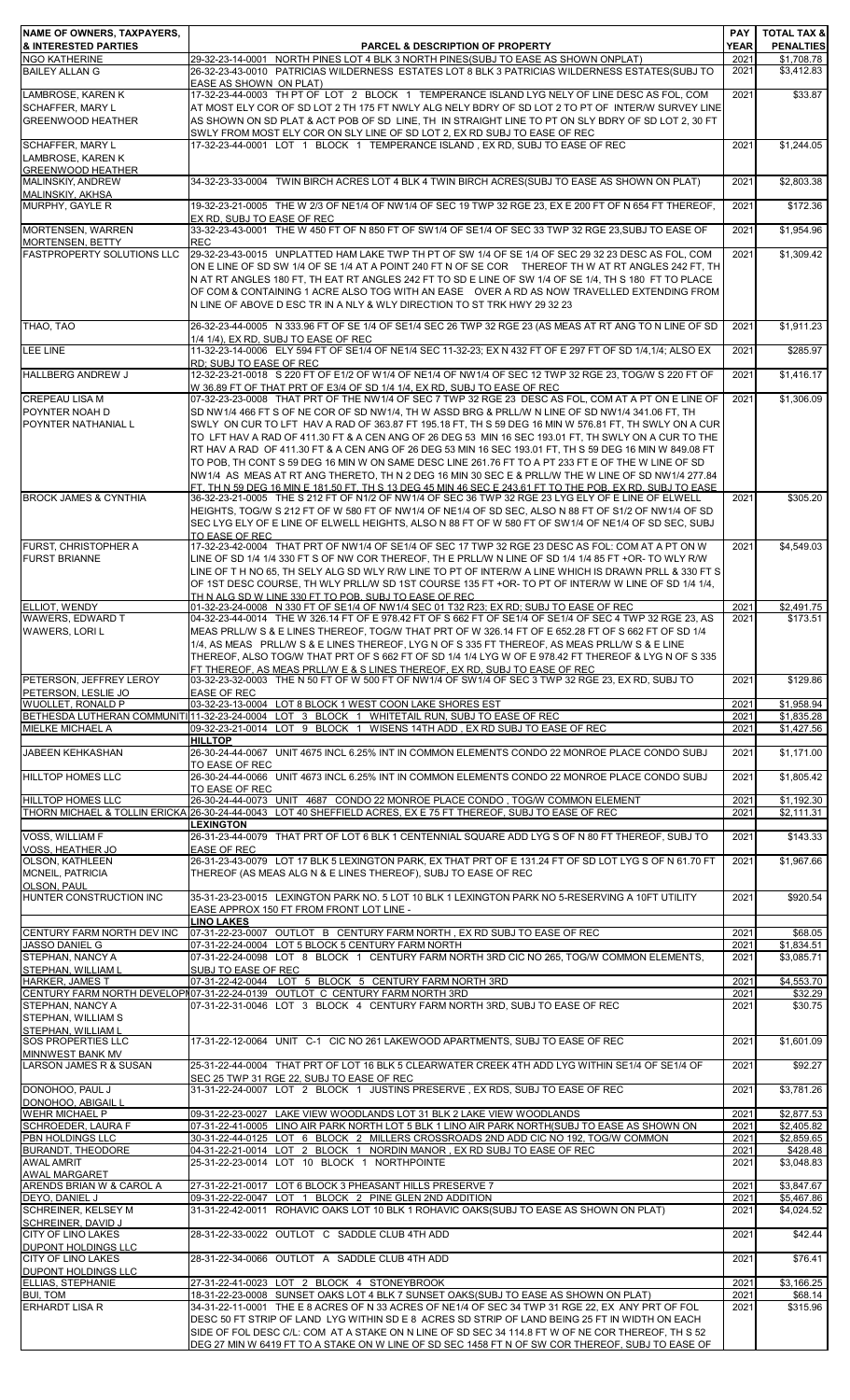| NAME OF OWNERS, TAXPAYERS,                                  |                                                                                                                                                                                                                   | <b>PAY</b>          | <b>TOTAL TAX &amp;</b>         |
|-------------------------------------------------------------|-------------------------------------------------------------------------------------------------------------------------------------------------------------------------------------------------------------------|---------------------|--------------------------------|
| <b>&amp; INTERESTED PARTIES</b><br><b>BYRNE, VICTORIA L</b> | <b>PARCEL &amp; DESCRIPTION OF PROPERTY</b><br>26-31-22-24-0002 THE N1/2 OF S1/2 OF SE1/4 OF NW1/4 OF SEC 26 TWP 31 RGE 22, EX RD, SUBJ TO EASE OF                                                                | <b>YEAR</b><br>2021 | <b>PENALTIES</b><br>\$2,421.36 |
| BYRNE, BRANDON<br><b>BYRNE, SCOTT</b>                       | <b>REC</b>                                                                                                                                                                                                        |                     |                                |
| HAMERNICK ALEX E & JENNIFER L                               | 01-31-22-31-0002 THAT PRT OF NE1/4 OF SW1/4 OF SEC 1 TWP 31 RGE 22 LYG ELY OF WLY 10 FT THEREOF.                                                                                                                  | 2021                | \$563.14                       |
| SHEAREN, WILLIAM R                                          | SUBJ TO EASE OF REC<br>34-31-22-43-0013 THAT PRT OF W3/4 OF S1/2 OF SE1/4 SEC 34 TWP 31 RGE 22, DESC AS FOL; COM AT NW COR                                                                                        | 2021                | \$1,954.02                     |
|                                                             | OF SD W3/4, TH N 89 DEG 32 MIN 09 SEC E ASSD BRG ALG N LINE OF SD W3/4, 531.09 FT TO POB, TH S 00 DEG<br>09 MIN 50 SEC E PRLL TO W LINE OF SD W3/4, 214.50 FT, TH N 89 DEG 32 MIN 09 SEC E PRLL TO N LINE OF SD   |                     |                                |
|                                                             | W3/4, 148.5 FT, TH N 00 DEG 09 MIN 50 SEC W PRLL TO W LINE OF SD W3/4, 214.5 FT +OR- TO N LINE OF SD W3/4,                                                                                                        |                     |                                |
|                                                             | TH N 89 DEG 32 MIN 09 SEC E ALG SD N LINE 485.13 FT +OR- TO PT 811 FT W OF NE COR OF SD W3/4, TH S 00<br>DEG 09 MIN 50 SEC E PRLL TO W LINE OF SD W3/4, 318 FT, TH S 89 DEG 32 MIN 09 SEC W PRLL TO N LINE OF     |                     |                                |
|                                                             | SD W3/4, 1161 FT +OR- TO C/L OF CSAH NO 32, TH N 01 DEG 25 MIN 28 SEC W ALG SD C/L 3.8 FT TO TAN CUR, TH                                                                                                          |                     |                                |
|                                                             | NELY ALG SD C/L & CUR CONC TO SE, RAD 315 FT, CEN ANG 79 DEG 41 MIN 00 SEC, ARC LENGTH 438.09 FT,<br>CHORD LENGTH 403.62 FT & CHORD BRG N 38 DEG 25 MIN 02 SEC E TO N LINE OF SD W3/4, TH N 89 DEG 32 MIN         |                     |                                |
|                                                             | 09 SEC E NON-TAN TO SD CUR ALG SD N LINE<br>275 74 FT TO POR AND THERE TERM EX RD SUR LTO EASE OF REC.                                                                                                            |                     |                                |
| <b>HANNA JENNIFER L</b><br><b>HANNA JUSTIN G</b>            | 26-31-22-32-0005 THE W 494.50 FT OF NW1/4 OF SW1/4 OF SEC 26 TWP 31 RGE 22, EX W 24.75 FT THEREOF, EX<br>RD, SUBJ TO EASE OF REC                                                                                  | 2021                | \$230.22                       |
| HER, NENG                                                   | 02-31-22-44-0005 LOT 1 BLK 1 VAN ELSBERG ESTATES SUBJ TO EASE OF REC                                                                                                                                              | 2021                | \$2,155.89                     |
| HER, KOU<br><b>VUE MAI YEE</b>                              | 13-31-22-33-0067 LOT 13 BLOCK 1 WATERMARK 3RD ADDITION                                                                                                                                                            | 2021                | \$393.45                       |
| <b>VANG THONG</b><br><b>VUE VANG KOU</b>                    | 12-31-22-21-0007 THE N1/2 OF S1/2 OF N1/2 OF NW1/4 OF SEC 12 TWP 31 RGE 22, EX RD, SUBJ TO EASE OF REC                                                                                                            | 2020                | \$3.653.82                     |
|                                                             | <b>LINWOOD</b>                                                                                                                                                                                                    |                     |                                |
| <b>MADSEN DOROTHY</b><br><b>KLINGBEIL COLE</b>              | 04-33-22-42-0006 LOT 30 BLOCK 8 BICKS SHADYLAND BEACH<br>04-33-22-24-0020 LOT 18 & THAT PRT OF LOT 17 BLOCK 2 BICKS SHADYLAND BEACH LYG NWLY OF LINE                                                              | 2021<br>2021        | \$81.33<br>\$123.18            |
|                                                             | BEG AT PT ON E LINE OF SD LOT 17, 60 FT SLY OF NE COR THEREOF, TH SWLY TO SW COR OF SD LOT &<br>THERE TERM                                                                                                        |                     |                                |
| <b>HM CULLEN LLC</b>                                        | 17-33-22-24-0004 GRANTS LINWOOD ACRES LOT 3 BLK 1 GRANTS LINWOOD ACRES                                                                                                                                            | 2021                | \$1,300.26                     |
| SENKYR, SUSAN J<br>SENKYR. WILLIAM J                        | 09-33-22-33-0018 LOTS 2 & 3 BLOCK 1 NORTHWOOD BEACH, TOG/W THAT PRT OF GOVT LOT 5 SEC 9 TWP 33<br>RGE 22 LYG SELY OF 100FT EXT OF NWLY LINE OF LOT 4 SD BLOCK, TH SELY PRLL/W NELY LINE OF SD PLAT                | 2021                | \$342.86                       |
|                                                             | TO E LINE OF SD GOVT LOT 5, TH S 107.75 FT TO NE BDRY OF SD PLAT TH NWLY ALG SD NE BDRY TO SD NWLY                                                                                                                |                     |                                |
| <b>LOMBARD WILLIAM</b>                                      | EXT OF SD LOT 4<br>26-34-22-32-0006 PARADISE POINT UNIT 3 LOT 3 BLK 2 PARADISE POINT UNIT 3-SUB TO UTIL EASE OVER SLY                                                                                             | 2021                | \$81.33                        |
| STEVENS, KENNETH D<br>STEVENS, MARY T                       | 26-34-22-31-0082 LOT 1 BLK 1 PARADISE POINT UNIT 7 SUBJ TO UTIL EASE OVER S 7 FT; EX RD; SUBJ TO EASE<br>OF REC                                                                                                   | 2021                | \$100.51                       |
| <b>DB PROPERTIES MN LLP</b>                                 | 34-34-22-14-0010 LOT 3 BLOCK 2 SHADOW RIDGE OVERLOOK<br>36-34-22-12-0022 OUTLOT A SUNRISE PRESERVE                                                                                                                | 2021                | \$1,919.08                     |
| <b>BAILEY, TAMMY</b><br><b>BAILEY. THOMAS J</b>             |                                                                                                                                                                                                                   | 2021                | \$47.91                        |
| <b>WEISECKL WINNEFRED</b><br>PARISEAU DAVID H               | 04-33-22-22-0066 LOT 4 BLOCK 12 THE 3RD MARTIN LAKE SHORES, EX RD SUBJ TO EASE OF REC<br>04-33-22-21-0068 THE MARTIN LAKE SHORES LOT 30 BLK 3 THE MARTIN LAKE SHORES                                              | 2021<br>2021        | \$81.33<br>\$81.33             |
| <b>DUBOIS DENISE R</b>                                      | 04-33-22-21-0226 LOT 8 & 9 BLK 4 THE MARTIN LAKE SHORES, SUBJ TO EASE OF REC                                                                                                                                      | 2021                | \$94.40                        |
| <b>KNUTSON, KELLIE C</b><br>WILDERSON, FRANK B JR           | 04-33-22-21-0252 LOTS 4 THRU 6 BLOCK 6 THE MARTIN LAKE SHORES<br>28-34-22-24-0013 LOT 13 TYPO LAKEVIEW, EX RD SUBJ TO EASE OF REC                                                                                 | 2021<br>2021        | \$281.44<br>\$366.78           |
| <b>TRUSTEE</b><br>WILDERSON, IDA-LORRAINE                   |                                                                                                                                                                                                                   |                     |                                |
| <b>TRUSTEE</b>                                              |                                                                                                                                                                                                                   |                     |                                |
|                                                             | WILDERSON JR TRUSTEE FRANK B28-34-22-23-0022 LOTS 16 & 17 TYPO LAKEVIEW, EX RD SUBJ TO EASE OF REC<br>WILDERSON JR TRUSTEE FRANK B 28-34-22-23-0017 LOT 15 TYPO LAKEVIEW                                          | 2021<br>2021        | \$673.30<br>\$366.78           |
| WILDERSON, IDA-LORRAINE<br><b>TRUSTEE</b>                   | 28-34-22-24-0014 LOT 14 TYPO LAKEVIEW                                                                                                                                                                             | 2021                | \$366.78                       |
| <b>WILDERSON, FRANK B JR</b>                                |                                                                                                                                                                                                                   |                     |                                |
| HER, SAI<br><b>VUE, LINDA</b>                               | 03-33-22-44-0001 THE SE1/4 OF SE1/4 OF SEC 3 TWP 33 RGE 22, SUBJ TO EASE OF REC                                                                                                                                   | 2021                | \$157.92                       |
| <b>DRECHSEL ANN M</b>                                       | 08-33-22-11-0015 N 255.82 FT OF GOVT LOT 1 SEC 8 TWP 33 RGE 22 LYG ELY OF ELY R/W LINE OF CSAH NO 85.<br>EX RD SUBJ TO EASE OF REC                                                                                | 2021                | \$994.75                       |
| <b>VUE, LINDA</b>                                           | 03-33-22-41-0001 THE NE1/4 OF SE1/4 OF SEC 3 TWP 33 RGE 22, SUBJ TO EASE OF REC                                                                                                                                   | 2021                | \$289.24                       |
| HER, SAI<br><b>VUE, LINDA</b>                               | 03-33-22-42-0001 THE NW1/4 OF SE1/4 OF SEC 3 TWP 33 RGE 22. SUBJ TO EASE OF REC                                                                                                                                   | 2021                | \$302.30                       |
| HER, SAI<br>DE BOER, JAYNE                                  | 28-34-22-34-0002 THE E 209 FT OF S 242 FT OF SE1/4 OF SW1/4 OF SEC 28 TWP 34 RGE 22, EX RD, SUBJ TO                                                                                                               | 2021                | \$963.04                       |
|                                                             | <b>EASE OF REC</b>                                                                                                                                                                                                |                     |                                |
| RUSHFELDT THOMAS L TRUSTEE<br><b>STARKE AARON T</b>         | 36-34-22-33-0001 THE SW1/4 OF SW1/4 OF SEC 36 TWP 34 RGE 22, SUBJ TO EASE OF REC<br>32-34-22-24-0004 THE W 440 FT OF S 693 FT OF E1/2 OF NW1/4 OF SEC 32 TWP 34 R 22                                              | 2021<br>2021        | \$193.94<br>\$1,581.04         |
| <b>WHITING SHAUNA N</b><br>RUSHFELDT, JAMES L               | 35-34-22-41-0001 NE1/4 OF SE1/4 SEC 35 TWP 34 RGE 22, EX RDS, SUBJ TO EASE OF REC                                                                                                                                 | 2021                | \$858.68                       |
|                                                             | <b>NOWTHEN</b>                                                                                                                                                                                                    |                     |                                |
| COOLIDGE, MICHAEL K<br>COOLIDGE, PAMELA K                   | 21-33-25-34-0002 LOT 8 AUD SUB NO 146; EX W 620.56 FT THEREOF; ALSO EX RDS; SUBJ TO EASE OF REC                                                                                                                   | 2021                | \$343.34                       |
| PERKINS REAL ESTATE LLC<br>ROBINSON, TERRANCE R             | 21-33-25-33-0012 LOT 3 AUD SUB NO 146, EX W 195 FT THEREOF; SUBJ TO EASE OF REC<br>31-33-25-43-0007 LOT 2 BLOCK 3 BURNSIDE TRAILS                                                                                 | 2021<br>2021        | \$147.22<br>\$335.98           |
| <b>REGENSCHEID JASON L</b>                                  | 03-33-25-14-0004 LOT 8 BLOCK 1 MILESTONE PONDS                                                                                                                                                                    | 2021                | \$512.85                       |
| <b>REGENSCHEID LEAH</b><br><b>ALPHA GATSBY LLC</b>          | 03-33-25-34-0010 LOT 6 BLOCK 2 MILLER LAKE EST, EX RD SUBJ TO EASE OF REC                                                                                                                                         | 2021                | \$831.26                       |
| SPAH, STEVEN P<br>POPP, PAMELA MARIE                        | 17-33-25-24-0001 THE SE1/4 OF NW1/4 OF SEC 17 TWP 33 RGE 25, EX RD, SUBJ TO EASE OF REC                                                                                                                           | 2021                | \$283.51                       |
| DENNIE, BRANDON W                                           | 29-33-25-34-0003 THAT PRT OF SE1/4 OF SW1/4 OF SEC 29 TWP 33 RGE 25 LYG SELY OF C/L OF CO RD NO 163 &                                                                                                             | 2021                | \$734.53                       |
| DENNIE, DANIEL W<br>DENNIE JR, MICHAEL J                    | LYG NLY OF FOL DESC LINE, BEG AT A PT ON E LINE OF SD 1/4 1/4 500 FT S OF NE COR THEREOF, TH W AT RT<br>ANG TO SD E LINE 367.11 FT TO SD C/L & THERE TERM, EX RD, SUBJ TO EASE OF REC                             |                     |                                |
| DENNIE, LISA L                                              |                                                                                                                                                                                                                   |                     |                                |
| <b>MOOS, KRISTINA L</b><br>POPP, PAMELA MARIE               | 17-33-25-13-0001 THE SW1/4 OF NE1/4 OF SEC 17 TWP 33 RGE 25, EX RDS, SUBJ TO EASE OF REC                                                                                                                          | 2021                | \$563.13                       |
| <b>HOLLEN, ERICA K</b><br>ANTTILA, MATTHEW W                | 30-33-25-23-0006 THAT PRT OF SW1/4 OF NW1/4 OF SEC 30 TWP 33 RGE 25 LYG S OF PRT PLATTED AS TWIN<br><u>VIEW RIDGE EX N 598 FT OF E 728.7 FT THEREOF, SUBJ TO EASE OF REC</u>                                      | 2021                | \$385.06                       |
| PIERRO LUKE                                                 | 35-33-25-24-0001 THE E1/2 OF SE1/4 OF NW1/4 OF SEC 35 TWP 33 RGE 25, EX RD, SUBJ TO EASE OF REC                                                                                                                   | 2021                | \$214.90                       |
| <b>WRIGHT MICHAELA</b><br><b>EMERSON, JACQUELYN G</b>       | 28-33-25-33-0007 THAT PRT OF S 470.71 FT OF SW1/4 OF SW1/4 OF SEC 28 TWP 33 RGE 25 LYG E OF W 519.64                                                                                                              | 2021                | \$406.13                       |
| <b>EMERSON JON T</b>                                        | FT THEREOF, TOG/W THAT PRT OF W1/2 OF SD SW1/4 DESC AS FOL: COM AT INTER OF N LINE OF N1/2 OF SD<br>SW1/4 & OLD C/L OF CSAH NO 5, SD PT BEING 1047.80 FT E OF NW COR OF SD N1/2, AS MEAS ALG SD N LINE, TH        |                     |                                |
|                                                             | S 33 DEG 36 MIN 30 SEC E, ASSD BRG OF SD N LINE IS S 89 DEG 18 MIN 07 SEC E, ALG SD C/L 352.21 FT, TH S 51                                                                                                        |                     |                                |
|                                                             | DEG 56 MI N E ALG SD C/L 762.25 FT, TH S 51 DEG 16 MIN E ALG SD C/L 327.88 FT, TH N 89 DEG 28 MIN W 1048<br>FT, TH N 87 DEG 06 MIN W 438.38 FT, TH SWLY ALG A CUR TO LEFT HAV A RAD OF 71.05 FT 51.81 FT, TH S 51 |                     |                                |
|                                                             | DEG 07 MIN W 146.74 FT, TH SWLY ALG A CUR TO RT HAV A RAD OF 684.93 FT & A CEN ANG OF 2 DEG 38 MIN 54                                                                                                             |                     |                                |
|                                                             | SEC 31.66 FT TO POB, TH CONT SWLY ALG SD CUR TO RT HAV A RAD OF 684.93 FT & A CEN ANG OF 8 DEG 03<br>MIN 06 SEC 96.25 FT, TH S 61 DEG 49 MIN W 95.86 FT TO A PT AKA PT "A", TH S 3 DEG 57 MIN 23 SEC E 60 FT, TH  |                     |                                |
|                                                             | SLY ALG A LINE PRLL/W W LINE OF SD W1/2 906.32 FT TO A PT 470.71 FT N OF S LINE OF SD W1/2, TH WLY &                                                                                                              |                     |                                |
|                                                             | PRLL/W SD S LINE TO SD W LINE, TH SLY ALG SD W LINE TO SW COR OF SD W1/2, TH ELY ALG SD S LINE TO A<br>PT 519.64 FT E OF SLY EXTN OF SD W LINE, TH NLY PRLL/W SD W LINE TO A PT 1342.71 FT N OF SD S LINE, TH     |                     |                                |
|                                                             | WLY PRLL/W SD S LINE 100 FT, TH N 0 DEG 32 MIN E 192.07 FT TO POB, TOG/W THAT PRT OF SD W1/2 DESC AS<br>FOL: BEG AT SD PT "A", TH S 3 DEG 57 MIN 23 SEC E 60 FT, TH SLY ALG A LINE PRLL/W W LINE O F SD W1/2      |                     |                                |
|                                                             | 906.32 FT TO A PT 470.71 FT N OF S LINE OF SD W1/2, TH WLY PRLL/W SD S LINE TO SD W LINE, TH NLY ALG SD                                                                                                           |                     |                                |
| <b>VUE TOU</b>                                              | 30-33-25-11-0002 THE NE1/4 OF NE1/4 OF SEC 30 TWP 33 RGE 25, EX W 661.34 FT OF S 329.27 FT THEREOF, EX                                                                                                            | 2021                | \$3,329.01                     |
| <b>MOSKALIK JAMES M</b>                                     | RD. SUBJ TO EASE OF REC<br>10-33-25-14-0005 THAT PRT OF SE1/4 OF NE1/4 OF SEC 10 TWP 33 RGE 25 LYG S OF N 670.81 FT THEREOF, EX S                                                                                 | 2021                | \$413.85                       |
| <b>MOSKALIK MOLLY E</b>                                     | 200 FT OF E 272.3 FT THEREOF, EX RD, SUBJ TO EASE OF REC                                                                                                                                                          |                     |                                |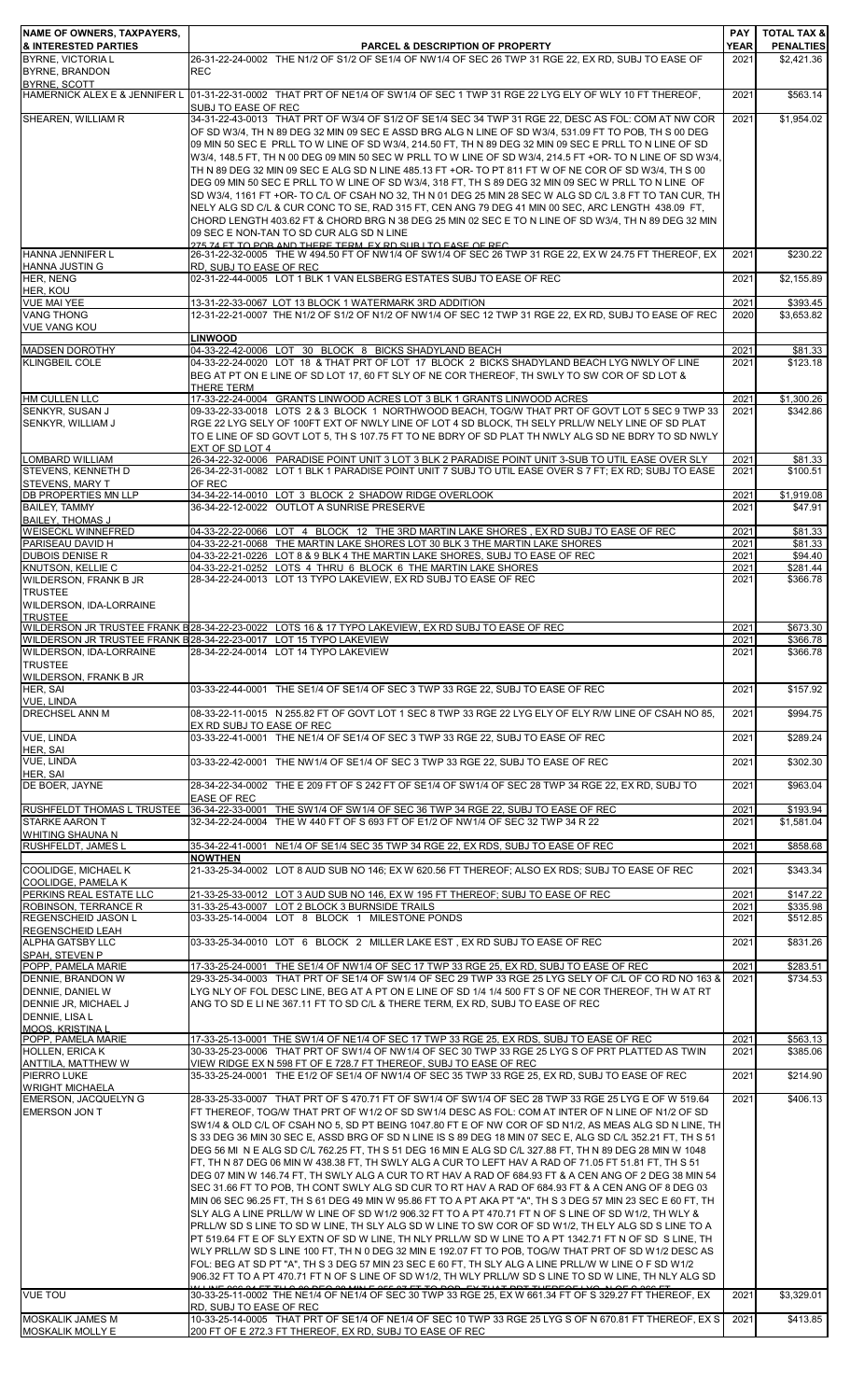| NAME OF OWNERS, TAXPAYERS,<br><b>&amp; INTERESTED PARTIES</b>                                   | <b>PARCEL &amp; DESCRIPTION OF PROPERTY</b>                                                                                                                                                                                                                                                                                                                                                                                                                                                                                                                                                                                                                                                                   | <b>PAY</b><br><b>YEAR</b> | <b>TOTAL TAX &amp;</b><br><b>PENALTIES</b> |
|-------------------------------------------------------------------------------------------------|---------------------------------------------------------------------------------------------------------------------------------------------------------------------------------------------------------------------------------------------------------------------------------------------------------------------------------------------------------------------------------------------------------------------------------------------------------------------------------------------------------------------------------------------------------------------------------------------------------------------------------------------------------------------------------------------------------------|---------------------------|--------------------------------------------|
| <b>HUNT JOSHUA TYLER</b><br>HUNT. JOSHUA                                                        | 19-33-25-23-0004 THAT PRT OF GOVT LOT 1 SEC 19 TWP 33 RGE 25 DESC AS FOL: COM AT NE COR OF NW1/4<br>OF NW1/4 OF SD SEC, TH S ALG E LINE THEREOF & ALG E LINE OF SD GOVT LOT (ASSD BRG ALG SD E LINE IS S<br>2 DEG 15 MIN E) 224 1.8 FT, TH W 49 FT +OR- TO INTER/W C/L OF TWIN PARKWAY NW & BEING POB, TH CONT W<br>TO INTER/W E LINE OF W 547 FT OF SD GOVT LOT. TH S ALG SD E LINE TO INTER/W SD C/L. TH ELY & NELY ALG                                                                                                                                                                                                                                                                                     | 2021                      | \$3,231.52                                 |
| <b>MOOS, KRISTINAL</b>                                                                          | SD C/LTO POB EX RD SUBJ TO FASE OF REC.<br>29-33-25-43-0001 THE SW1/4 OF SE1/4 OF SEC 29 TWP 33 RGE 25, SUBJ TO EASE OF REC                                                                                                                                                                                                                                                                                                                                                                                                                                                                                                                                                                                   | 2021                      | \$1,005.04                                 |
| DENNIE, DANIEL W<br>DENNIE JR, MICHAEL J<br>DENNIE, BRANDON W<br>DENNIE LISA L                  |                                                                                                                                                                                                                                                                                                                                                                                                                                                                                                                                                                                                                                                                                                               |                           |                                            |
| SCHLEIF CARL L & KRISTINE L                                                                     | 15-33-25-32-0007 THE E1/2 OF NW1/4 OF SW1/4 OF SEC 15 TWP 33 RGE 25, EX S 726 FT OF W 300 FT THEREOF,<br>EX RD. SUBJ TO EASE OF REC                                                                                                                                                                                                                                                                                                                                                                                                                                                                                                                                                                           | 2021                      | \$238.06                                   |
| LEISHA OFTEDAHL REALTOR INC                                                                     | 29-33-25-34-0008 LOT 8 BLOCK 3 WILD RUN EST WEST                                                                                                                                                                                                                                                                                                                                                                                                                                                                                                                                                                                                                                                              | 2021                      | \$2,425.14                                 |
| <b>BAUER GERALD &amp; HEIDI</b><br>LARSON, BEN WILLIAM                                          | 34-33-25-21-0016 OUTLOT A WILLOW CREEK<br>13-33-25-22-0002 NW1/4 OF NW1/4 OF SEC 13 TWP 33 RGE 25, TOG/W THAT PRT OF N 33 FT OF S1/2 OF NE1/4 &                                                                                                                                                                                                                                                                                                                                                                                                                                                                                                                                                               | 2021<br>2020              | \$54.01<br>\$672.33                        |
|                                                                                                 | OF S1/2 OF NW1/4 OF SD SEC LYG WLY OF WLY R/W LINE ST FRANCIS BLVD NW (AKA T H NO 47) & LYG ELY OF<br>A LINE DRAWN SLY AT RT ANG TO & FROM A PT ON N LINE OF SD S1/2 OF NW1/4 330 FT W OF NE COR OF<br>SW1/4 OF SD NW1/4, & ALSO TOG/W OUTLOT A MEADOWS OF VERDE VALLEY, EX RD, SUBJ TO EASE OF REC                                                                                                                                                                                                                                                                                                                                                                                                           |                           |                                            |
| <b>EDWARDS ROY JR</b>                                                                           | <b>OAK GROVE</b><br>30-33-24-12-0003 THAT PRT OF NE1/4 OF NW1/4 SEC 30 T33 R24 & OF LOT 1 AUD SUB NO 159 DESC AS FOL:<br>COM AT INTER OF N LINE OF SD SEC & C/L OF CO RD NO 55 SD PT BEING 65.82 FT E OF N1/4 COR OF SD SEC,<br>TH SWLY DEFL 106 DE G 52 MIN 33 SEC IN SE QUAD FROM SD N LINE & ALG SD C/L 420 FT TO POB, TH SELY AT<br>RT ANG TO SD C/L 387 FT, TH SWLY AT RT ANG 230 FT, TH NWLY AT RT ANG 54 FT, TH SWLY ON A LINE IF EXTD<br>WOULD INTER SD C/L AT A PT 482.97 FT SWLY FROM POB 376.75 FT +OR- TO INTER/W A LINE PRLL/W & 33 FT<br>SELY OF SD C/L, TH NWLY ON A LINE DRAWN AT RT ANG TO SD C/L 33 FT TO SD C/L, TH NELY ALG SD C/L 457.9<br><u>ET TO POREEX RD : SUR LTO EASE OF REC.</u> | 2021                      | \$716.95                                   |
| OLSON DIANE L & DOUGLAS R                                                                       | 19-33-24-42-0010 LOT 3 BLOCK 1 EAST PRESERVE                                                                                                                                                                                                                                                                                                                                                                                                                                                                                                                                                                                                                                                                  | 2021                      | \$2,994.38                                 |
| <b>WOODS ARTHUR F</b><br>KNUTSON ERNEST W & MARION<br><b>DOUGLAS CROSS</b>                      | 28-33-24-33-0012 LOT 1 BLOCK 4 GREEN ESTATES<br>16-33-24-34-0005 LOT 1 BLOCK 1 HAMPTON MEADOWS                                                                                                                                                                                                                                                                                                                                                                                                                                                                                                                                                                                                                | 2021<br>2021              | \$1,172.21<br>\$1.841.12                   |
| RYLANDER, TRAVIS<br><b>GARBUZOV YEVGENIY N</b>                                                  | 13-33-24-12-0008 NORTH RIDGE LOT 7 BLK 3 NORTH RIDGE(SUBJ TO EASE AS SHOWN ON PLAT)<br>19-33-24-32-0015 LOT 7 BLOCK 9 OAK GROVE PRESERVE                                                                                                                                                                                                                                                                                                                                                                                                                                                                                                                                                                      | 2021<br>2021              | \$114.25<br>\$739.51                       |
| <b>GARBUZOV ROSITA G</b><br>LEHRKE, SANDRA                                                      |                                                                                                                                                                                                                                                                                                                                                                                                                                                                                                                                                                                                                                                                                                               |                           |                                            |
|                                                                                                 | 31-33-24-32-0017 LOT 3 BLOCK 1 OAKMONT ADD<br>BLAIS THEODORE C & ANN MARIE 15-33-24-42-0010 LOT 2 BLK 2 POPLAR RIDGE; EX RD; SUBJ TO EASE OF REC                                                                                                                                                                                                                                                                                                                                                                                                                                                                                                                                                              | 2021<br>2021              | \$1,485.85<br>\$137.72                     |
| LAUSENG STANLEY P & JANICE<br><b>ROBINSON RODNEY</b>                                            | 08-33-24-34-0007 LOT 2 BLK 1 RUMVISTA SUBJ TO EASE OF REC                                                                                                                                                                                                                                                                                                                                                                                                                                                                                                                                                                                                                                                     | 2021                      | \$305.81<br>\$74.72                        |
| FIRKUS, NICOLE A<br>FIRKUS, BRANDON J<br>TUBMAN, CAROLYN A<br><b>TUBMAN, MARK A</b>             | 10-33-24-33-0030 LOT 6 BLOCK 14 SHADY OAKS, EX RD SUBJ TO EASE OF REC<br>07-33-24-21-0009 LOT 3 BLOCK 1 SWANSONS BROOK VIEW 4TH ADD                                                                                                                                                                                                                                                                                                                                                                                                                                                                                                                                                                           | 2021<br>2021              | \$2,591.58                                 |
| <b>STRAND TAYLOR</b><br>JOHNSON, DANIEL E<br>JOHNSON DANIEL E & TYRA R<br>JOHNSON, TYRA R       | 10-33-24-41-0004 THE PINES THIRD ADDITION LOT 1 BLK 4 THE PINES THIRD ADDITION(SUBJ TO EASE AS<br>24-33-24-12-0002 THE NW1/4 OF NE1/4 OF SEC 24 TWP 33 RGE 24, EX PRT PLATTED AS JOHNSONS CEDAR<br>CREEK ESTATES, SUBJ TO EASE OF REC                                                                                                                                                                                                                                                                                                                                                                                                                                                                         | 2021<br>2021              | \$2,401.14<br>\$262.83                     |
| <b>FJERSTAD SHIRLEY ANN</b><br>MYERS, JODY L                                                    | 05-33-24-41-0006 THE E 1/2 OF S1/2 OF S1/2 OF NE1/4 OF SE1/4 OF SEC 05 T33 R24: EX RD: SUBJ TO EASE OF<br>32-33-24-22-0002 THE NW1/4 OF NW1/4 AND N 150' OF W 550 FT OF SW 1/4 OF NW1/4 SEC 32 TWP 33 RGE 24, EX                                                                                                                                                                                                                                                                                                                                                                                                                                                                                              | 2021<br>2021              | \$2,625.49<br>\$7,902.21                   |
|                                                                                                 | RD SUBJ TO EASE OF REC<br>RIVARD MICHAEL J & LISA J TRUST 11-33-24-41-0002 THE NE1/4 OF SE1/4 OF SEC 11 TWP 33 RGE 24, TOG/W SE1/4 OF SE1/4 OF SD SEC, EX THAT                                                                                                                                                                                                                                                                                                                                                                                                                                                                                                                                                | 2021                      | \$563.13                                   |
|                                                                                                 | PRT DESC AS FOL: BEG AT SE COR OF SD SE1/4 OF SE1/4, TH N 89 DEG 58 MIN 52 SEC W, ASSD BRG, ALG S<br>LINE THEREOF 395 FT, TH N 4 DEG 10 MIN W 328 FT, TH N 25 DEG 18 MIN E 131 FT, TH N 7 DEG 50 MIN E 492 FT,<br>TH N 00 DEG 33 MIN 16 SEC E 301.48 FT, TH S 89 DEG 26 MIN 44 SEC E 304.81 FT TO E LINE OF SD SE1/4 OF<br>SE1/4, TH S 00 DEG 33 MIN 16 SEC W ALG SD E LINE 1231.68 FT TO POB, EX RD, SUBJ TO EASE OF REC                                                                                                                                                                                                                                                                                     |                           |                                            |
| <b>DEJAS DOGGIE CAMP LLC</b>                                                                    | 19-33-24-43-0009 THAT PRT OF SW1/4 OF SE1/4 OF SEC 19 TWP 33 RGE 24 LYG WLY OF WLY R/W LINE OF CSAH<br>NO 7 (RUM RIVER BLVD NW) & LYG SLY OF ELY EXTN OF N LINE OF S 407.50 FT OF SE1/4 OF SW1/4 OF SD SEC.<br>EX RD. SUBJ TO EASE OF REC                                                                                                                                                                                                                                                                                                                                                                                                                                                                     | 2021                      | \$144.90                                   |
| <b>MDL PROPERTIES LLC</b><br>MEADOW CREEK FARMS INC                                             | 20-33-24-34-0001 THE SE1/4 OF SW1/4 OF SEC 20 TWP 33 RGE 24, EX RD, SUBJ TO EASE OF REC<br>30-33-24-31-0002 THAT PRT OF NE1/4 OF SW1/4 OF SEC 30 TWP 33 RGE 24, LYG E OF WLY R/W LINE OF CSAH<br>NO 7, EX THAT PRT OF SD 1/4, 1/4, DESC AS FOL: BEG AT PT OF INTER OF S LINE OF SD 1/4, 1/4, WITH ELY R/W<br>LINE OF CSAH NO 7, SD PT BEING 95 FT W OF SE COR THEREOF, TH E ALG SD S LINE OF SD 1/4, 1/4, & S LINE OF<br>LOT 6 AUD SUB NO 159, 490 FT, TH N AT RT ANG 191.2 FT, TH W PRLL/W SD S LINE 435.5 FT TO SD ELY R/W LINE,<br>TH S 17 DEG W ALG SD ELY R/W LINE 200 FT +OR- TO POB, EX RD, SUBJ TO EASE OF REC                                                                                        | 2021<br>2021              | \$1,711.35<br>\$31.87                      |
| FLAHERTY, ADAM D<br>FLAHERTY, KATHLEEN M                                                        | 07-33-24-44-0003 THE W 66 FT OF E 320.45 FT OF SE1/4 OF SE1/4 OF SEC 7 TWP 33 RGE 24 LYG NLY OF<br>SUNSHINE DR, EX RD, SUBJ TO EASE OF REC                                                                                                                                                                                                                                                                                                                                                                                                                                                                                                                                                                    | 2021                      | \$78.56                                    |
| <b>DHI HOLDINGS LLC</b><br><b>ANDRIYCHUK ROMAN</b>                                              | 30-33-24-24-0005 LOT 5 BLOCK 1 VIKING BLUFFS<br>30-33-24-24-0004 LOT 4 BLOCK 1 VIKING BLUFFS                                                                                                                                                                                                                                                                                                                                                                                                                                                                                                                                                                                                                  | 2021<br>2021              | \$145.63<br>\$145.63                       |
| ANDRIYCHUK LILIYA<br><b>BLOM TINA L</b>                                                         | 22-33-24-23-0007 LOT 16 BLOCK 5 WALDEN ESTATE, EX RD SUBJ TO EASE OF REC                                                                                                                                                                                                                                                                                                                                                                                                                                                                                                                                                                                                                                      | 2021                      | \$80.39                                    |
|                                                                                                 | REGANSCHEID INVESTMENTS INC 18-33-24-31-0009 LOT 2 BLOCK 4 WEST SIDE 3RD ADDITION                                                                                                                                                                                                                                                                                                                                                                                                                                                                                                                                                                                                                             | 2021                      | \$122.36                                   |
| <b>BRAY ALICE A</b><br>BRAY-JOHNSON ANGELIQUE                                                   | 17-33-24-41-0012 LOT 2 BLOCK 1 WILDERNESS RUN, EX RD SUBJ TO EASE OF REC                                                                                                                                                                                                                                                                                                                                                                                                                                                                                                                                                                                                                                      | 2021                      | \$2,414.40                                 |
| SHERMAN, LOUISE                                                                                 | 29-33-24-41-0015 LOTS 1 & 1A BLK 4 WILL ROGERS ADD; SUBJ TO EASE OF REC                                                                                                                                                                                                                                                                                                                                                                                                                                                                                                                                                                                                                                       | 2020                      | \$1,623.04                                 |
| <b>SCHUSTER JILL</b>                                                                            | <b>RAMSEY</b><br>25-32-25-12-0077 THAT PRT OF LOT 2 BLOCK 5 AMBER RIDGE LYG IN NW1/4 OF NE1/4 OF SEC 25 TWP 32 RGE                                                                                                                                                                                                                                                                                                                                                                                                                                                                                                                                                                                            | 2021                      | \$111.43                                   |
| WILCOX CHARLES S & BECKY L<br>MOHAMED MOHAMED HASSAN<br><b>MUMIN HABIBO</b>                     | 25<br>24-32-25-43-0047 LOT 3 BLOCK 12 AMBER RIDGE<br>24-32-25-34-0026 LOT 13 BLOCK 8 AMBER RIDGE                                                                                                                                                                                                                                                                                                                                                                                                                                                                                                                                                                                                              | 2021<br>2021              | \$2,255.25<br>\$1,860.26                   |
| <b>MICASA LLC</b><br>PLACHECKI, HALI M                                                          | 12-32-25-22-0003 LOT 10 BLOCK 4 BROOK VIEW ESTATES                                                                                                                                                                                                                                                                                                                                                                                                                                                                                                                                                                                                                                                            | 2021                      | \$2,283.33                                 |
| PLACHECKI, JOHN J<br>MURPHY, LAURA M<br>MURPHY, SEAN R                                          | 10-32-25-33-0019 LOT 24 BLOCK 3 BROOKFIELD 2ND ADDITION                                                                                                                                                                                                                                                                                                                                                                                                                                                                                                                                                                                                                                                       | 2021                      | \$1,681.90                                 |
| 236 GRAND LLC<br>SCHMID, JAMES                                                                  | 10-32-25-23-0029 OUTLOT B BROOKFIELD 3RD ADDITION<br>26-32-25-31-0048 LOT 8 BLOCK 2 CEDAR HILLS 2ND ADD                                                                                                                                                                                                                                                                                                                                                                                                                                                                                                                                                                                                       | 2021<br>2021              | \$32.10<br>\$68.12                         |
| <b>SCHMID, KAREN</b><br>NYARIBO JEFTA & EDNA                                                    | 26-32-25-34-0038 LOT 4 BLOCK 1 CEDAR HILLS 2ND ADD                                                                                                                                                                                                                                                                                                                                                                                                                                                                                                                                                                                                                                                            | 2021                      | \$1,176.92                                 |
| THOMPSON, JEFFREY D                                                                             | 25-32-25-24-0043 UNIT NO. 3128 CIC NO 129 BIRCH HILL LODGES, TOG/W COMMON ELEMENT, SUBJ TO EASE<br>OF REC                                                                                                                                                                                                                                                                                                                                                                                                                                                                                                                                                                                                     | 2021                      | \$2,413.60                                 |
| <b>WEST DEREK</b><br><b>BRANDRUP, MICHAEL E</b>                                                 | 34-32-25-24-0176 UNIT 915 CIC NO 187 RIVENWICK, TOG/W COMMON ELEMENT, SUBJ TO EASE OF REC<br>28-32-25-11-0239 UNIT 201 CIC NO 218 TOWN CENTER GARDENS CONDOMINIUM, TOG/W COMMON ELEMENT                                                                                                                                                                                                                                                                                                                                                                                                                                                                                                                       | 2021<br>2021              | \$2,964.99<br>\$1,150.14                   |
| <b>BRANDRUP, PATRICIA L</b><br>RADYSYUK, VITALIY N                                              | 14-32-25-41-0012 LOT 2 BLOCK 2 ESTATES OF SILVER OAKS                                                                                                                                                                                                                                                                                                                                                                                                                                                                                                                                                                                                                                                         | 2021                      | \$1,832.42                                 |
| DARBY, ALICIA<br><b>BRANDOROVSKIY, YELENA</b>                                                   | 14-32-25-14-0049 LOT 5 BLOCK 3 ESTATES OF SILVER OAKS, SUBJ TO EASE OF REC<br>14-32-25-14-0038 LOT 23 BLOCK 2 ESTATES OF SILVER OAKS, SUBJ TO EASE OF REC                                                                                                                                                                                                                                                                                                                                                                                                                                                                                                                                                     | 2021<br>2021              | \$940.95<br>\$2,728.13                     |
| <b>HENNIG, BROOKE</b><br>HENNIG, JOSEPH                                                         | 14-32-25-41-0023 LOT 13 BLOCK 2 ESTATES OF SILVER OAKS, SUBJ TO EASE OF REC                                                                                                                                                                                                                                                                                                                                                                                                                                                                                                                                                                                                                                   | 2021                      | \$4,841.44                                 |
| <b>KROUSE, MIKE</b>                                                                             | MUEHLHAUSER TODD L & DIANE E 11-32-25-21-0004 LOT 8 BLOCK 5 FOX RIDGE ESTATES, EX RD SUBJ TO EASE OF REC<br>21-32-25-32-0023 GREENLAND HILLS PLAT 2 LOT 8 BLK 3 GREENLAND HILLS PLAT 2(SUBJ TO EASE AS SHOWN                                                                                                                                                                                                                                                                                                                                                                                                                                                                                                  | 2021<br>2021              | \$2,381.95<br>\$2.331.95                   |
| ULVOG, MARK                                                                                     | 22-32-25-11-0006 LOT 14 BLOCK 2 HIGH POINT                                                                                                                                                                                                                                                                                                                                                                                                                                                                                                                                                                                                                                                                    | 2021                      | \$2,253.66                                 |
| REINARTS TIMOTHY J & AMY M<br><b>CONSTANCE CLETUS ERASMUS</b><br><b>CONSTANCE SHADRIN KORLO</b> | 07-32-25-42-0026 LOT 15 BLOCK 3 HUNTERS RIDGE<br>18-32-25-34-0010 THAT PRT OF LOT 2 BLK 4 NORTHFORK LINKS ADD LYG ELY OF NELY EXTN OF NWLY LINE OF<br>LOT 1 BLK 4 SD ADD & LYG WLY OF E LINE OF SE1/4 OF SW1/4 OF SEC 18 TWP 32 RGE 25, SUBJ TO EASE OF                                                                                                                                                                                                                                                                                                                                                                                                                                                       | 2021<br>2021              | \$2,551.03<br>\$226.35                     |
| <b>MORETTO, LANCE P</b>                                                                         | 18-32-25-32-0016 LOT 5 BLOCK 1 NORTHFORK ST ANDREWS ADD, EX RD SUBJ TO EASE OF REC                                                                                                                                                                                                                                                                                                                                                                                                                                                                                                                                                                                                                            | 2021                      | \$3,779.55                                 |
|                                                                                                 | ASMUSSEN TODD M & JENNIFER A 23-32-25-44-0036 LOT 3 BLK 2 PONDVALE ESTATES 2ND ADD SUBJ TO EASE OF REC<br>ASMUSSEN TODD M & JENNIFER A 23-32-25-44-0035 LOT 2 BLK 2 PONDVALE ESTATES 2ND ADD SUBJ TO EASE OF REC                                                                                                                                                                                                                                                                                                                                                                                                                                                                                              | 2021<br>2021              | \$1,438.24<br>\$143.31                     |
|                                                                                                 | ASMUSSEN TODD M & JENNIFER A 23-32-25-44-0034 LOT 1 BLK 2 PONDVALE ESTATES 2ND ADD SUBJ TO EASE OF REC                                                                                                                                                                                                                                                                                                                                                                                                                                                                                                                                                                                                        | 2021                      | \$143.31                                   |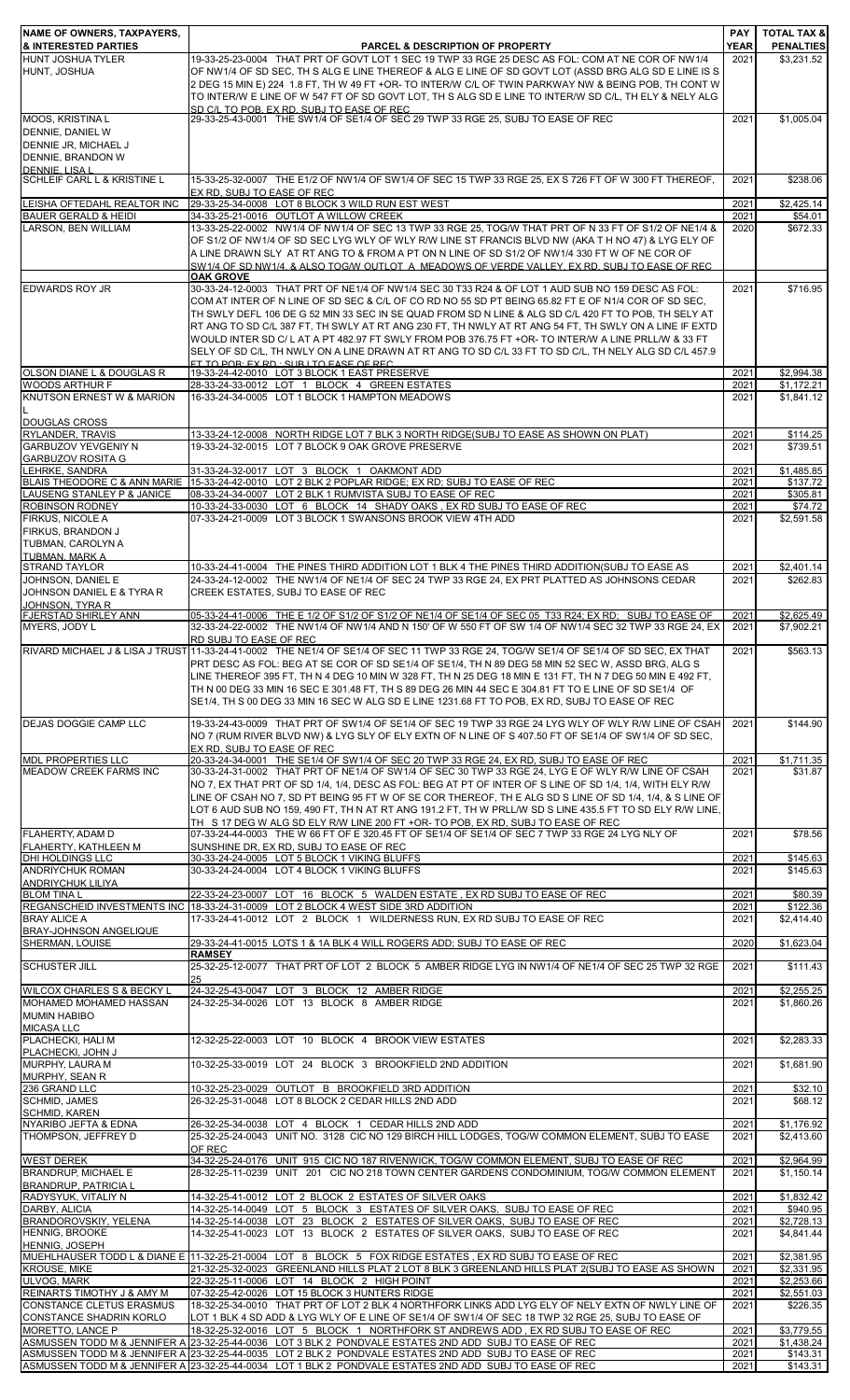| <b>NAME OF OWNERS, TAXPAYERS,</b><br>& INTERESTED PARTIES<br>PRESERVE AT NORTHFORK LLC | <b>PARCEL &amp; DESCRIPTION OF PROPERTY</b>                                                                                                                                                                         | PAY<br><b>YEAR</b> | <b>TOTAL TAX &amp;</b><br><b>PENALTIES</b> |
|----------------------------------------------------------------------------------------|---------------------------------------------------------------------------------------------------------------------------------------------------------------------------------------------------------------------|--------------------|--------------------------------------------|
| PRESERVE AT NORTHFORK LLC                                                              | 19-32-25-41-0041 OUTLOT C PRESERVE AT NORTHFORK<br>19-32-25-41-0039 OUTLOT A PRESERVE AT NORTHFORK                                                                                                                  | 2021<br>2021       | \$133.54<br>\$225.04                       |
| PRESERVE AT NORTHFORK LLC                                                              | 19-32-25-41-0042 OUTLOT D PRESERVE AT NORTHFORK                                                                                                                                                                     | 2021               | \$118.50                                   |
| SAYSITHI PHONEMANY A<br><b>MONTGOMERY PRATT G</b>                                      | 28-32-25-22-0011 LOT 1A BLOCK 1 RAMSEY TOWN CENTER 10TH ADD<br>34-32-25-21-0029 LOT 16 BLOCK 2 RIVENWICK VILLAGE CIC NO 186, TOG/W COMMON ELEMENT, SUBJ TO                                                          | 2021<br>2021       | \$689.77<br>\$2,787.86                     |
| <b>PRIMUS ANGELA</b>                                                                   | 25-32-25-12-0020 LOT 1 BLK 3 RIVERS BEND SUBJ TO EASE OF REC                                                                                                                                                        | 2021               | \$1,925.99                                 |
| PRIMUS JEREMY<br>HPA BORROWER 2018-1 ML LLC                                            | 29-32-25-22-0016 LOT 12 BLOCK 3 RIVERSTONE                                                                                                                                                                          | 2021               | \$3,626.89                                 |
| ADABRA YAO                                                                             | 29-32-25-22-0008 LOT 4 BLOCK 3 RIVERSTONE                                                                                                                                                                           | 2021               | \$703.65                                   |
| <b>ADABRA ANNE</b><br>NELSON, DANIEL K                                                 | 20-32-25-32-0019 LOT 17 BLOCK 1 RIVERSTONE 4TH ADDITION                                                                                                                                                             | 2021               | \$256.89                                   |
| <b>NELSON WARREN V</b>                                                                 |                                                                                                                                                                                                                     |                    |                                            |
| NELSON, JENNY RUTH                                                                     |                                                                                                                                                                                                                     |                    |                                            |
| NELSON JUDITH A<br><b>MOEN, MARY</b>                                                   | 28-32-25-13-0079 LOT 2 BLOCK 1 STATION 2ND ADDITION CIC NO 318, TOG/W COMMON ELEMENT                                                                                                                                | 2021               | \$1,400.10                                 |
| <b>TALAN INVESTMENTS LLC</b>                                                           | 28-32-25-13-0080 LOT 3 BLOCK 1 STATION 2ND ADDITION CIC NO 318, TOG/W COMMON ELEMENT                                                                                                                                | 2021               | \$2,519.05                                 |
| ARRIGO NICHOLAS E<br><b>CASCO POINT GROWTH LLC</b>                                     |                                                                                                                                                                                                                     |                    |                                            |
| <b>FERN TIFFANY</b>                                                                    |                                                                                                                                                                                                                     |                    |                                            |
| UNION BANK AND TRUST CO.<br><b>GODFREY, HELEN B</b>                                    | 23-32-25-13-0012 THE E 350 FT OF S 255.22 FT OF SW1/4 OF NE1/4 SEC 23 TWP 32 RGE 25 AS MEAS ALG S & E                                                                                                               | 2021               | \$3.280.51                                 |
| <b>MORTENSEN, MARK E</b>                                                               | LINES THEREOF, EX RD SUBJ TO EASE OF REC                                                                                                                                                                            |                    |                                            |
| LEIKVOLL, CHRISTINE                                                                    |                                                                                                                                                                                                                     |                    |                                            |
| LEIKVOLL, DENNIS C<br><b>SCHINTGEN DENNIS</b>                                          | 23-32-25-23-0012 UNPLATTED RAMSEY TWSP ALL TH PT OF THE SW 1/4 OF NW 1/4 OF SEC 23 32 25 ANOKA                                                                                                                      | 2021               | \$1,538.06                                 |
|                                                                                        | CNTY, MN, DESC AS FOL, COM AT A POINT ON THE S LINE OF SD SW 1/4 OF NW 1/4 DIST 1033.29 FT W FROM THE                                                                                                               |                    |                                            |
|                                                                                        | SE COR OF SD SW 1/4 OF NW 1/4, THW ALONG SD S LINE A DIST OF 135.0 FT, TH N AT RT ANGLES TO SD S LINE                                                                                                               |                    |                                            |
|                                                                                        | A DIST OF 323.0 FT, TH E & PRLL WITH SD S LINE A DIST OF 135.0 FT, TH S AT RT ANGLES TO LAST COURSE A<br>DIST OF 323.0 FT TO THE POINT OF COM. -SUBJ TO AN EASE FOR RD PURP OVER THE N 33 FT THEREOF ALSO           |                    |                                            |
|                                                                                        | TOG WITH AN EASE FOR RD PURP OVER THE N 66 FT OFTHE S 356 FT OF THE SW 1/4 OF NW 1/4 OF SEC 23 32                                                                                                                   |                    |                                            |
| NEXXT LEVEL HOMES LLC                                                                  | <u>25 LYING ELY OF THE EXTENSION NLY OF THE W LINE OF SD TRACT DESC ABOVE &amp; LYING WLY OF THE</u><br>04-32-25-13-0001 THE SW1/4 OF NE1/4 OF SEC 4 TWP 32 RGE 25, SUBJ TO EASE OF REC                             | 2021               | \$4,182.74                                 |
| SWANSON ROGER W & B J                                                                  | 15-32-25-22-0013 THAT PRT OF NW1/4 OF NW1/4 OF SEC 15 TWP 32 RGE 25 DESC AS FOL: COM AT NE COR OF                                                                                                                   | 2021               | \$90.75                                    |
|                                                                                        | SD 1/4 1/4, TH S 0 DEG 34 MIN W ALG E LINE THEREOF 368 FT TO POB, TH CONT S 0 DEG 34 MIN W ALG LAST                                                                                                                 |                    |                                            |
|                                                                                        | DESC LINE 204.40 FT, TH S 83 DEG 43 MIN W 255 FT, TH N PRLL/W SD E LINE 232.31 FT, TH E PRLL/W N LINE OF<br>SD 1/4 1/4 253.19 FT TO POB. EX RD. SUBJ TO EASE OF REC                                                 |                    |                                            |
| <b>JONES, ROBERT</b>                                                                   | 11-32-25-42-0005 UNPLATTED CITY OF RAMSEY ALL THAT PART OF THE N1/2 OF SE1/4 OF SEC 11-32-25 ANOKA                                                                                                                  | 2021               | \$51.54                                    |
|                                                                                        | CNTY, MN DESC AS BEG AT THE POINT OF INTERSECTION OF THE N LINE OF SD SE1/4 WITH THE CENTERLINE<br>OF STATE HWY NO 47 SA ID POINT OF INTERSECTION BEING A DIST OF 571.70 FT E OF THE CENTER OF SAID                 |                    |                                            |
|                                                                                        | SEC 11AS MEAS ALONG SAID N LINE OF THE SE1/4-TH SLY ALONG SAID CENTER-LINE FOR A DIST OF 195.20 FT                                                                                                                  |                    |                                            |
|                                                                                        | TO THE ACTUAL POINT OF BEG OF THE LAND TO BE HEREBY DESC-TH E AT RIGHT ANGLES A DIST OF 726.21                                                                                                                      |                    |                                            |
|                                                                                        | FT-TH S AT RIGHT ANGLES A DIST OF 300.00 FT-TH W AT RIGHT ANGLES TOINTERSECT SD CENTERLINE OF<br>STATE HWY NO 47-TH N ALONG SD CENTER -LINE TO THE POINT OF BEG(SUBJ TO THAT PART THEREOF TAKEN                     |                    |                                            |
|                                                                                        | <b>FOR SD STATE HWY NO 47)</b>                                                                                                                                                                                      |                    |                                            |
| <b>WEST RONALD G &amp; RANDEE K</b>                                                    | 06-32-25-22-0004   THAT PRT OF NW1/4 OF NW1/4 OF SEC 6 TWP 32 RGE 25 DESC AS FOL: COM AT A PT ON N<br>LINE OF SD 1/4 1/4 763.01 FT W OF NE COR THEREOF, TH S 1 DEG 49 MIN 34 SEC E ALG A LINE PRLL/W E LINE OF      | 2021               | \$196.50                                   |
|                                                                                        | SD 1/4 1/4 663. 29 FT, TH N 71 DEG 09 MIN 30 SEC W 185.27 FT TO POB, AS MEAS ALG A LINE WHICH INTER W                                                                                                               |                    |                                            |
|                                                                                        | LINE OF SD 1/4 1/4 AT A PT 400 FT S OF NW COR THEREOF, TH S 30 DEG 45 MIN 04 SEC W 328.57 FT, TH N 46                                                                                                               |                    |                                            |
| <b>GERMAN, VALERIE</b>                                                                 | DEG 35 MIN 1 8 SEC W 434.46 FT TO A PT ON SD W LINE 550 FT S OF NW COR THEREOF, TH NLY ALG SD W LINE<br>24-32-25-42-0027 UNPLATTED RAMSEY TWP THE E 217.8 FT OF THE S 200 FT OF THE N 1233 FT OF THE NW1/4          | 2021               | \$1,171.75                                 |
|                                                                                        | OF SE1/4 OF SEC 24-32-25 IN ANOKA CNTY, MN AS MEAS ALONG THE N & E LINES OF SAID NW1/4 OF                                                                                                                           |                    |                                            |
| SENIOR INVESTMENTS LLC                                                                 | SE1/4(SUBJ TO AN EASE FO R ROAD PURP OVER THE W 33 FT THEREOF)<br>22-32-25-23-0003 W 12 RODS OF S1/2 OF N1/2 OF N1/2 OF SW1/4 OF NW1/4 SEC 22 32 25 EX RD; SUBJ TO EASE                                             | 2021               | \$2,520.84                                 |
|                                                                                        | OF REC                                                                                                                                                                                                              |                    |                                            |
| <b>BLACKJACK FARMS LLC</b>                                                             | 11-32-25-33-0005 THE E1/2 OF SW1/4 OF SW1/4 OF SEC 11 TWP 32 RGE 25, EX S 263 FT THEREOF, EX RD, SUBJ                                                                                                               | 2021               | \$247.57                                   |
| JOHNSON, JAMES L<br>SPAIN, VIRGINIA                                                    | TO EASE OF REC                                                                                                                                                                                                      |                    |                                            |
| <b>VOICE OF HOPE CHURCH</b>                                                            | 20-32-25-11-0003 THE N 627.94 FT OF E 727 FT OF SEC 20-32-25. AS MEAS ALG E & N LINES THEREOF: EX RD:                                                                                                               | 2021               | \$1,226.72                                 |
|                                                                                        | SUBJ TO EASE OF REC<br>BROTTEN DARRELL H JR & DAWN 124-32-25-31-0040 LOT 8 BLOCK 3 WILLOW RIDGE                                                                                                                     | 2021               | \$3.394.42                                 |
| <b>BROOKS, ALEX OSCAR</b>                                                              | 24-32-25-34-0039 LOT 12 BLOCK 3 WILLOW RIDGE                                                                                                                                                                        | 2021               | \$44.29                                    |
| ALBRECHT, GARY A<br>ALBRECHT MARLENE M                                                 | 17-32-25-21-0005 LOT 2 BLOCK 2 WOODLAWN ESTATES, EX RD SUBJ TO EASE<br>OF REC                                                                                                                                       | 2021               | \$1,770.68                                 |
| <b>VERNDALE PROPERTIES</b>                                                             | 19-32-25-23-0011 OUTLOT B VERNDALE COMMERCIAL PARK SUBJ TO EASE OF REC                                                                                                                                              | 2021               | \$5,979.94                                 |
|                                                                                        |                                                                                                                                                                                                                     | 2019               | \$6,755.48                                 |
|                                                                                        | <b>SPRING LAKE PARK</b>                                                                                                                                                                                             | 2018               | \$5,091.50                                 |
| <b>ALISHO GINI SUFIAN</b>                                                              | 01-30-24-24-0030 UNIT 13 CIC NO 01 MIDDLETOWN TOWNHOMES, TOG/W COMMON ELEMENTS, SUBJ TO EASE                                                                                                                        | 2021               | \$1,151.42                                 |
| OWENS, KAREN                                                                           | OF REC<br>01-30-24-41-0014 LOT 10 BLK 1 FREDERICKS ADD, SUBJ TO EASE OF REC                                                                                                                                         | 2021               | \$3,003.64                                 |
| DAVISON, AMY C                                                                         | 01-30-24-41-0025 LOT 21 BLK 1 FREDERICKS ADD, SUBJ TO EASE OF REC                                                                                                                                                   | 2021               | \$1,626.67                                 |
| DAVISON, JOSHUA J<br>JOHNSON GLEN T & VERA MAE                                         | 02-30-24-12-0150 LOT 13 BLOCK 2 KUGLER & RECO ADD, EX RD SUBJ TO EASE OF REC                                                                                                                                        | 2021               | \$1,063.88                                 |
| <b>UBER, STEVE</b>                                                                     | 01-30-24-43-0034 THE S 25 FT OF LOT 5 BLK 1 LAKEVIEW, TOG/W N 50 FT OF LOT 6 SD BLK 1, SUBJ TO EASE OF                                                                                                              | 2021               | \$1,596.95                                 |
|                                                                                        | <b>REC</b>                                                                                                                                                                                                          |                    |                                            |
| OLSON, JAMES<br><b>SCHLIEP DIANNE MARIE</b>                                            | 02-30-24-11-0104 LOT 1 BLOCK 10 PARK MANOR UNIT 3 BLKS 8 9 10<br>02-30-24-11-0090 LOT 8 BLOCK 9 PARK MANOR UNIT 3 BLKS 8 9 10, SUBJ TO EASE OF REC                                                                  | 2021<br>2021       | $\overline{1,072.29}$<br>\$2,719.85        |
| <b>UBER STEVE</b>                                                                      | 02-30-24-11-0167 LOT 4 BLK 14 PARK MANOR UNIT 5 BLKS 13 & 14, SUBJ TO EASE OF REC                                                                                                                                   | 2021               | \$2,932.57                                 |
| WEINAND, SYDNEY J<br><b>RAISSIAN AMBER</b>                                             | 02-30-24-44-0068 LOT 16 BLOCK 53 RIVERSIDE PLAT NO 7, EX RDS, SUBJ TO EASE OF REC<br>02-30-24-41-0028 LOTS 18 & 19 BLK 19 RIVERSIDE PLAT NO 7, SUBJ TO EASE OF REC                                                  | 2021<br>2021       | \$393.76<br>\$2,896.15                     |
| <b>BONILLA ANGEL I GALICLA</b>                                                         | 02-30-24-21-0048 LOT 4 BLK 1 TERRACE MANOR, SUBJ TO EASE OF REC                                                                                                                                                     | 2021               | \$1,379.90                                 |
| <b>CAS PROPERTIES</b>                                                                  | 01-30-24-12-0032 LOT 31 SPRING LAKE PARK PLAZA TOG/W ADJ VAC ALLEY                                                                                                                                                  | 2020               | \$6,125.59                                 |
| COTTENS AUTOMOTIVE SUPPLY                                                              | 01-30-24-12-0033 LOT 32 SPRING LAKE PARK PLAZA, EX N 3.5 FT THEREOF, SUBJ TO EASE OF REC<br><b>IST. FRANCIS</b>                                                                                                     | 2020               | \$11,116.07                                |
| CAMARA AMINATOU                                                                        | 33-34-24-21-0116 LOT 4 BLK 4 CIC NO 138 STONE HOUSE RIDGE 2ND ADD, TOG/W COMMON ELEMENT, SUBJ TO                                                                                                                    | 2021               | \$1,037.20                                 |
| SPOO, TAMMY L                                                                          | <b>EASE OF REC</b><br>33-34-24-43-0063 LOT 17 BLOCK 1 CIC NO 42 TURTLE PONDS, TOG/W COMMON ELEMENT                                                                                                                  | 2021               | \$899.86                                   |
| GD1 LLC                                                                                | 33-34-24-34-0076 THAT PRT OF LOT 1 BLOCK 1 CLUBHOUSE AT PONDS GOLF COURSE LYG WLY, NWLY AND                                                                                                                         | 2021               | \$7,780.82                                 |
|                                                                                        | SWLY OF FOL DESC LINE: COM AT SE COR OF SD LOT 1, TH S 89 DEG 36 MIN 47 SEC W, ASSD BRG, ALG S LINE                                                                                                                 |                    |                                            |
|                                                                                        | OF SD LOT 1, 63.68 FT TO POB OF LINE TO BE DESC, TH N 03 DEG 58 MIN 30 SEC W, 67.57 FT, TH N 57 DEG 51<br>MIN 11 SEC W. 138.18 FT. TH N 25 DEG 59 MIN 38 SEC E. 368.75 FT. TH N 58 DEG 51 MIN 46 SEC W 167.67 FT TO |                    |                                            |
|                                                                                        | NWLY LINE OF SD LOT 1 AND SD LINE THERE TERM. EX RD SUBJ TO EASE OF REC                                                                                                                                             |                    |                                            |
| MURPHY, STEVEN LEE                                                                     | 32-34-24-24-0005 DURIGAN & LOCHER ADDITION LOT 1 BLK 2 EX RD; SUBJ TO EASE OF REC<br>ST FRANCIS LAND DEVELOPMENT 32-34-24-11-0066 OUTLOT D RIVERS EDGE 2ND ADDITION                                                 | 2021<br>2021       | \$47.89<br>\$531.05                        |
| <b>LLC</b>                                                                             |                                                                                                                                                                                                                     |                    |                                            |
| SIWEK, LISA M                                                                          |                                                                                                                                                                                                                     |                    |                                            |
| SIWEK, DAVID J<br>MURZYN. MICHAEL S                                                    |                                                                                                                                                                                                                     |                    |                                            |
| CLEVELAND MARANDA MINNIE                                                               | 05-33-24-23-0050 LOT 5 BLOCK 2 RUM RIVER WOODS                                                                                                                                                                      | 2021               | \$1,972.28                                 |
| <b>CLINTON JOSHUA<br/>NESS, LOGAN BRIAN</b>                                            |                                                                                                                                                                                                                     |                    |                                            |
| JOHNSON, KATHLEEN A                                                                    | 36-34-25-11-0008 LOT 3 BLOCK 3 SEELYE BROOK ADD<br>26-34-24-44-0022 LOT 1 BLOCK 6 SMITH LAKE WILDLIFE ESTATES                                                                                                       | 2021<br>2021       | \$3,519.02<br>\$70.60                      |
| JOHNSON, ERIC D                                                                        |                                                                                                                                                                                                                     |                    |                                            |
| <b>TROVIK, TRENTON T</b>                                                               | 36-34-24-14-0004 THAT PRT OF N1/2 OF N1/2 OF SE1/4 OF NE1/4 OF SEC 36 TWP 34 RGE 24 LYG ELY OF ELY R/W<br>OF BN R/R, EX RD, SUBJ TO EASE OF REC                                                                     | 2021               | \$2.430.24                                 |
| <b>KARPE, PETER G</b>                                                                  | 28-34-24-42-0002 THE N 330.53 FT OF NW1/4 OF SE1/4 OF SEC 28 TWP 34 RGE 24 TOG/W THAT PRT OF N 330.53                                                                                                               | 2021               | \$499.71                                   |
| KARPE, JANE M                                                                          | FT OF NE1/4 OF SW1/4 OF SD SEC LYG ELY OF CO RD NO 72, AKA RUM RIVER BLVD, EX RDS SUBJ TO EASE OF                                                                                                                   |                    |                                            |